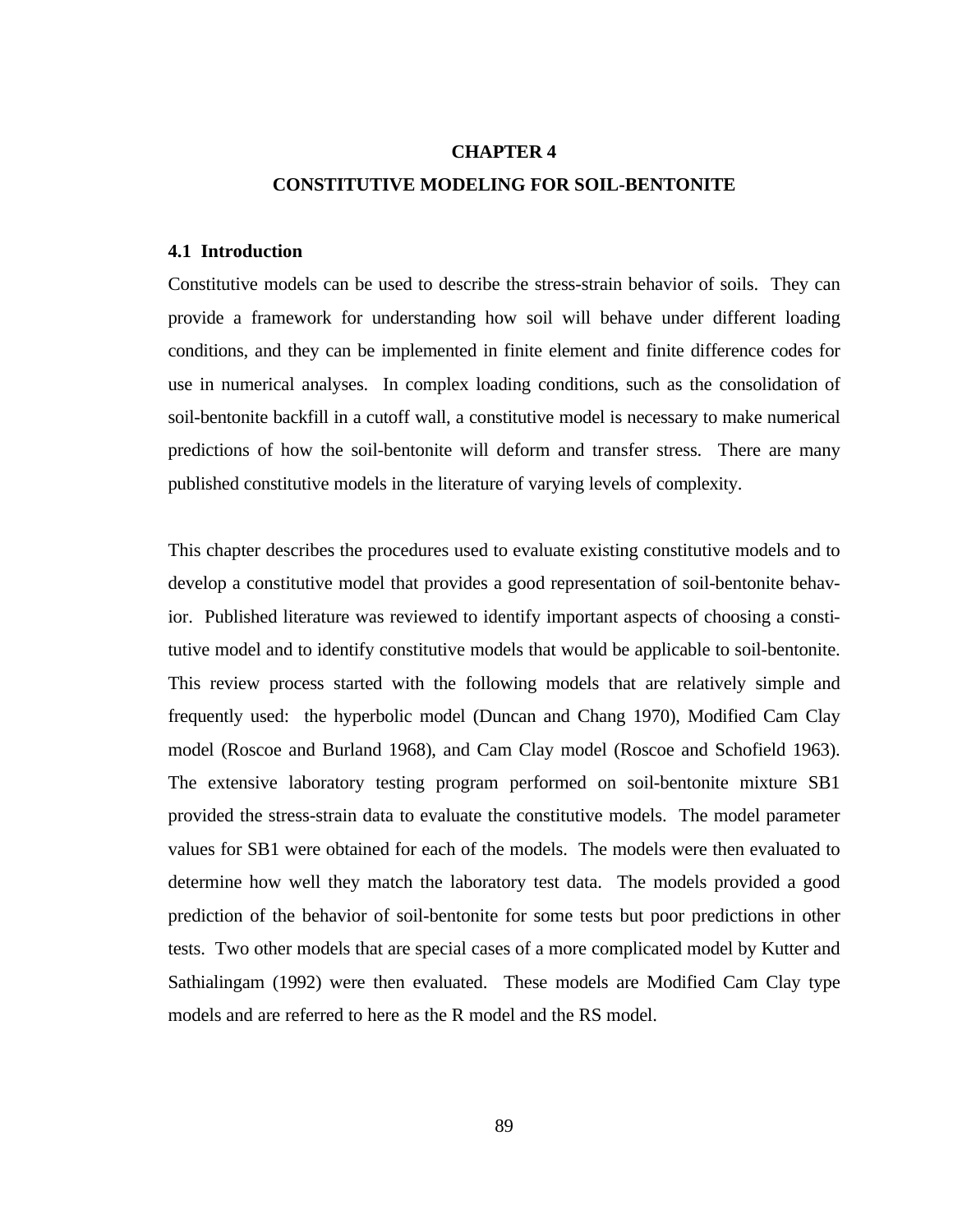Of all the constitutive models evaluated, it was found that the RS model provides the best representation of the behavior of soil-bentonite mixture SB1. The RS model provides a good match of the stress-strain behavior of SB1 in all the laboratory tests. The RS model was then applied to the tests performed on SB3. It was found that the RS model also provides a reasonable representation of the stress-strain behavior of SB3.

In this chapter, information from the literature on selecting a constitutive model is presented first. Next constitutive models are evaluated in the following order: hyperbolic model, Modified Cam Clay model, Cam Clay model, R model, and RS model. For each model, a description of the model is given, the model parameters for SB1 are evaluated, a comparison of the model with laboratory tests performed on SB1 is presented, and the model is evaluated for its application to soil-bentonite. In the process of evaluating the constitutive models, the shape of the yield surface and the shape of the plastic potential surface for SB1 were determined. The method for determining the surfaces and the results are presented. Finally, the RS model is compared with various laboratory tests performed on SB3.

# **4.2 Important Aspects of Selecting a Constitutive Model**

In selecting a constitutive model for soil, Wood (1990) suggests considering the past and future history of the soil and identifying an appropriate level of complexity. He suggests that for engineering purposes, a relatively simple model like the Modified Cam Clay model can be modified and levels of complexity added as necessary in order to provide insight into particular problems. Wroth and Houlsby (1985) suggest that in order for a constitutive model to be useful in solving engineering problems, it should be simple and reflect the physical behavior of the soil. Duncan (1994) states that for constitutive models to be practical, it should be possible to obtain the model parameters values in a simple manner from conventional soil tests.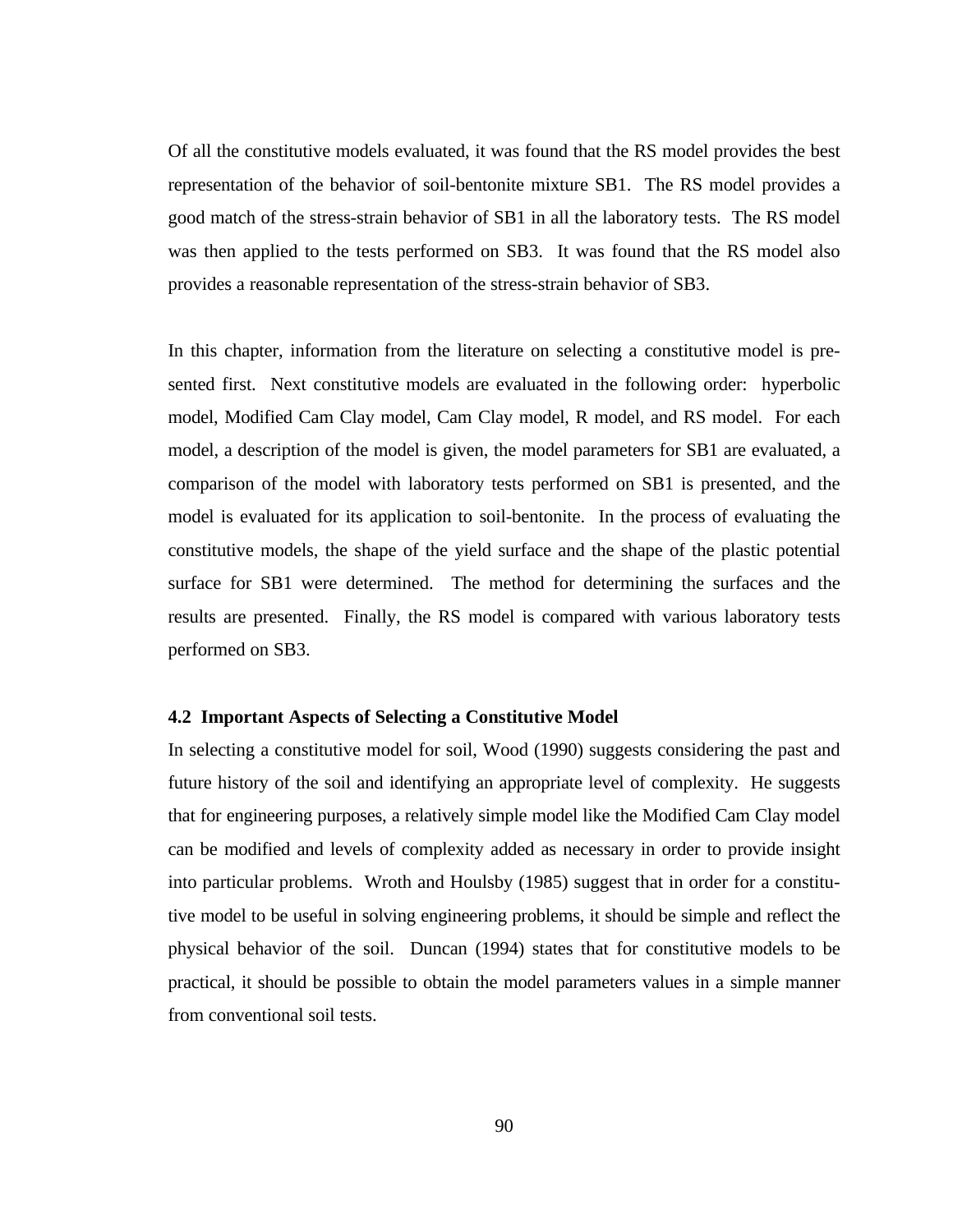Duncan (1994) states that simple elasticity models, such as the hyperbolic model, can be applied for stable structures where deformations are small, orientation of stresses are constant, and for fully drained or completely undrained conditions. For accurate predictions of stress-strain behavior near failure and for undrained pore pressures due to application of total stress external loads, Duncan (1994) states that more complex elasticplastic models, such as the Cam Clay model, should be used.

Duncan (1994) reviewed almost 2000 papers related to geotechnical applications of constitutive models or finite element modeling. Of these papers, he states that commonly used models are the hyperbolic model (Duncan and Chang 1970), Modified Cam Clay model (Roscoe and Burland 1968), and versions of the Cam Clay model.

## **4.3 Evaluation of Hyperbolic Model for Soil-Bentonite**

The hyperbolic model described by Duncan and Chang (1970) is a nonlinear elastic constitutive model. The model is simple and commonly used. Although soils are inelastic, the model can simulate several important aspects of realistic soil behavior. By using a Young's modulus that is a function of stress level and confining pressure, and a bulk modulus that is a function of confining pressure, the model can simulate nonlinear stressstrain and stress dependency. By using a different Young's modulus for loading and unloading, the model can simulate inelastic behavior (Duncan et al. 1980). A brief summary of the description given by Duncan et al. (1980) is presented here.

The model uses a hyperbolic curve to represent the stress-strain curve for a soil. The hyperbola is given by the following equation:

$$
(\sigma_1 - \sigma_3) = \frac{\varepsilon}{\frac{1}{E_i} + \frac{\varepsilon}{(\sigma_1 - \sigma_3)_{ult}}}
$$
(4.1)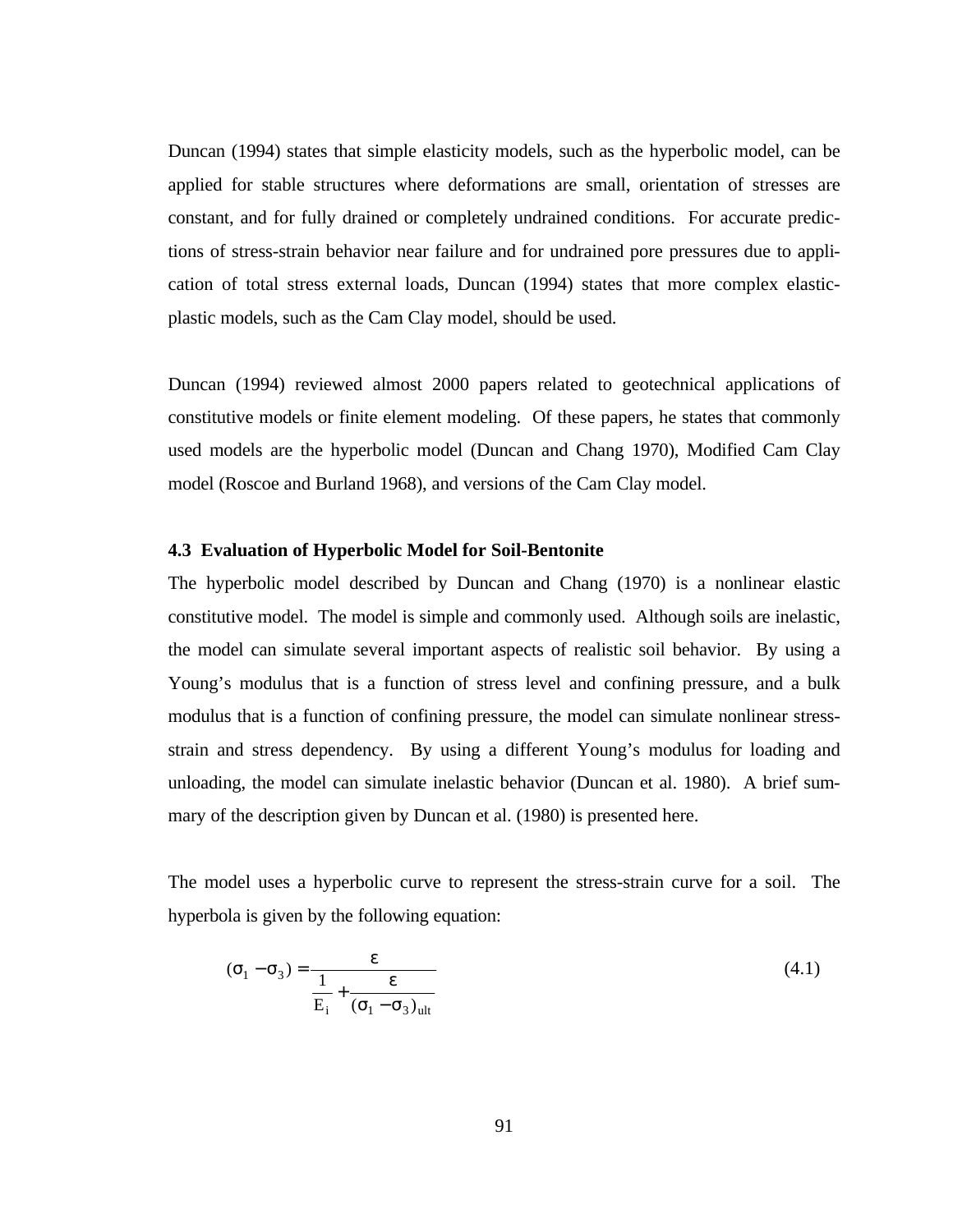where:  $\epsilon$  = axial strain

 $E_i$  = initial slope of the stress-strain curve

 $(\sigma_1-\sigma_3)_{ult}$  = the asymptotic value that the hyperbola approaches

 $E_i$  is related to the confining pressure by:

$$
E_i = KPa \left(\frac{\sigma_3}{Pa}\right)^n \tag{4.2}
$$

where K is the modulus number, n is the modulus exponent, and Pa is atmospheric pressure.  $(\sigma_1 - \sigma_3)_{\text{ult}}$  can be related to the strength of the soil by the following equation:

$$
R_f(\sigma_1 - \sigma_3)_{ult} = (\sigma_1 - \sigma_3)_f
$$
\n(4.3)

where R<sub>f</sub> is the failure ratio and  $(\sigma_1 - \sigma_3)_f$  is the strength of the soil. The strength of the soil can be expressed in terms of the Mohr-Coulomb failure criterion by the following:

$$
(\sigma_1 - \sigma_3)_f = \frac{2c' \cos \phi' + 2\sigma'_3 \sin \phi'}{1 - \sin \phi'}
$$
 (4.4)

The current stress state can be defined by the stress level, SL, given by:

$$
SL = \frac{(\sigma_1 - \sigma_3)}{(\sigma_1 - \sigma_3)_f}
$$
(4.5)

The above equations can be combined to produce the following equation for the tangent Young's modulus,  $E_t$ :

$$
E_t = E_i (1 - R_f SL)^2
$$
\n
$$
(4.6)
$$

For unloading and reloading, the model uses a different Young's modulus, Eur, that is related to confining pressure by:

$$
E_{\rm ur} = K_{\rm ur} Pa \left(\frac{\sigma_3}{Pa}\right)^n \tag{4.7}
$$

where the only new parameter is  $K_{ur}$  which is the unloading-reloading modulus number.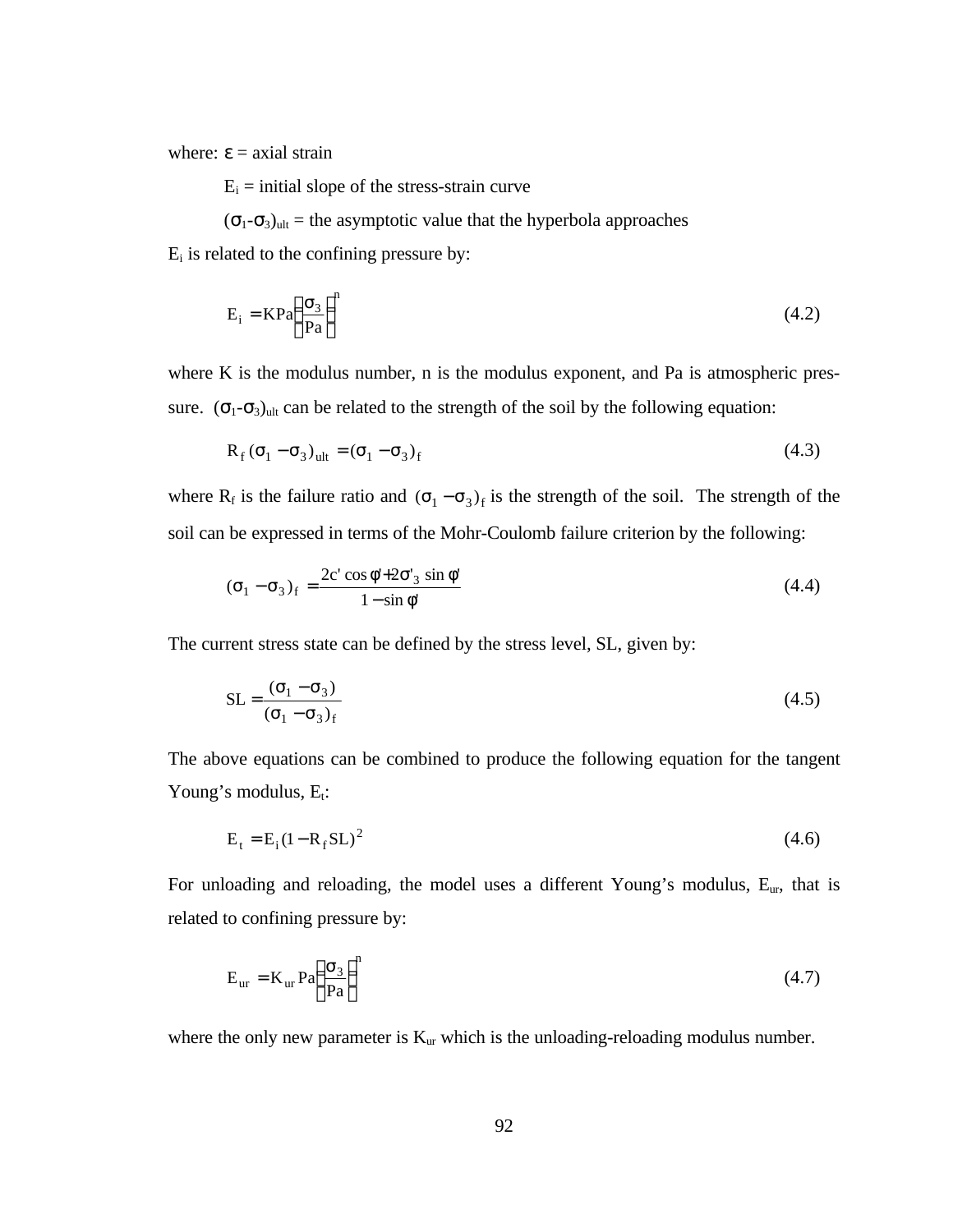The volume change characteristics are defined by a bulk modulus, B, that is related to confining pressure by:

$$
B = K_b Pa \left(\frac{\sigma_3}{Pa}\right)^m \tag{4.8}
$$

where  $K_b$  is the bulk modulus number and m is the bulk modulus exponent.

## Evaluation of Model Parameters for SB1

The parameter values for SB1 were found by applying the procedure described in Duncan et al. (1980) using the results of three normally consolidated CD tests (CD\_1, CD\_8, and CD 10). The strength values of  $\phi = 32^{\circ}$  and c'=0 were used based on the results of eight CU tests and five CD tests performed on SB1 presented in Chapter 3. The graphs used to find the parameter values for the hyperbolic model are shown in Figure 4.1. The resulting parameter values are listed in Table 4.1 in the row labeled "CD tests".

The parameter values for SB1 were also found using the procedure described in Clough and Duncan (1969) using one-dimensional consolidation tests. This was done because often times CD test data is unavailable in practice. For this method, stress-strain curves from two one-dimensional consolidation tests (tests C5 and C6) were used to estimate the values of the parameters K, n, K<sub>b</sub>, and m. A friction angle of  $\phi$ <sup>2</sup>=32° was used. The value of  $R_f$  was estimated based on values given in Table 5 of Duncan et al. (1980) for silty clayey sands similar to SB1. A value of  $K_0$  is necessary to obtain model parameters from 1-D consolidation tests.  $K_0$  was estimated from correlations rather than from the  $K_0$  tests described in Chapter 3 because  $K_0$  tests results are not normally available in practice.

The value of  $K_0$  was estimated by averaging values from three sources:

1. Data from many soils with measured  $K<sub>o</sub>$  values compiled by Mayne and Kulhawy (1982). Soils with Atterberg limits similar to SB1 (LL=34, PI=18) were averaged. Estimated  $K_0=0.46$ .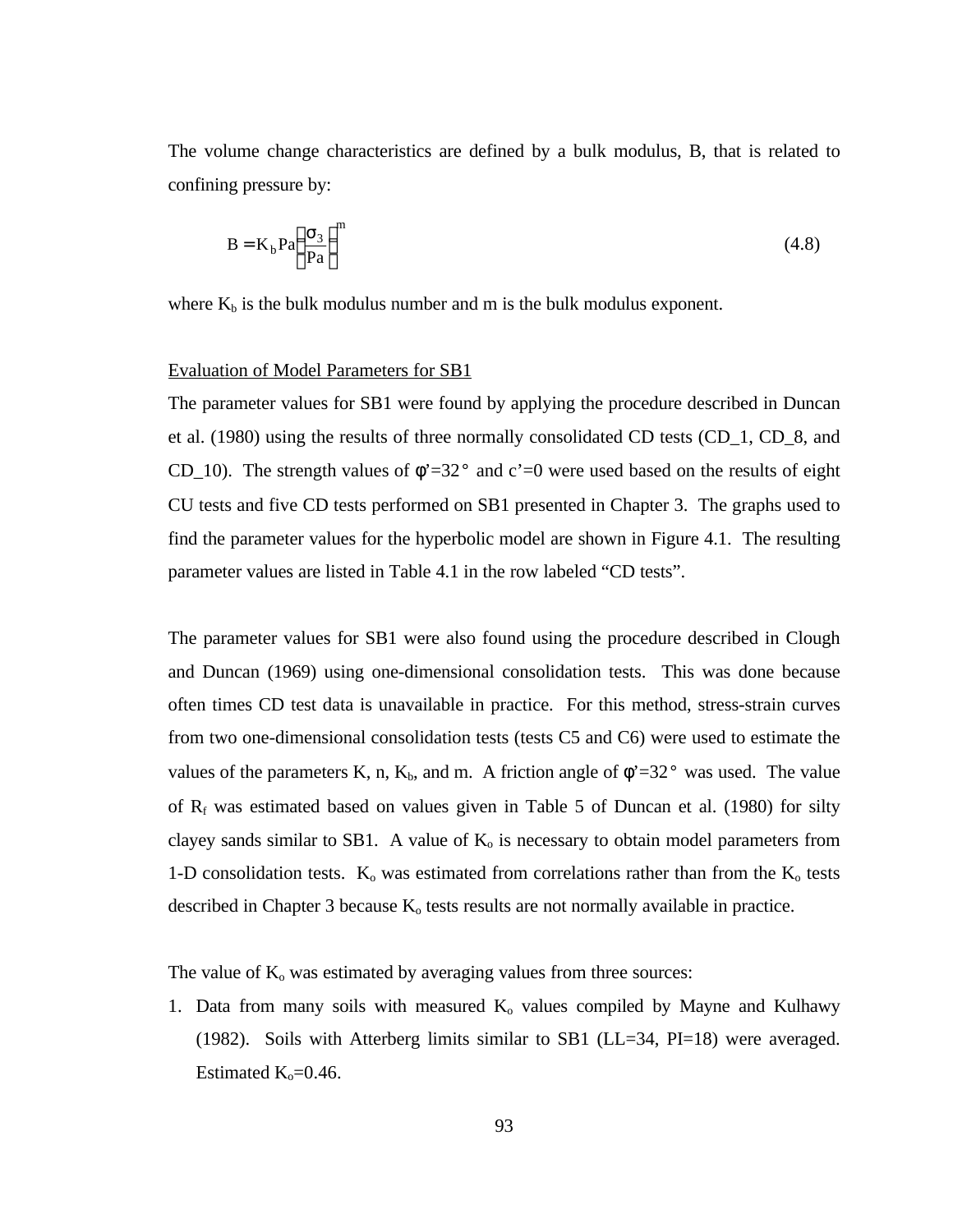- 2. Brooker and Ireland (1965) graph of  $K_0$  versus plasticity index. For a normally consolidated clay with plasticity index=18, estimated  $K_0 = 0.53$ .
- 3. Jaky (1948) correlation for sands  $K_0=1$ -sin  $\phi$ <sup>2</sup>. For  $\phi=32^{\circ}$ , estimated  $K_0=0.47$ .

An average value of  $K_0=0.49$  was used. The parameter values using the Clough and Duncan (1969) procedure are also given in Table 4.1 under the row labeled "1-D consolidation tests."

| <b>Parameter Values</b> | $\mathfrak{g}^{\mathfrak{p}}$ |           | 17   |             | Pa    | $\rm R_{\rm f}$ | $\rm K_h$ | m    |
|-------------------------|-------------------------------|-----------|------|-------------|-------|-----------------|-----------|------|
| Found From:             | (psi)                         | (degrees) |      |             | (psi) |                 |           |      |
| CD Tests                |                               | 32        | 31.4 | $2^{\circ}$ | 14.7  | 0.61            |           |      |
| 1-D Consolidation       |                               | 32        | 70.0 | 0.88        | 14.7  | 0.67            | 25.3      | 0.86 |
| <b>Tests</b>            |                               |           |      |             |       |                 |           |      |

Table 4.1 Hyperbolic Parameter Values for SB1

Stark and Vettel (1991) also compared the hyperbolic parameter values determined from CD tests and consolidation tests. They tested a "slopewash" material with index properties similar to SB1 (slopewash: LL=40, PL=20, OCR=1 to 1.5, CL classification; SB1: LL=34, PL=16, OCR=1, SC classification). For normally consolidated soils with similar index properties to the slopewash, Stark and Vettel recommend finding the modulus numbers K and  $K_b$  from consolidation tests and scaling them up by factors of 1.9 and 3.2 respectively to get triaxial modulus numbers. Although the index properties are similar, the opposite trend was found for SB1. The modulus numbers K and  $K_b$  are larger using the consolidation tests than the CD tests.

## Comparison of Hyperbolic Model with Laboratory Tests on SB1

The hyperbolic model (with the two sets of parameter values) was used to model the three CD tests on SB1. The results are shown in Figure 4.2. As expected, the hyperbolic model parameters that were found from the CD tests provide a good fit to the CD test data. The hyperbolic model parameters that were found from the consolidation tests do not provide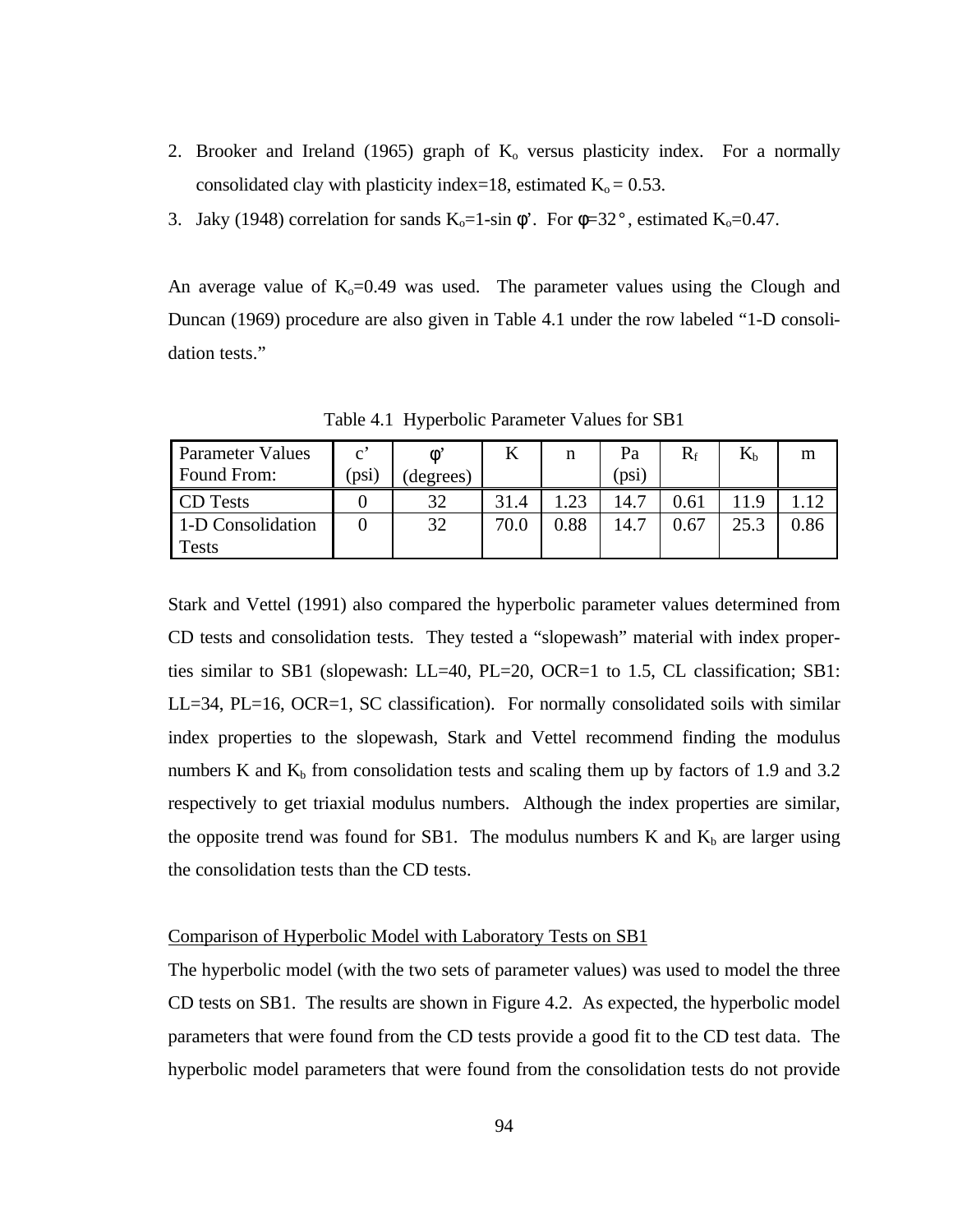a good fit. At all three confining pressures, the parameter values from the consolidation tests produce a much stiffer stress-strain response than measured, and the volumetric strain data is very significantly underpredicted.

The hyperbolic model (with the two sets of parameter values) was used to model the 1-D consolidation test C5. The results are shown in Figure 4.3. A spreadsheet program developed by David Bentler was used for this analysis. As expected, the model gives a good fit using the parameters found from the consolidation tests. The model gives a poor fit using the parameters found from the CD tests. The value of  $K_0$  calculated by the spreadsheet program for both sets of parameter values ranges from  $K_0$ =0.47 to 0.5.

## Hyperbolic Model Summary

The hyperbolic model gives good predictions of the tests that were used to determine the parameter values, but it does not give good predictions of other stress conditions. The model also has other limitations, as discussed in Duncan (1994), that limit its applicability to model soil-bentonite in cutoff wall applications. The hyperbolic model cannot accurately predict pore pressure generation and dissipation during coupled consolidation analysis, and may not give accurate results for the complex loading conditions in a soilbentonite cutoff wall.

# **4.4 Evaluation of Cam-Clay Model and Modified Cam Clay Model for Soil-Bentonite**

The Cam Clay model was first presented in the literature in 1963 (Roscoe and Schofield 1963). Later, a revised version called the Modified Cam Clay was introduced (Roscoe and Burland 1968). Both models are elastic-plastic models based on the critical state concept. The Modified Cam Clay model has been more widely used in practice than the Cam Clay model (Wood 1990).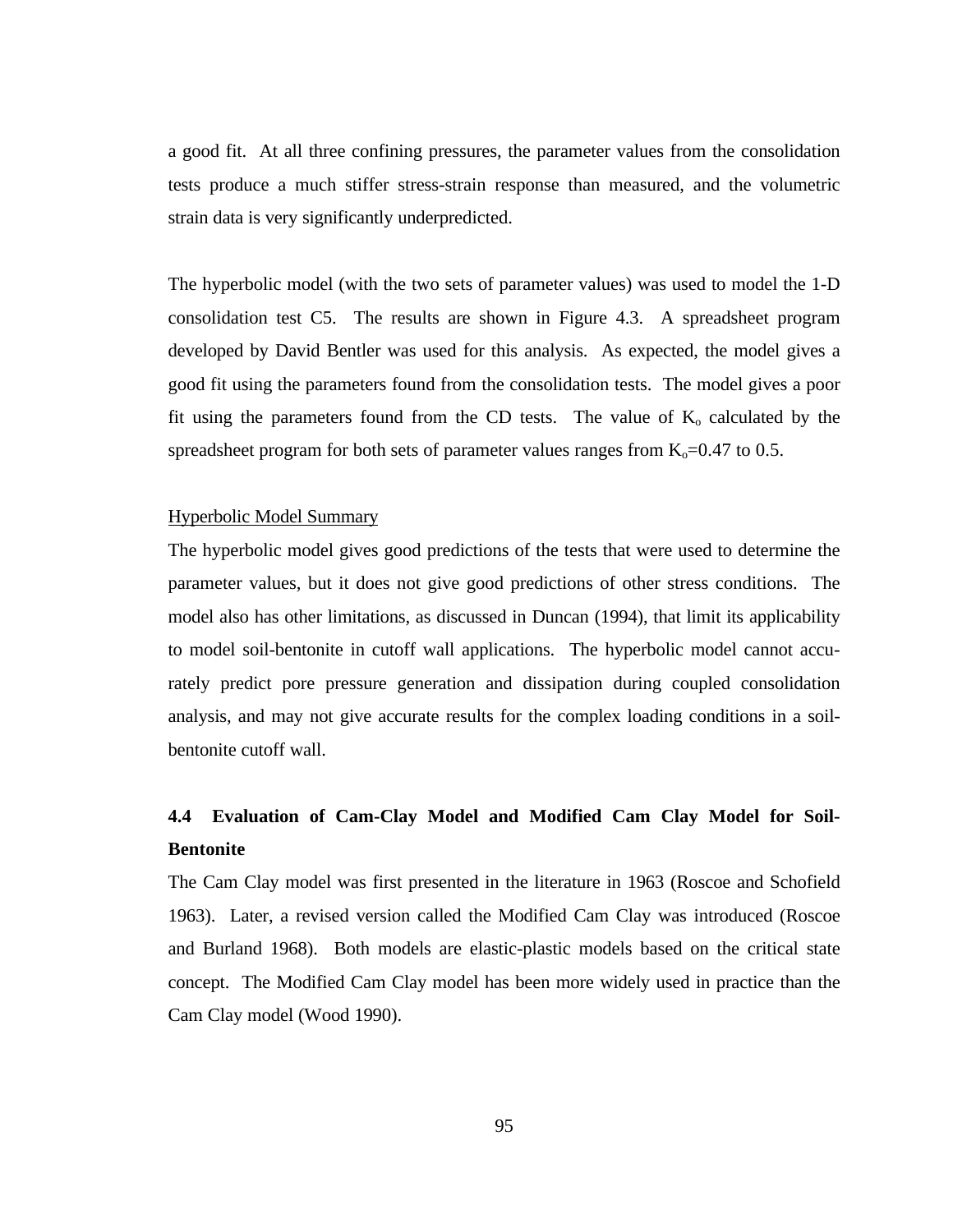State variables associated with the cam clay models and the rest of the models in this chapter are given below:

| $p^{\prime}$ | $=$ general volumetric effective stress                                             |
|--------------|-------------------------------------------------------------------------------------|
|              | = mean effective stress, $(\sigma_a^2 + 2\sigma_r^2)/3$ (for triaxial conditions)   |
| q            | $=$ general deviator stress                                                         |
|              | = deviator stress, $(\sigma_a^T \sigma_r)$ (for triaxial conditions)                |
| η            | $= q/p'$                                                                            |
| e            | $=$ void ratio                                                                      |
| V            | $=$ specific volume $= 1 + e$                                                       |
|              | where $\sigma_a$ = effective axial stress and $\sigma_r$ = effective radial stress. |

Model parameters for the cam clay models are given below:

| $=$ slope of the isotropic normal compression line |
|----------------------------------------------------|
|                                                    |

| κ |  |  |  |  | $=$ slope of the isotropic unload-reload line |  |
|---|--|--|--|--|-----------------------------------------------|--|
|---|--|--|--|--|-----------------------------------------------|--|

 $M =$  critical state parameter

 $v'$  = Poisson's ratio

 $G = shear$  modulus

The same choice of symbols for strain that is used by Wood (1990) is adopted here and is summarized below:

 $\epsilon_{p}$ = general volumetric strain

 $= \varepsilon_a + 2\varepsilon_r$  (for triaxial conditions)

$$
\varepsilon_{q} = general deviatoric strain
$$

= triaxial shear strain, 
$$
\frac{2}{3}(\varepsilon_a - \varepsilon_r)
$$
 (for triaxial conditions)

where  $\varepsilon_a$  = axial strain and  $\varepsilon_r$  = radial strain. Since most of the laboratory testing presented in Chapter 3 was under triaxial conditions,  $\varepsilon_q$  will be referred to as the triaxial shear strain (shear strain). This is the same convention used by Wood (1990) and also Gens and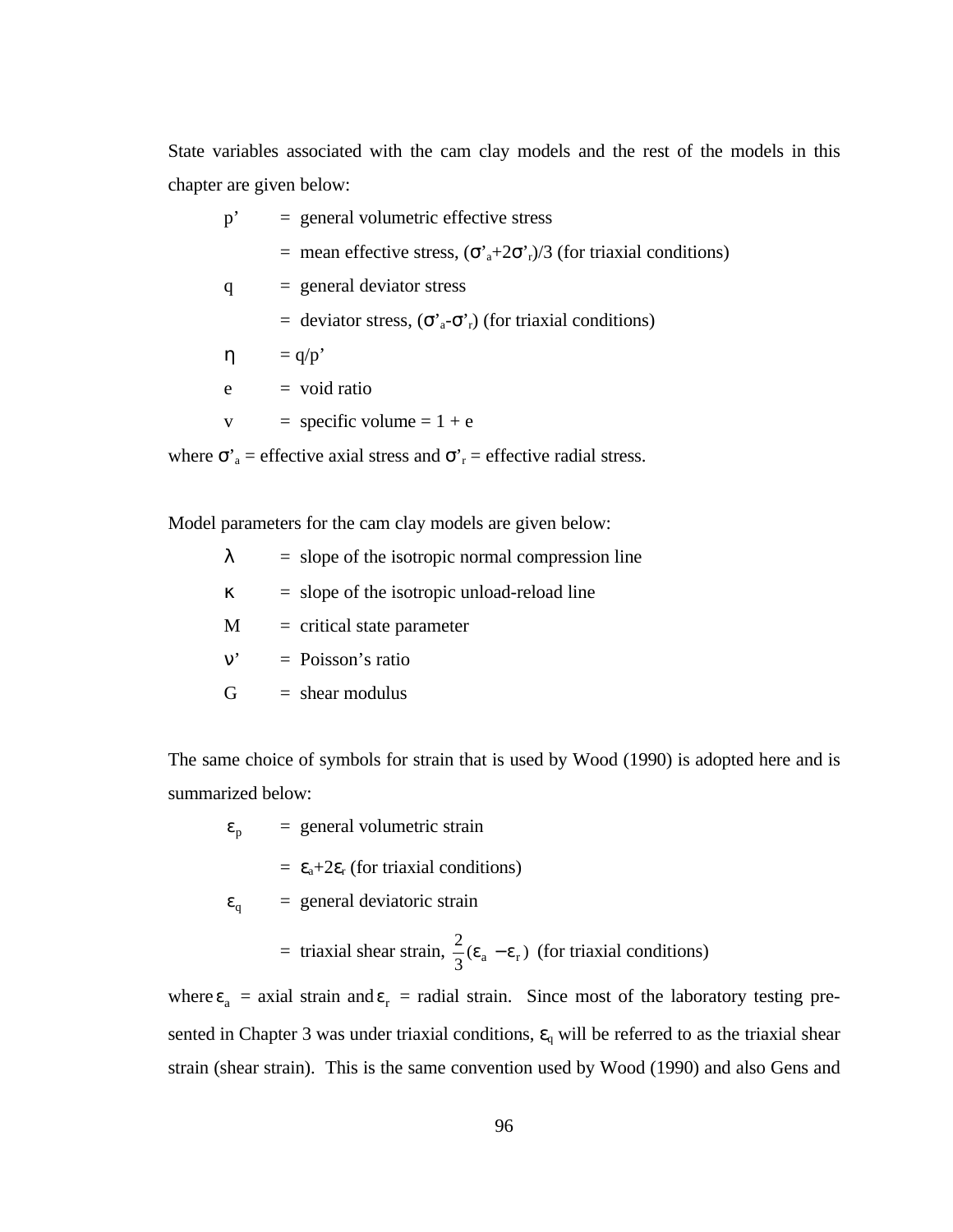Potts (1988). Note that for triaxial conditions,  $\varepsilon_q$  can be thought of as the deviatoric component of the axial strain.

The volumetric strain is made up of elastic volumetric strain and plastic volumetric strain. The shear strain is made up of elastic shear strain and plastic shear strain as follows:

$$
\varepsilon_{\rm p} = \varepsilon_{\rm p}^{\rm e} + \varepsilon_{\rm p}^{\rm p} \tag{4.9}
$$

$$
\varepsilon_{\mathbf{q}} = \varepsilon_{\mathbf{q}}^{\mathbf{e}} + \varepsilon_{\mathbf{q}}^{\mathbf{p}} \tag{4.10}
$$

where  $\varepsilon_p^e$  = elastic volumetric strain

- $\varepsilon_p^p$  = plastic volumetric strain
- e q = elastic shear strain
- p q  $=$  plastic shear strain

Elastic-plastic models have the following components: elastic properties, yield surface, plastic potential, and hardening rule (Wood 1990). Essential components of the cam clay models are illustrated in Figure 4.4. The unload-reload line (url) and the isotropic normal compression line (icl) describe the soil's compressibility and are assumed to be linear in the graph of ln p' versus specific volume. The slope of the unload-reload line is kappa, κ, and the slope of the isotropic normal consolidation line is lambda,  $\lambda$ . The critical state line is parallel to the isotropic normal compression line. At the critical state line, "*unlimited plastic shear strains develop without plastic volumetric strain*," (Wood 1990). The parameter N determines the location of the compression curve in the stress-strain space. N is the value of specific volume on the isotropic normal consolidation line at a value of p'=1. The parameter  $\Gamma$  is the value of specific volume on the critical state line at a value of  $p'=1$ . The values of N and  $\Gamma$  are dependent on the units used.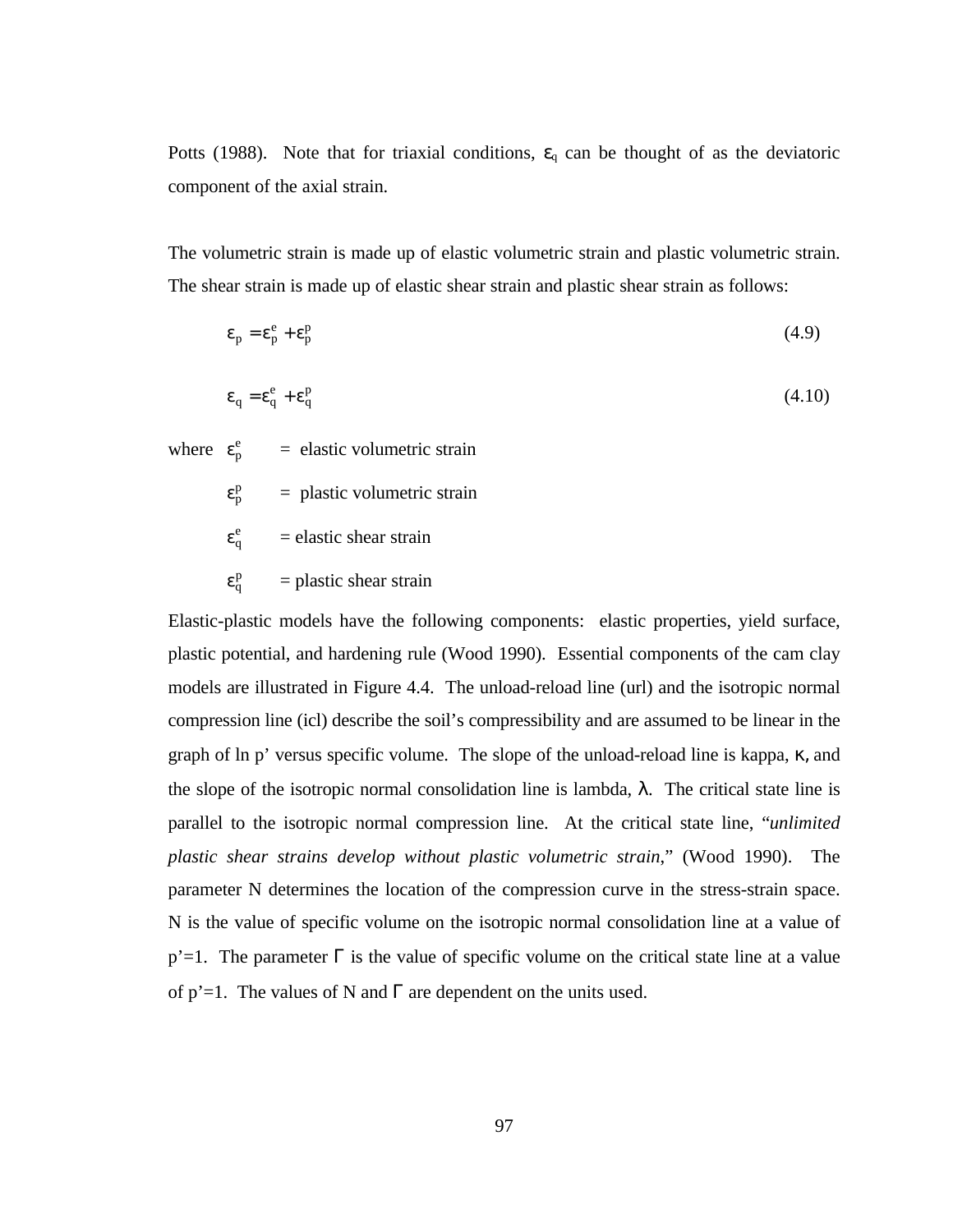For the Cam Clay model, the elastic volumetric strain and the elastic shear strain increments can be expressed by the following equations:

$$
\delta \varepsilon_p^e = \frac{\kappa}{vp'} \delta p' \tag{4.11}
$$

$$
\delta \varepsilon_{\rm q}^{\rm e} = 0 \tag{4.12}
$$

where v is the specific volume of an initial state from which strains are measured and p' is the mean effective stress at the beginning of the stress increment.

For the Modified Cam Clay model, the elastic volumetric strain and the elastic shear strain increments are given by the following equations:

$$
\delta \varepsilon_p^e = \frac{\kappa}{vp'} \delta p' \tag{4.11}
$$

$$
\delta \varepsilon_q^e = \frac{1}{3G} \, \delta q \tag{4.13}
$$

where G is the shear modulus. The volumetric strain can also be expressed in terms of the bulk modulus, K. The definition of the bulk modulus is:

$$
K = \frac{\delta p'}{\delta \varepsilon_p^e} \tag{4.14}
$$

For both cam clay models, the bulk modulus is equal to:

$$
K = \frac{vp'}{\kappa} \tag{4.15}
$$

The yield function, f, determines the boundary between purely elastic and elastic-plastic deformation. At stress states below the yield surface, only elastic deformation occurs. At the yield surface, elastic and plastic deformation occurs. The yield function for the Cam Clay model is given by the following equation (Britto and Gunn 1987):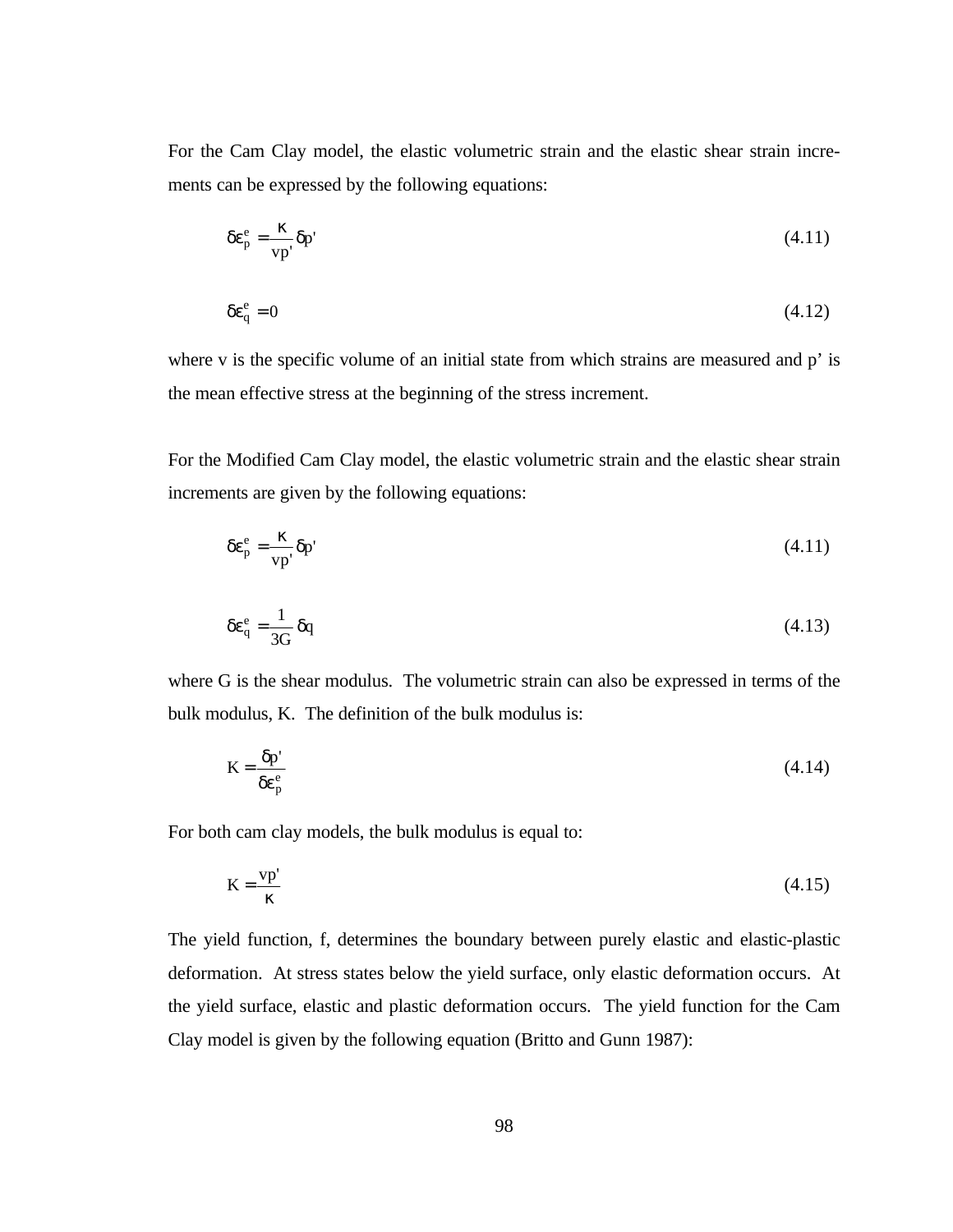$$
f = q - Mp' \ln \frac{p_c'}{p'} = 0
$$
\n(4.16)

where M is the slope of the critical state line in p-q space. The hardening parameter,  $p_c$ , controls the size of the yield surface. The shape of the yield function for the Cam Clay model is a bullet shape. The yield function for the Modified Cam Clay model is given by the following equation (Wood 1990):

$$
f = q^2 - M^2 p'(p_0' - p') = 0
$$
\n(4.17)

where  $p_0$ ' is the hardening parameter for the Modified Cam Clay model. The shape of the yield function for the Modified Cam Clay model is an ellipse. The shapes of the yield functions are shown in Figure 4.4. For the Cam Clay model, the yield surface intersects the M line at  $p_c^2/2.72$ . For the Modified Cam Clay model, the yield surface intersects the M line at  $p^2 o/2$ .

The plastic potential function, g, describes the relative magnitudes of the plastic shear strain and the plastic volumetric strain when the soil is yielding. Both models assume the condition of normality, meaning the plastic potential function, g, is equal to the yield function, f. The ratio of the plastic shear strain to the plastic volumetric strain is given by the direction of the plastic strain increment vector. The plastic strain increment vector is perpendicular to the plastic potential function as shown in Figure 4.4.

The magnitude of the plastic deformations and the change in the size of the yield surface is described by the hardening rule. The cam clay models assume the yield surface expands at a constant shape and the expansion is linked to the isotropic normal compression line. The hardening rule for both models can be described by the following equation (Wood 1990):

$$
\delta p_o' = \frac{vp_o'}{\lambda - \kappa} \delta \varepsilon_p^p \tag{4.18}
$$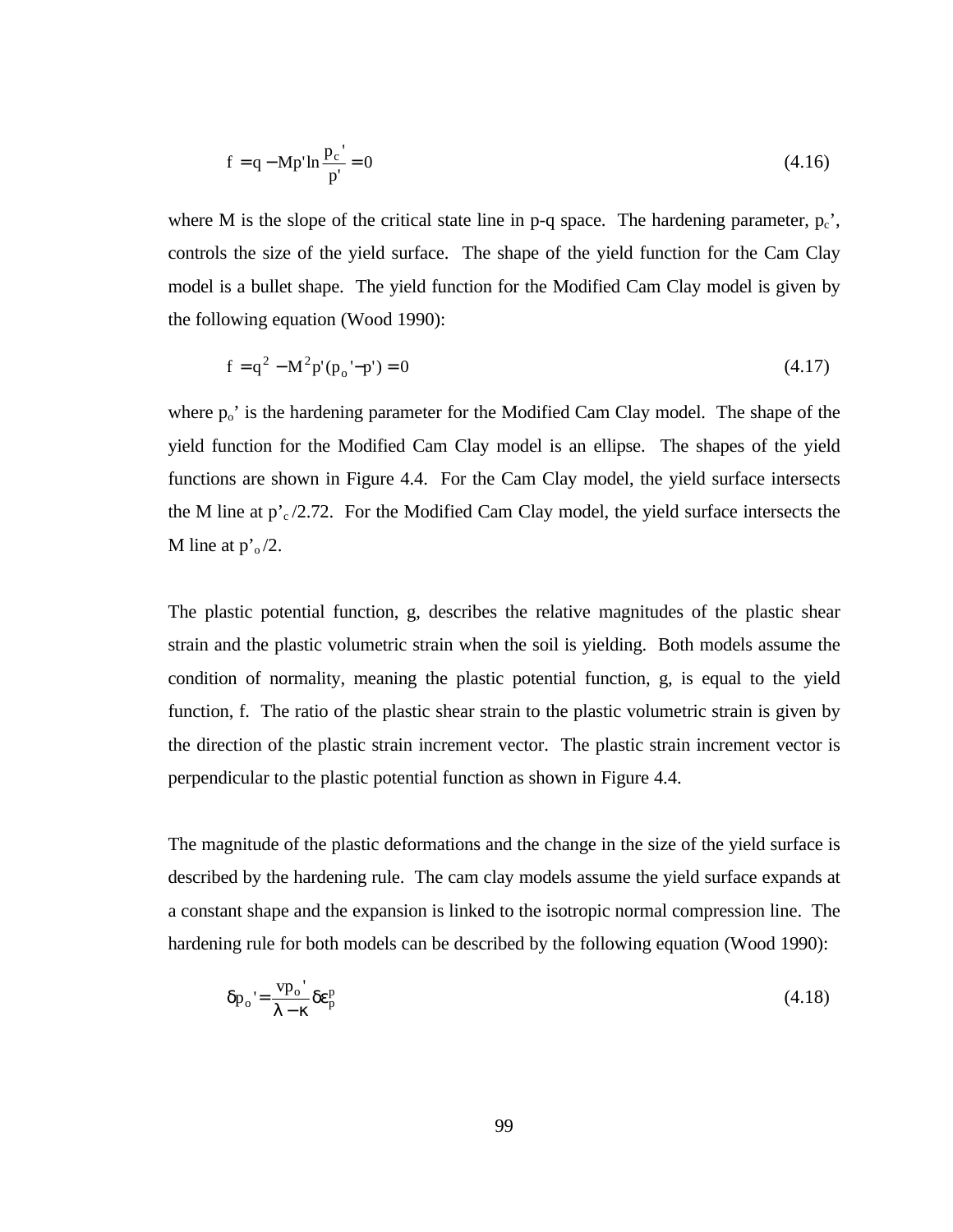where  $p^{\prime}$ <sub>o</sub> would be used for the Modified Cam Clay model and  $p^{\prime}$ <sub>c</sub> would be substituted for p'<sub>o</sub> for the Cam Clay model.

#### Evaluation of Model Parameters for SB1

The values of  $C_c$  and  $C_r$  from the first isotropic consolidation test IC\_1 on SB1 were used to calculate values of  $\lambda$  and  $\kappa$ . The parameters are related by the following equations:

$$
C_c = 2.3\lambda \tag{4.19}
$$

$$
C_r = 2.3\kappa \tag{4.20}
$$

The parameter values are  $\lambda$ =0.07 and  $\kappa$ =0.0048 for SB1. The compression values obtained from the second isotropic consolidation test IC\_2 were not used in this calculation, since the test was run over a much smaller stress range for the purposes of defining the yield surface. The values from IC-1 are consistent with the data from IC\_2.

The value of N was determined by plotting the data from isotropic consolidation test IC\_1 and the isotropically consolidated CU tests, as shown in Figure 4.5. The N value is the specific volume at a mean effective stress of one. For units of psf, N is 2.044. For other units, N has different values as listed in the figure.

Assuming the soil-bentonite is isotropic, only two elastic parameters are needed to define its elastic behavior (Wood 1990). As previously stated, for the cam clay models, the bulk modulus, K, is given by:

$$
K = \frac{vp'}{\kappa} \tag{4.15}
$$

which indicates that the bulk modulus varies with mean effective stress p'.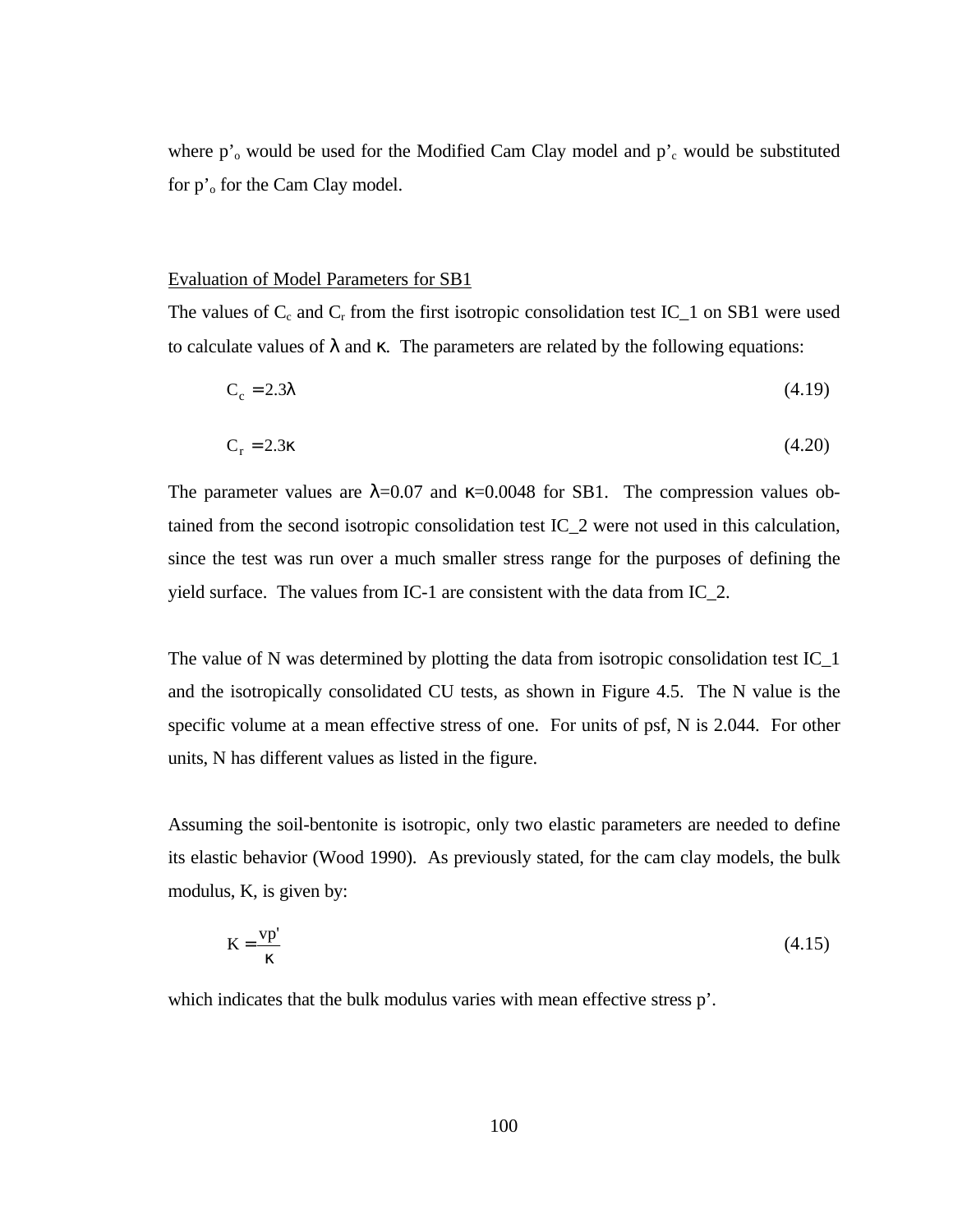The bulk modulus can be related to the Poisson's ratio,  $v'$ , and shear modulus by the following equation:

$$
G = K \frac{3}{2} \frac{(1 - 2v')}{(1 + v')} \tag{4.21}
$$

If a constant shear modulus is used, equation 4.21 implies that the Poisson's ratio varies with mean effective stress, since the bulk modulus is a function of mean effective stress. Alternatively, it is possible to assume that Poisson's ratio is constant and the shear modulus is a function of mean effective stress (Wood 1990). As discussed in Gens and Potts (1988), it has been shown that the use of a variable shear modulus can result in a model that does not conserve energy. They state that this may be significant in applications with many loading cycles and stress reversals but may not be important for monatomic loading, which is the case for cutoff walls. They also state that a constant shear modulus does not agree with experimental evidence and can imply negative values of Poisson's ratio at low p'. Wroth and Houlsby (1985) state that for most soils it is reasonable to assume a constant Poisson's ratio and a variable shear modulus.

For these reasons, a constant Poisson's ratio was assumed with a shear modulus that is a function of p'. Combining equations 4.15 and 4.21, the following relationship was used to represent the shear modulus:

$$
G = \frac{3(1 - 2v')vp'}{2(1 + v')\kappa}
$$
(4.22)

The shear modulus was determined experimentally at various consolidation pressures in order to solve for the relationship with Poisson's ratio. The shear modulus was estimated from the initial stress-strain curve of each CU test. If the shear stress, q, versus shear strain,  $\varepsilon_q$ , is plotted for a CU test, the initial slope of the curve is equal to 3G (Wood 1990). For a CU test, the shear strain is equal to the axial strain, and the stress-strain curves presented in Chapter 3 can be used to obtain values of G. For each CU test, the shear modulus is plotted versus vp' (the specific volume multiplied by the initial mean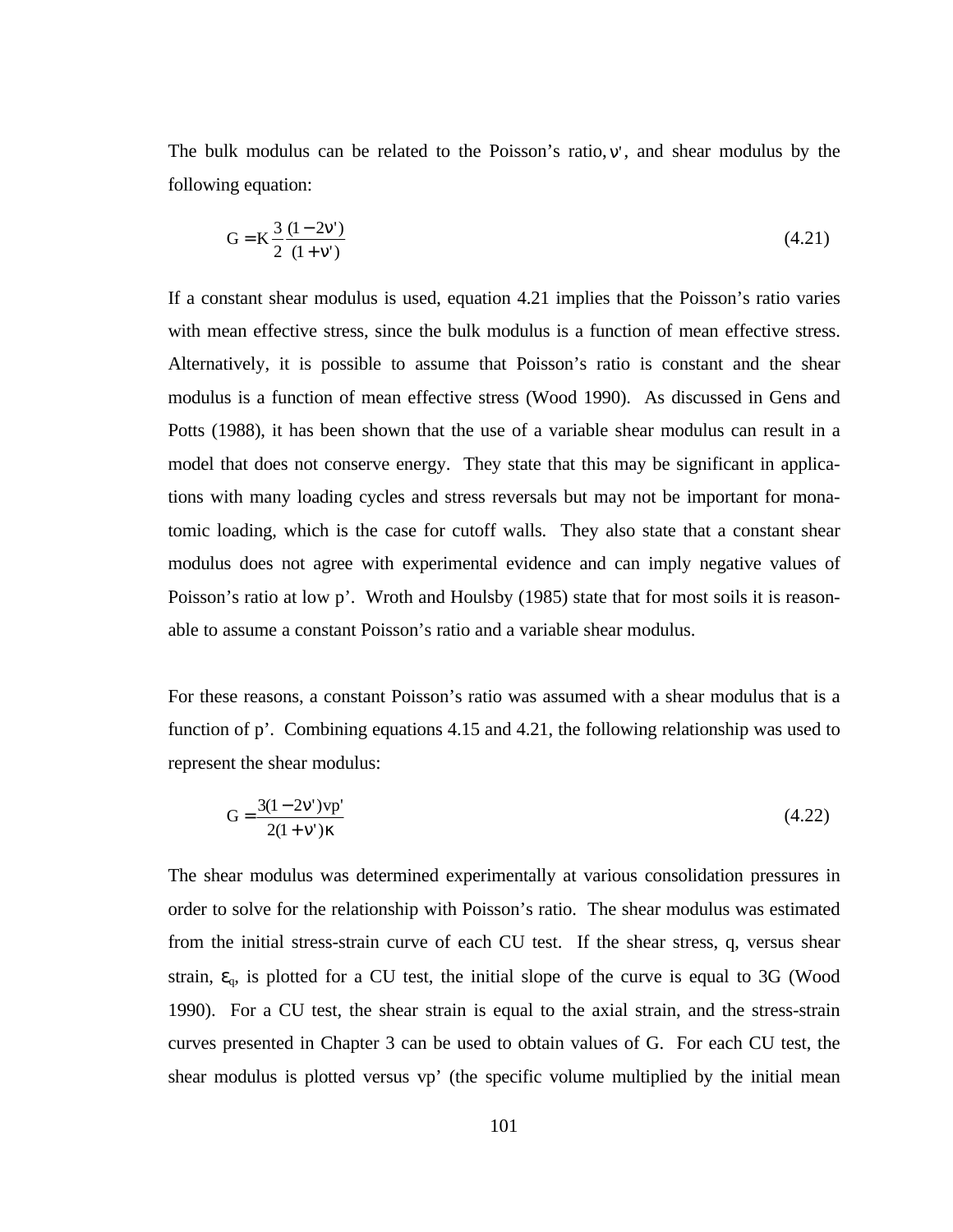effective stress), as shown in Figure 4.6. By finding the relationship between  $G/vp'$  from the graph, and by knowing κ, the value of Poisson's ratio can be determined from equation 4.22. For the data in Figure 4.6, the value of Poisson's ratio is 0.37.

The strength parameters were determined from the results of the CU and CD tests, which are presented in Chapter 3. The value of M is 1.3. A summary of the model parameter values determined for SB1 is shown in Table 4.2.

λ, lambda κ, kappa ν', Poisson's ratio M N  $0.070$  0.0048 0.37 1.3 2.044 for p' in psf 1.696 for p' in psi 1.834 for p' in kPa

Table 4.2 Cam Clay and Modified Cam Clay Parameter Values for SB1

# Shape of the Yield Surface for SB1

The shape of the actual yield surface for SB1 was estimated from CD tests on overconsolidated specimens. The CD tests CD\_2 through CD\_7 were isotropically consolidated to 20 psi and isotropically unloaded to various overconsolidation ratios. The samples were then sheared drained in order to find the yield point. At the yield point, the compressibility and stress-strain behavior significantly changed. For each test, several plots were used in order to estimate the yield point. Stress-strain curves, specific volume, and work were plotted. The work for a triaxial test is given by (Wood 1990):

$$
Work = \int (p'd\epsilon_p + qd\epsilon_q)
$$
\n(4.23)

where the trapezoidal rule was used to evaluate the integral. An example of the plots used to find the yield point is given in Figure 4.7 for test  $CD_4$  which was sheared at  $OCR=1.1$ . All of the plots in Figure 4.7 for CD\_4 give consistent estimates of the yield point, which was determined to be at  $p'=20.5$  psi and  $q=6.0$  psi.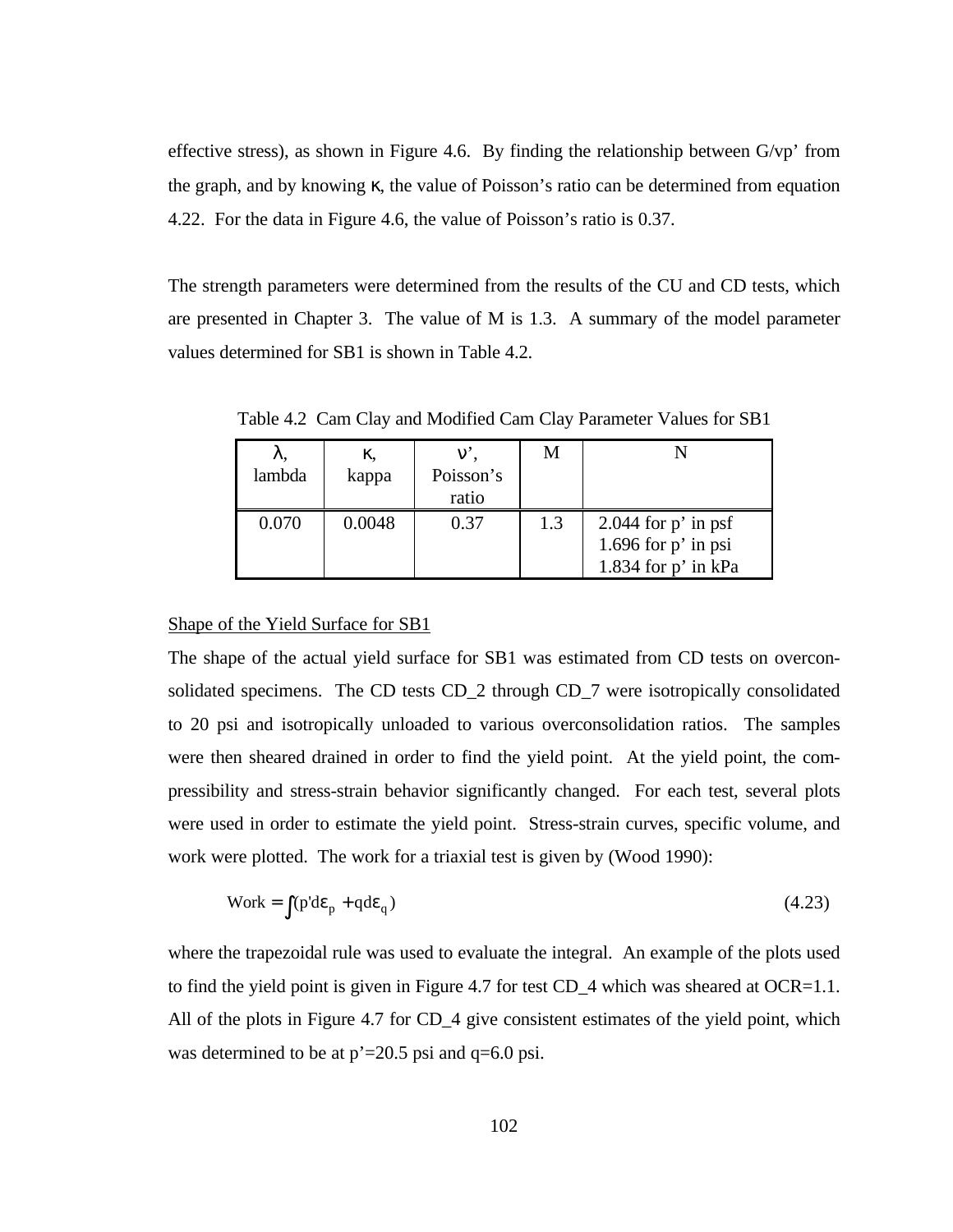The yield points for each test were normalized with respect to the effective mean consolidation pressure  $(p_{\text{con}})$  and plotted in Figure 4.8. As an example, the mean effective consolidation pressure for CD\_4, whose yield point is evaluated from Figure 4.7, was 20.31 psi. The normalized yield point is plotted at approximately  $(1.0, 0.30)$  on the p'/ $p_{con}$ versus  $q/p_{con}$  graph. Tests CD\_2, CD\_3, CD\_5, CD\_6, and CD\_7 were sheared at overconsolidation ratios that were higher than CD\_4 and the yield points from these tests lie to the left of the yield point for CD\_4.

Also plotted on this graph are the yield points from CD\_1, CD\_8, and CD\_10, which were normally consolidated. As can be seen from the stress-strain curves of CD\_8 in Figure 4.9, the sample exhibits an initially stiff response. It is believed that this effect is due to secondary compression or thixotropic hardening that occurred prior to shearing. All of the samples experienced some secondary compression on the order of one half to one day. Although very little compression occurred during this time, the samples behaved as if they were consolidated to a pressure beyond the actual consolidation pressure. This phenomenon was first noticed by Leonards and Ramiah (1959) who discovered that, after periods of secondary compression, a clay was able to withstand pressures greater than the maximum past pressure with very little deformation. This pressure was called the "quasipreconsolidation" pressure. Alternatively, the samples may have experienced a thixotropic strength increase. Regardless of the mechanism, all of the triaxial samples experienced some strength gain during the consolidation phase beyond the consolidation pressure. All of the normalized yield points for the supposedly normally consolidated CD tests are clustered around (1.08, 0.23) on the graph.

In order to further investigate aging effects on the triaxial tests, an isotropic consolidation and isotropic rebound test IC\_2 was run. The sample was isotropically consolidated to 20.3 psi, isotropically rebounded to 10 psi, and isotropically reloaded in increments of 2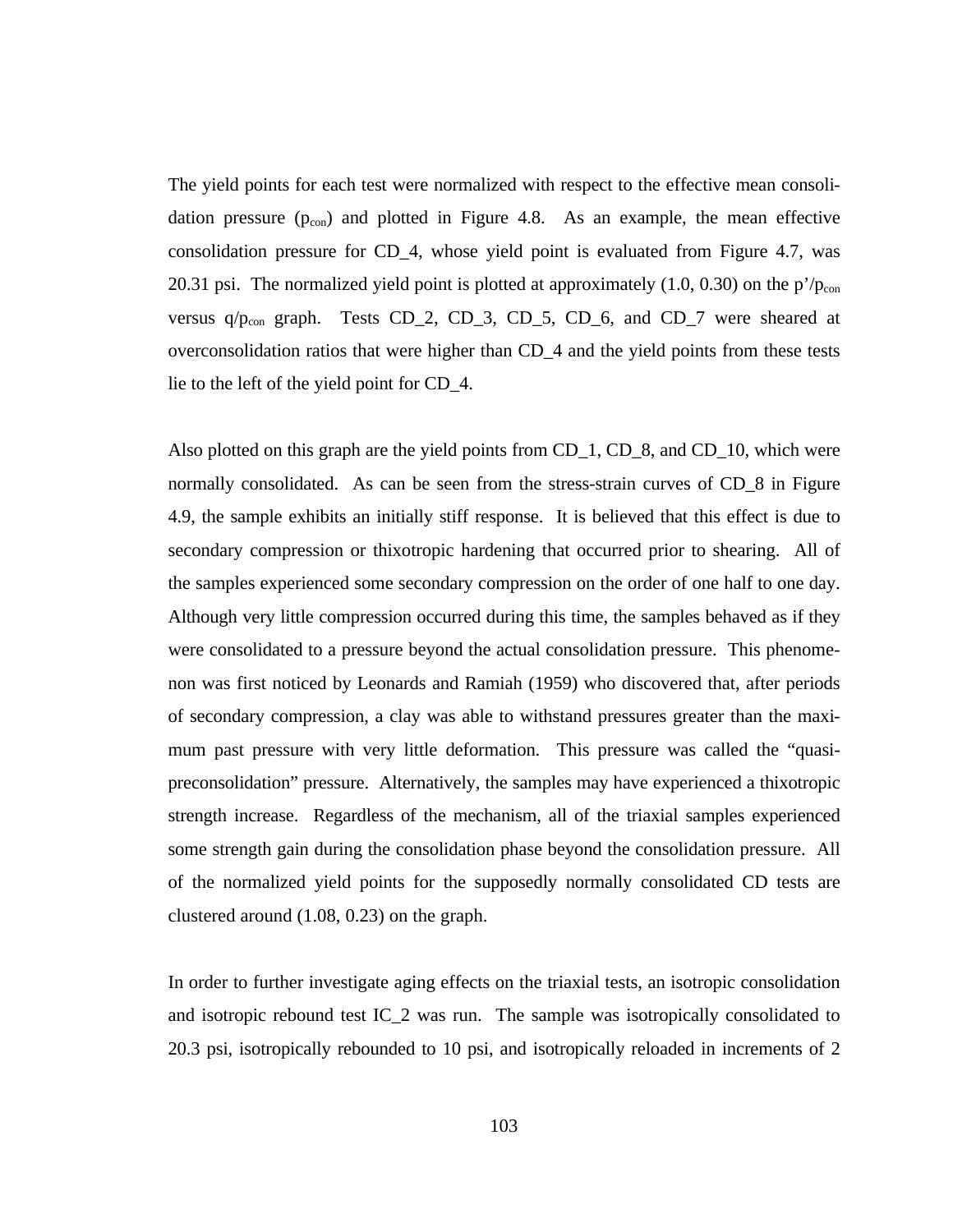psi in order to find the yield point. The estimated yield point was at 22.0 psi. The normalized yield point for this test is plotted in Figure 4.8 along the p' axis at 1.08. The isotropic test IC\_2 quantifies the aging effects, prior to shearing, to be approximately 8%.

The data in Figure 4.8 indicate that the shape of the yield function for SB1 is elliptical and has a different shape to the left and the right of the critical state line. The top of the yield function is very flat. The region to the left of the critical state line is largely unknown; however, this region is not of great concern for this research since it corresponds to highly overconsolidated material and the soil-bentonite in a cutoff wall should be close to normally consolidated.

Comparison of Cam Clay and Modified Cam Clay Models with Laboratory Data from SB1 The shapes of the yield functions for the Cam Clay model and the Modified Cam Clay model are compared to the shape of the yield surface estimated for SB1 in Figure 4.10. It can be seen from the figure that the shape of the yield surface for the cam clay models is not very similar to the shape of the yield surface obtained from experimental data. Wood states that although the yield surface may not be realistic for many natural soils, the differences between the simple Modified Cam Clay model and more complex models may not be important for practical applications (Wood 1990).

In order to compare the laboratory test results with the cam clay models, the normally consolidated CU and CD tests were normalized with respect to the mean effective consolidation pressure,  $p_{\text{con}}$ . The overconsolidated samples were not compared to the models since soil-bentonite placed in a cutoff wall would be normally consolidated. Since the normalized curves were all similar in shape, a representative curve was compared to the models. The normalized plots of the CU tests are shown in Figure 4.11 with the representative curve indicated by open circles. The normalized plots of CD tests are shown in Figure 4.12 with the representative curve indicated by open circles.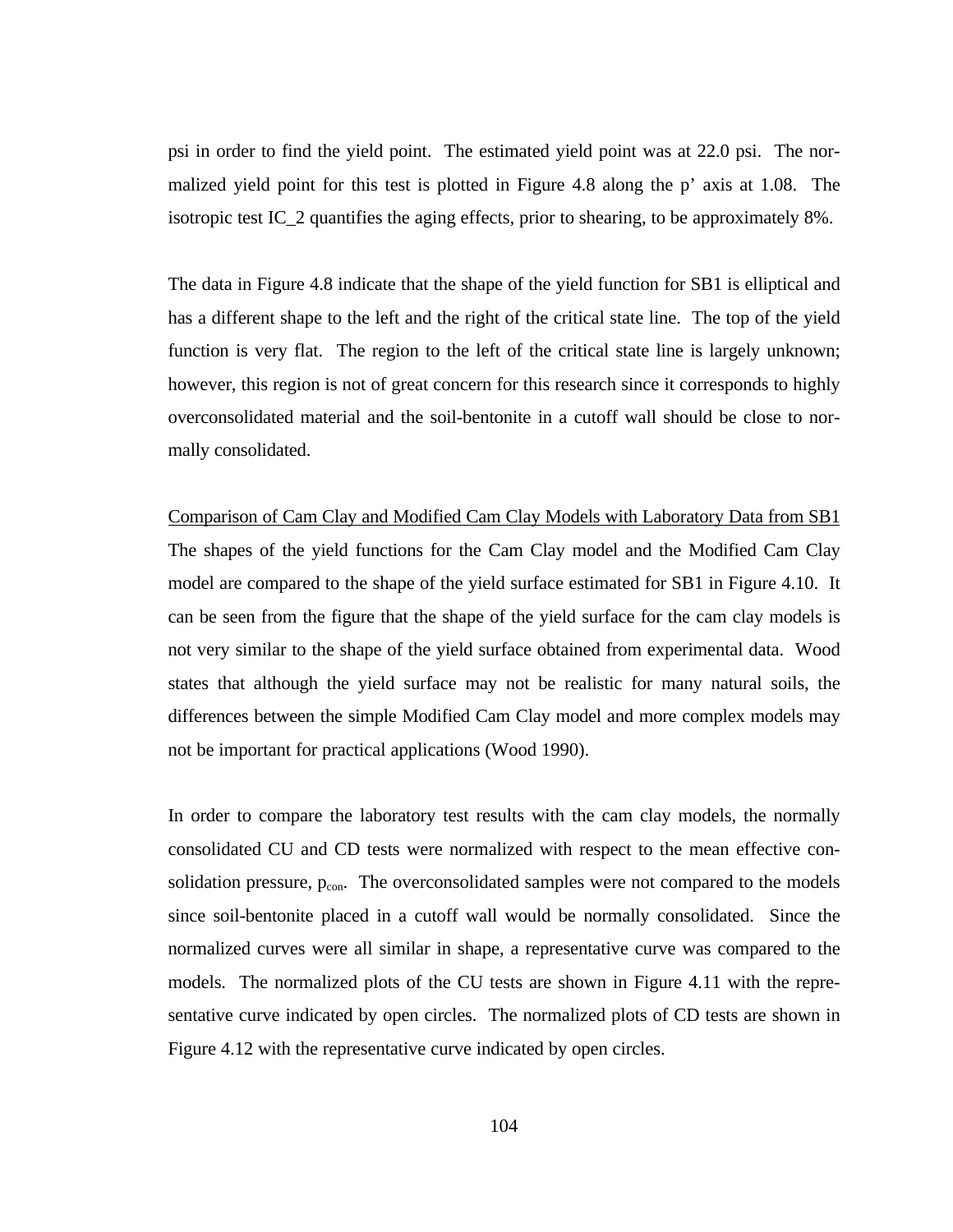The normalized stress paths of the CU tests indicate that the average effective mean stress, immediately prior to shear, was 0.94 times the mean consolidation pressure. This decrease in mean effective stress was due to undrained creep mentioned in Section 3.5. The drainage valve was closed for a period of time before the piston made contact with the sample, resulting in excess pore pressures due to undrained creep. The average value of normalized excess pore pressure was used in the modeling. The average normalized initial shear stress in the sample due to the membrane correction discussed in Section 3.5 was - 0.03. Since this effect is small, it was not modeled. The drainage valve was never closed for the CD tests and the excess pore pressure build up was not experienced.

Spreadsheet programs were developed to model triaxial CD and CU tests for the Cam Clay and Modified Cam Clay models. The CU and CD tests were simulated with and without accounting for aging. If aging was not modeled, the consolidation pressure was used as the preconsolidation pressure, and this is denoted as  $p_0=1.0$   $p_{con}$  in subsequent figures. If aging was modeled, the preconsolidation pressure used was 10% greater than the actual consolidation pressure, and this is denoted as  $p_0=1.1p_{con}$ . In the CU tests, undrained creep was modeled by assuming an initial excess pore pressure at the start of shear. An average value from the normalized CU tests was assumed.

The comparison of the cam clay models with the representative CU test is shown in Figure 4.13. The representative curve is shown by the solid line with the open circles. Both models over predict the undrained shear strength. The Cam Clay model is closer to the representative curve. The Modified Cam Clay model grossly over predicts the undrained shear strength. Due to the effects of the initial excess pore pressures in the specimen and aging, the models predict an initial elastic response. For the cam clay models, an elastic stress path in an undrained test is vertical until the stress path hits the yield surface (Wood 1990). After yielding, the yield surface expands and the stress path follows the shape of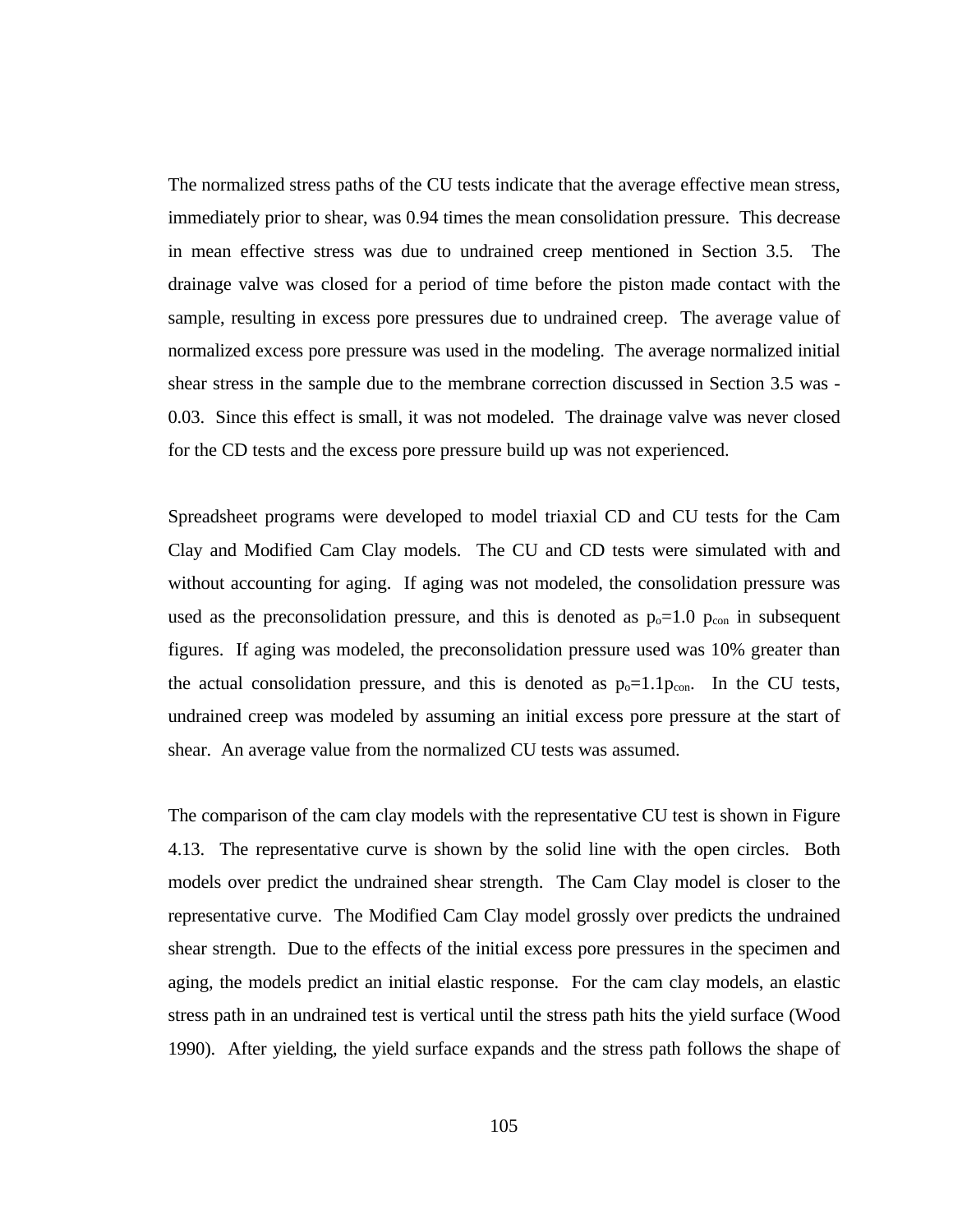the expanding yield surface. The general shape of the stress-strain curve is well matched by both models. The excess pore pressure is reasonably well predicted by the models. Again, the Cam Clay model is closer to the representative curve than the Modified Cam Clay model. It can be seen that the effect of aging is to slightly increase the undrained shear strength and to slightly decrease the excess pore pressures.

The comparison of the cam clay models with the representative CD test is shown in Figure 4.14. The representative curve is shown by the plain solid line. Only the end points of the stress paths for the models are shown. For a CD test, the stress path rises at a 3 on 1 slope until it hits the critical state line. All of the models predict the same drained strength since the same failure criterion, M, was used for all the models. The Cam Clay model matches the representative stress-strain and volumetric strain curves very well. The effect of aging is negligible on the stress-strain curve. Aging very slightly decreases the volumetric strain at a given axial strain. The Modified Cam Clay model predicts a stiffer stress-strain response than measured and significantly less volumetric strain than measured.

The comparison of the Modifed Cam Clay model with the 1-D consolidation test C5 is shown in Figure 4.15. It can be seen that the agreement is good except for the unloading portion. This is because the unloading behavior is not exactly elastic as assumed in the model. This Modified Cam Clay curve was generated by theoretically determining the η value (q/p') that corresponds to the condition of  $K_0$  loading. This value of  $\eta$  is designated  $\eta_{\text{Ko}}$ . For the condition of no lateral strain, the following relationship between volumetric and shear strain holds (Wood 1990):

$$
\frac{\delta \varepsilon_p}{\delta \varepsilon_q} = \frac{3}{2} \tag{4.24}
$$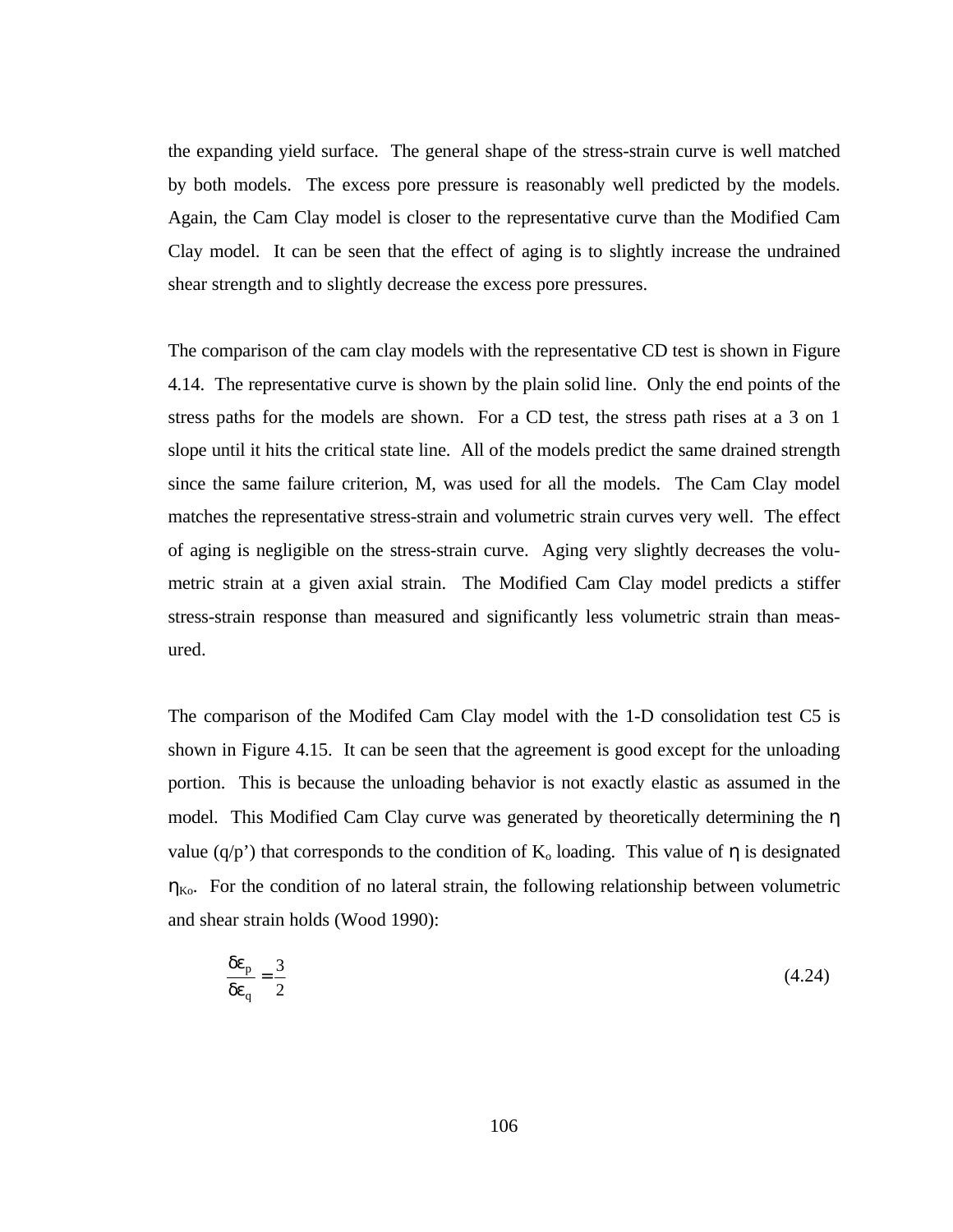This condition can be substituted into equations of elastic and plastic volumetric strain and elastic and plastic shear strain for Modified Cam Clay in order to obtain the following relationship between  $\eta_{K_0}$  and the model parameters (Wood 1990):

$$
\frac{\eta_{\text{Ko}}(1+\nu')(1-\Lambda)}{3(1-2\nu')} + \frac{3\eta_{\text{Ko}}\Lambda}{M^2 - \eta_{\text{Ko}}^2} = 1
$$
\n(4.25)

where

$$
\Lambda = \frac{\lambda - \kappa}{\lambda} \tag{4.26}
$$

The parameter  $\Lambda$  is 0.93 for SB1. Wroth and Houlsby (1985) state that there is limited data on the value of  $\Lambda$  but that a typical value for clay is 0.8. Since the rebound measured for SB1 was so small, the value of  $\Lambda$  is much closer to one than for a typical clay.

Using the above equations with the parameter values found for SB1,  $\eta_{K_0}$  is 0.488 for Modified Cam Clay. For triaxial conditions,  $\eta_{K_0}$  is related to  $K_0$  by the following two equations (Wood 1990):

$$
\eta_{\text{Ko}} = \frac{3(1 - K_o)}{1 + 2K_o} \tag{4.27}
$$

$$
K_o = \frac{3 - \eta_{Ko}}{3 + 2\eta_{Ko}}\tag{4.28}
$$

The value of  $K_0$  predicted by the Modified Cam Clay model for SB1 is 0.63, which is about 11% larger than the measured value of  $K_0$  ( $K_0=0.57$  from test Ko<sub>-</sub>2 presented in Section 3.4).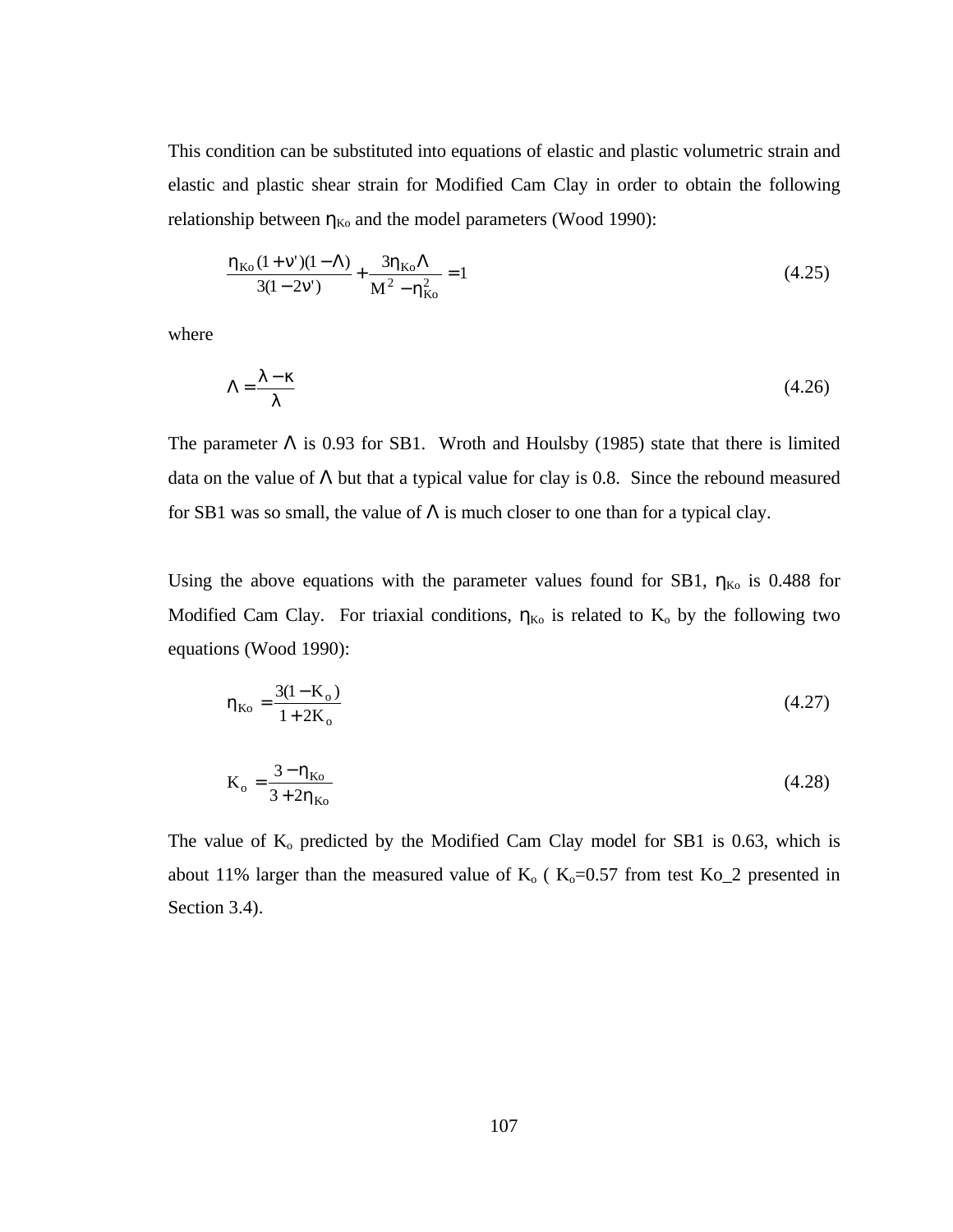A simplified procedure by Kutter and Sathialingam (1992) was used to estimate  $K_0$  for the Cam Clay model. Neglecting the elastic strains, the following equation in terms of the plastic potential function, g, holds for the condition of zero lateral strain:

$$
\frac{\delta \varepsilon_{\rm p}}{\delta \varepsilon_{\rm q}} = \frac{3}{2} \approx \frac{\frac{\delta g}{\delta q}}{\frac{\delta g}{\delta p}}
$$
(4.29)

Using equation 4.29 and the expression for the plastic potential function (equation 4.16), the following relationship relating  $\eta_{K_0}$  and the model parameters results:

$$
\eta_{\text{Ko}} = \frac{-3 + 2M}{2} \tag{4.30}
$$

Using the parameter values for SB1, equation 4.30 predicts a negative value of  $\eta_{K_0}$ , which is not physically reasonable. A negative value of η for a 1-D consolidation test would mean that an increase in vertical pressure would induce a greater increase in horizontal pressure. For SB1, the Cam Clay model does not predict a reasonable lateral stress for a condition of zero lateral strain. The Cam Clay model prediction is not included in Figure 4.15 since it is not reasonable.

The comparison of the cam clay models with the isotropic consolidation test IC  $\bar{1}$  is shown in Figure 4.16. The comparison is good since the isotropic normal compression and rebound relationships were estimated from test IC\_1. Both models assume the same compressibility relationships and predict the same isotropic consolidation curve.

#### Cam Clay and Modified Cam Clay Model Summary

The Cam Clay Model and the Modified Cam Clay Model can be used to predict both drained and undrained behavior with one set of parameter values. The parameter values can be found from a reasonable number of conventional tests. The actual shape of the yield surface for SB1 is a different shape than the yield surfaces used in the Cam Clay and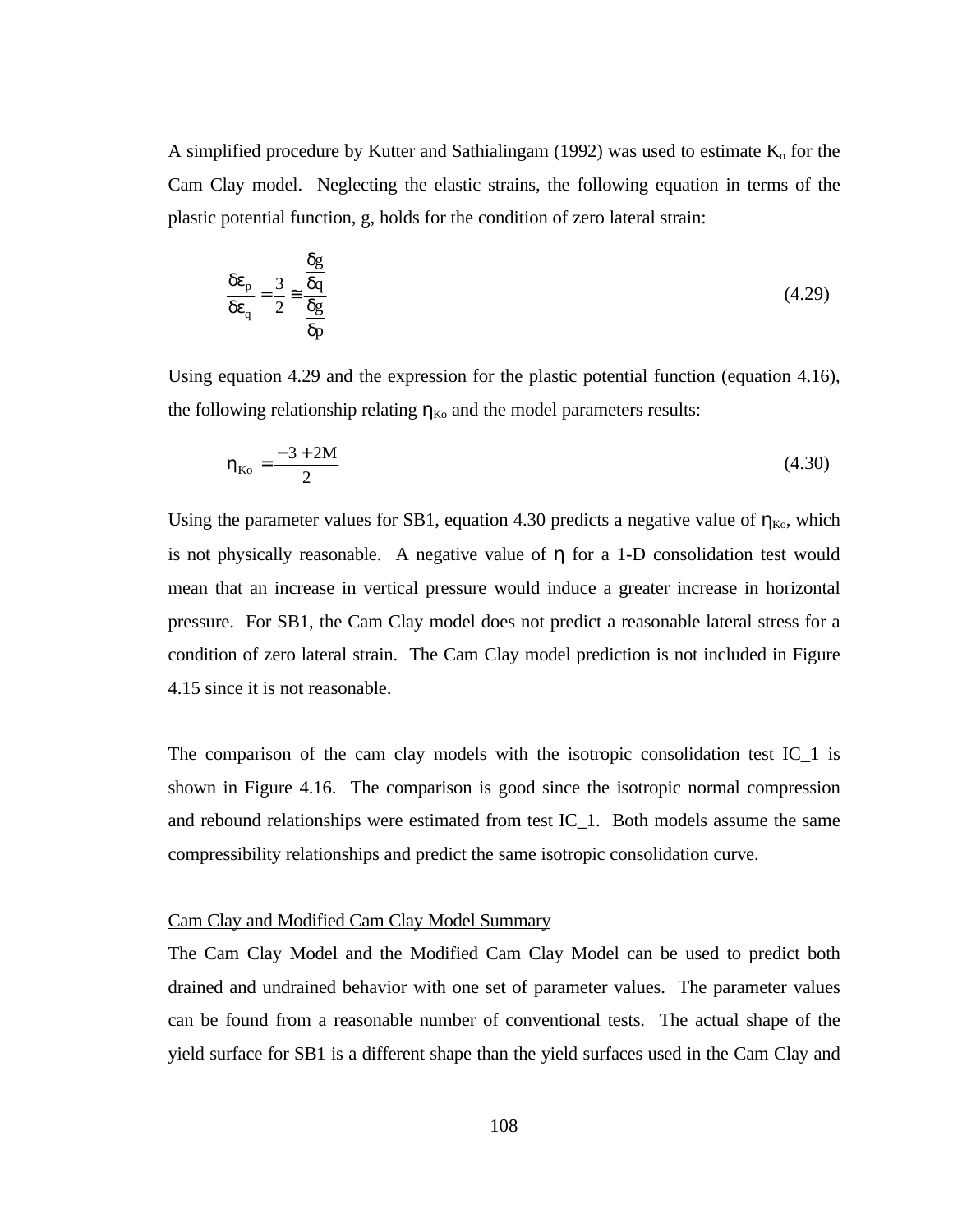Modified Cam Clay models. The Cam Clay model gives a better fit to the CU and CD tests of SB1 than the Modified Cam Clay model. The Cam Clay model gives a good fit with the CD test data but over predicts the undrained strength of SB1 in the CU tests. The Cam Clay model predicts a physically unreasonable stress state for  $K_0$  consolidation conditions. The Modified Cam Clay model gives a fair prediction of the CD tests and greatly over predicts the undrained shear strength of SB1 for CU tests. The Modified Cam Clay model gives a good prediction of 1-D consolidation tests and predicts a reasonable value for  $K_0$ .

#### **4.5 Evaluation of R Model for Soil-Bentonite**

The model referred to here as the R model is a simplified version of a more complicated model developed by Kutter and Sathialingam (1992). The Kutter and Sathialingam model is a Modified Cam Clay type model using viscoplasticity to incorporate rate-dependent behavior of clays. The yield surface from this model and the parameter R was incorporated in the R model without the viscoplastic aspects. The yield surface is comprised of two different ellipses that can be controlled with the parameter R. The hardening parameter, p'<sub>o</sub>, is the same as the hardening parameter in the Modified Cam Clay model. The yield function for the two ellipses, as formulated by Kutter and Sathialingam (1992), are:

ellipse 1: 
$$
f = (p'-p'_o) \left[ p' + \left( \frac{R-2}{R} \right) p'_o \right] + (R-1)^2 \left( \frac{q}{M} \right)^2 = 0
$$
 (4.31)

ellipse 2: 
$$
f = p' \left( p' - 2 \frac{p'_{o}}{R} \right) + \left( \frac{q}{M} \right)^2 = 0
$$
 (4.32)

where

$$
R = \frac{p'_{o}}{p'_{x}}
$$
 (4.33)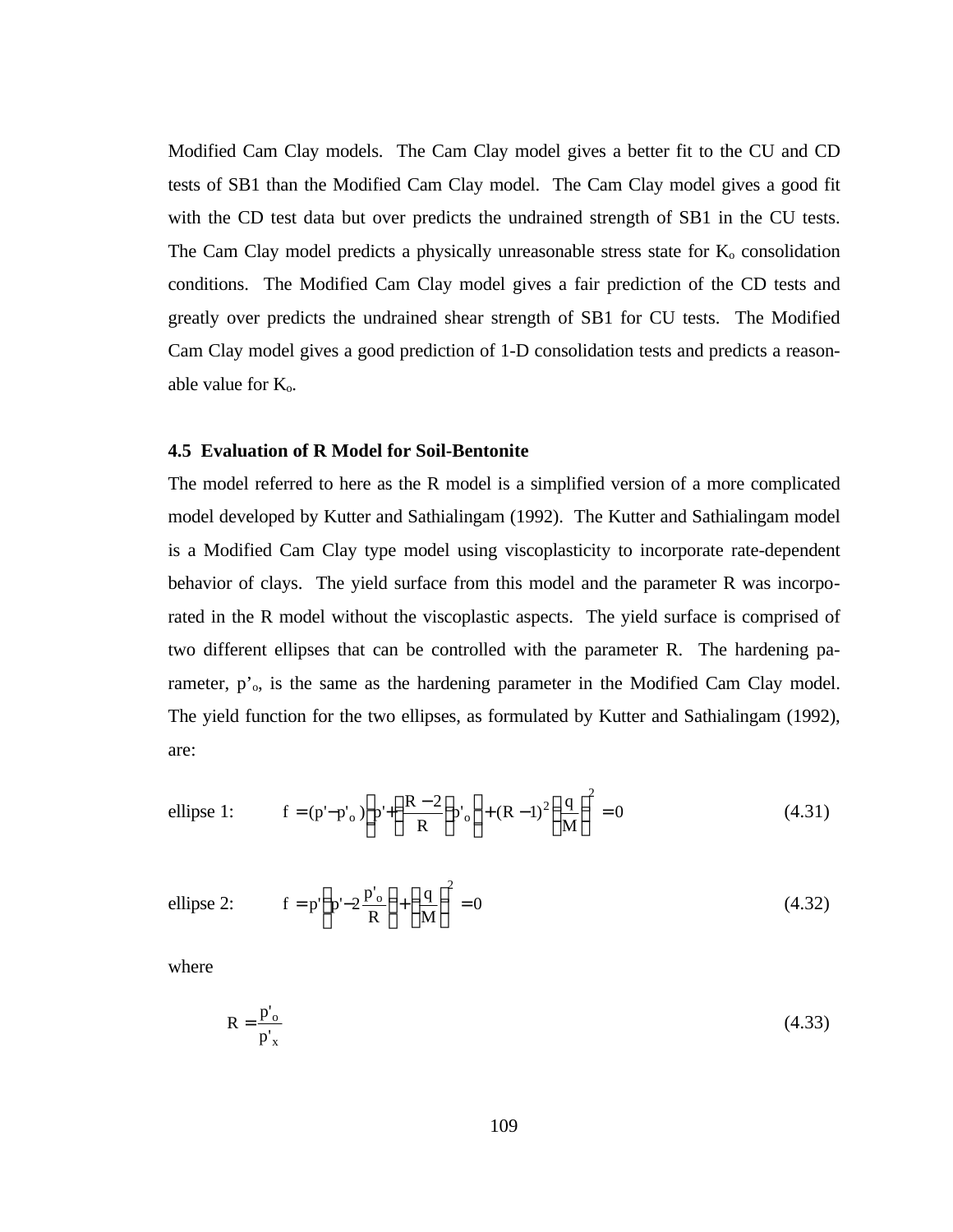and  $p'_{x}$  = the intersection of the ellipses with the critical state line. The yield surface (for  $R=3$  and  $M=1.3$ ) is shown in Figure 4.17 along with other aspects of the model. Like the cam clay models, an associative flow rule is assumed and the plastic potential function, g, is equal to the yield function. When R is equal to 2 in equations 4.31 and 4.32 that define the yield function, the R model is the same as the Modified Cam Clay model. The Cam Clay model assumes a different yield function than that defined by equations 4.31 and 4.32.

#### Evaluation of R Parameter for SB1

Wroth and Houlsby (1985) refer to a term called the "spacing ratio," r, which is equivalent to the R parameter used by Kutter and Sathialingam (1992). They state that there is limited data available on the values of R for soils. They also state that the range is small for clays and that a reasonable average value for R is 2. The Modified Cam Clay model assumes in its formulation that R=2. The Cam Clay model assumes in its formulation that R=2.72. Both Wroth and Houlsby (1985) and Dafalias and Herrman (1986) agree that R should be regarded as a material property.

Dafalias and Herrman (1986) state that R for a given soil can be determined either graphically from the compressibility relationships or theoretically from the undrained stress path. The R parameter was estimated graphically for SB1 using the compressibility relationships. As shown in Figure 4.18, if the locations of the isotropic consolidation line (icl) and the critical state line (csl) are known, R can be found from the intersection of these lines with the unload-reload line (url). The isotropic consolidation test IC  $\,$  1 and the CU tests were used to locate the isotropic consolidation line and determine the slope of the line. Test IC 1 was used to determine the slope of the unload-reload line. The CU tests were used to locate the critical state line. According to the graphical method, R has a value of 3.2 for SB1.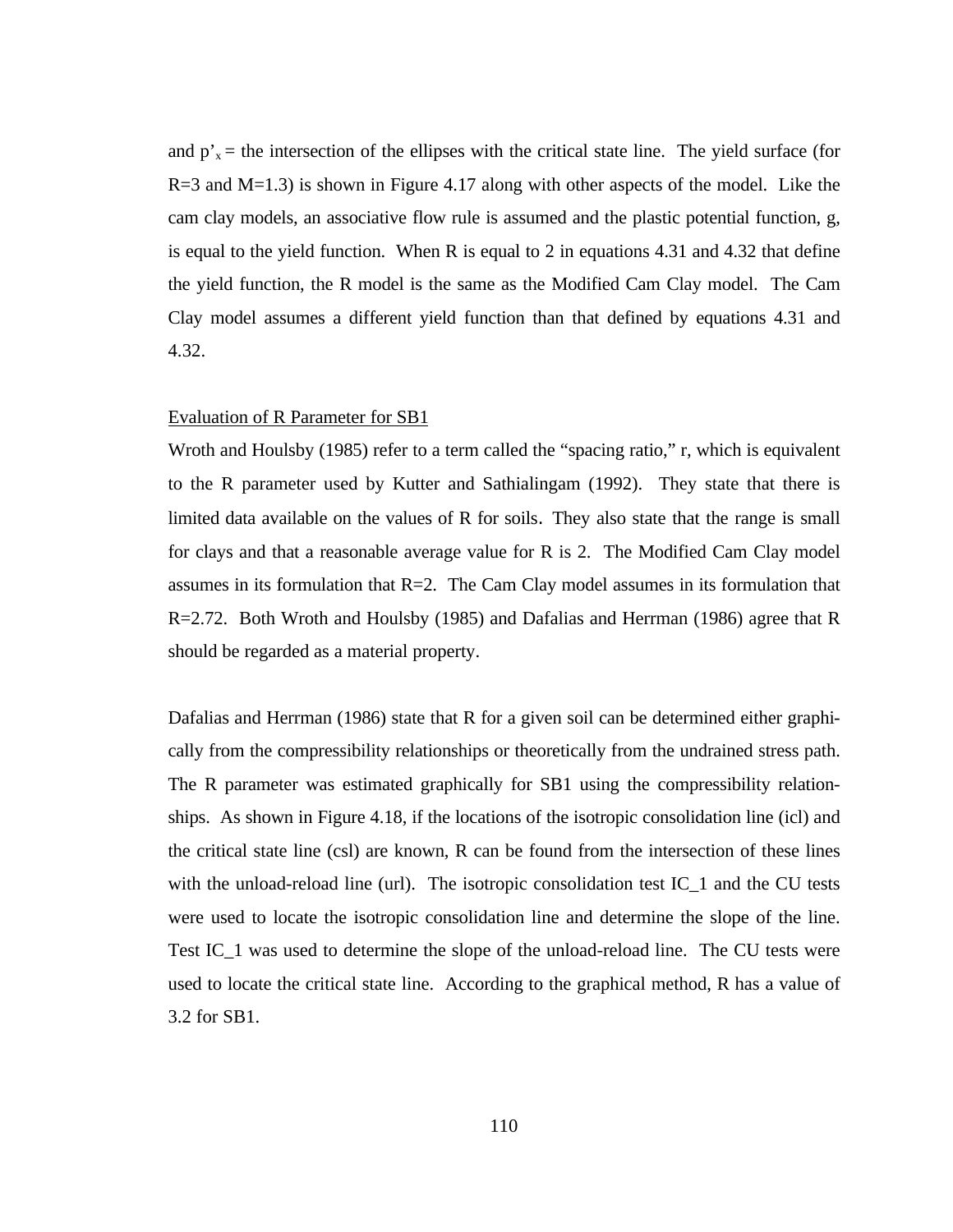The R parameter was also estimated by changing R to fit the shape of the actual yield surface. Four trial values of R  $(2.5, 3.0, 3.5,$  and 4.0) were used to fit the estimated shape of the yield surface. As discussed previously, in order to model the effects of aging, an initial value of  $p^{\prime}$  greater than the actual consolidation pressure was used. For each value of R, the initial value of  $p<sub>o</sub>$  was varied in order to get the best least squared fit with the normalized yield points. Six points were used to represent the yield point data from Figure 4.8. The most overconsolidated points on the M line were not used in the regression. The three points clustered together were treated as one point in the regression since they were for tests performed under identical conditions. The shape of the yield surfaces for the four values of R are shown in Figure 4.19. Of the four yield surfaces, the value of R=3.5 gives the best least squares fit. All four values of R were used to evaluate the model's ability to represent the behavior of SB1.

#### Comparison of R Model with Laboratory Tests on SB1

Spreadsheet programs were developed to model triaxial CU and CD tests with the R model. The comparison of the R model with different R values and the representative CU test for SB1 is shown in Figure 4.20. The representative curve is shown by the solid line with the open circles. A different initial  $p<sub>o</sub>$  value was used with each R value, as indicated in Figure 4.19. It can be seen from Figure 4.20 that the shape of the undrained stress path is controlled by the R parameter. The curve with  $R=4.0$  is the closest to the representative curve. It gives a very good fit for the stress path, the stress-strain curve, and pore pressure curve. Kutter and Sathialingam (1992) state that a value of R that is close to "optimal" can be obtained by curve fitting the undrained stress path of a normally consolidated CU test. As the values of R decrease, the stress path becomes less flat and the undrained strength increases. At a value of  $R=2$ , the R model is the same as the Modified Cam Clay model.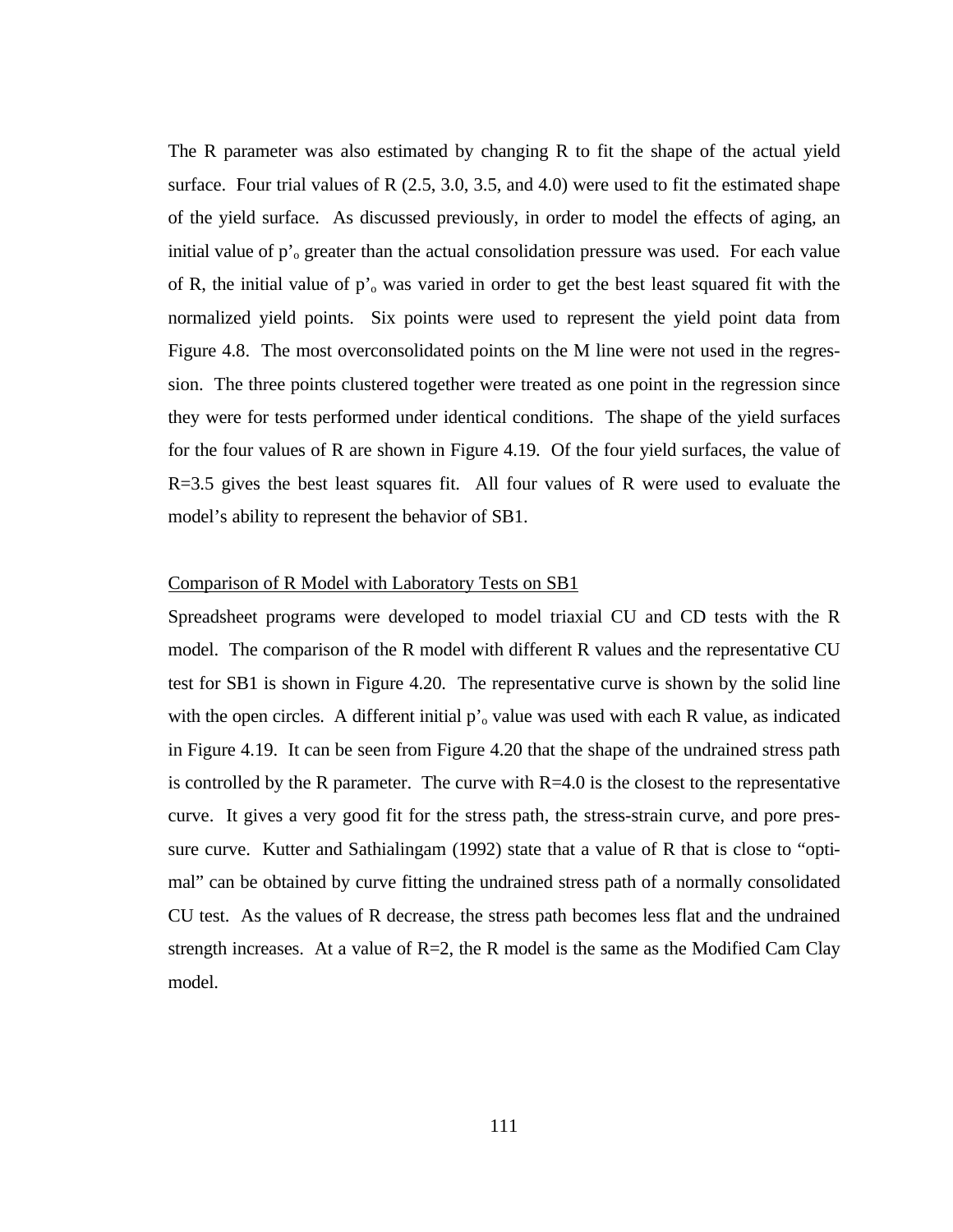The comparison of the R model with the representative CD test is shown in Figure 4.21. The representative curve is shown with the plain solid line. All of the R models predict the same stress path and the same strength. The strength is a function of the initial stress state and the M value, which is the same for all of the R models. The R models all over predict the axial strain in the stress-strain plot. The  $R=2.5$  curve is fairly close to the representative plot and the R=4 curve grossly over predicts the axial strain. All of the R models underpredict the volumetric strain. The  $R=2.5$  curve is the closest to the representative plot. The results for the CD tests are the opposite of the CU test results, for which R=4 provided the best fit and  $R=2.5$  provided the worst fit.

Application of the R model to one-dimensional consolidation is the same as the Modified Cam Clay model, as previously shown in Figure 4.15. All of the cam clay type models assume the same compressibility relationships and predict the same relationship of volumetric strain versus vertical effective stress for  $K_0$  consolidation. However, the models do predict different  $K_0$  and  $\eta_{K_0}$  values. This means that the models predict different relationships between volumetric strain and mean effective stress for 1-D compression.

Kutter and Sathialingam (1992) used the relationship between volumetric strain and shear strain for 1-D consolidation in equation 4.29 to solve for  $\eta_{K_0}$  as a function of R. They present the following two equations (Kutter and Sathialingam 1992):

$$
\eta_{\text{Ko}} = \frac{-3(R-1)^2 + \sqrt{9(R-1)^2 + 4\Delta M^2}}{2\Delta} \tag{4.34}
$$

where

$$
\Delta = 1 - \frac{9R(R-1)^2(R-2)}{4M^2}
$$
 (4.35)

Using equations 4.28, 4.34 and 4.35, the relationship between  $K_0$  and various R values for SB1 are shown in Table 4.3. As R increases, the value of  $K_0$  increases. It can be seen in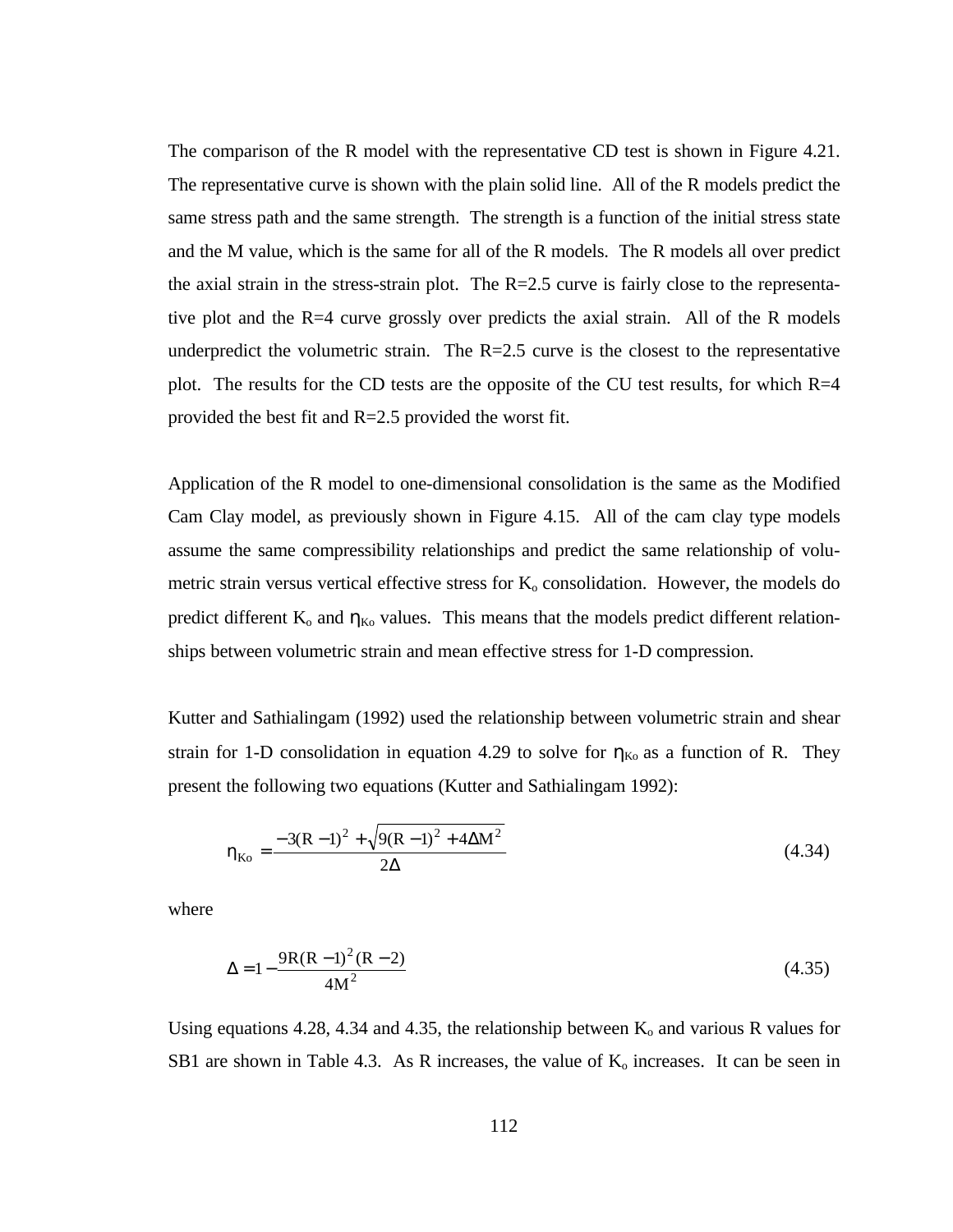the table that the value of  $K_0$  is in reasonable agreement with the experimentally determined value of  $K_0=0.57$  for R=2, but that an unreasonably high value of  $K_0$  is generated when  $R=4$ .

| R Value | $Ko$ Value |
|---------|------------|
| 2.0     | 0.63       |
| 2.5     | 0.76       |
| 3.0     | 0.84       |
| 3.5     | 0.88       |
| 4.0     | 0.91       |
| 4.5     | 0.93       |

Table 4.3 Values of  $K_0$  for R Model with M=1.3

The R model predicts the same isotropic consolidation response as the cam clay models, which was previously presented.

## R Model Summary

The R model is a Modified Cam Clay type model with a yield surface that can be varied with the R parameter. Using R values greater than the values assumed in the Modified Cam Clay model  $(R=2.0)$  and the Cam Clay model  $(R=2.7)$ , provides a yield surface that is closer to the observed yield surface for SB1. A value of  $R=3.5$  gives a good fit with the yield surface for SB1. Increasing the value of R to 4 enables a good prediction of the undrained shear strength and good overall fit of the CU test. However, this R value produces large over predictions of the axial strain in the CD tests. If a smaller value of R is used  $(R=2.5)$ , a good prediction of the CD tests is possible, but the model is a bad fit of the CU tests; the undrained shear strength is greatly over predicted. The model gives a good prediction of 1-D consolidation. The predicted value of  $K_0$  is dependent on the R value.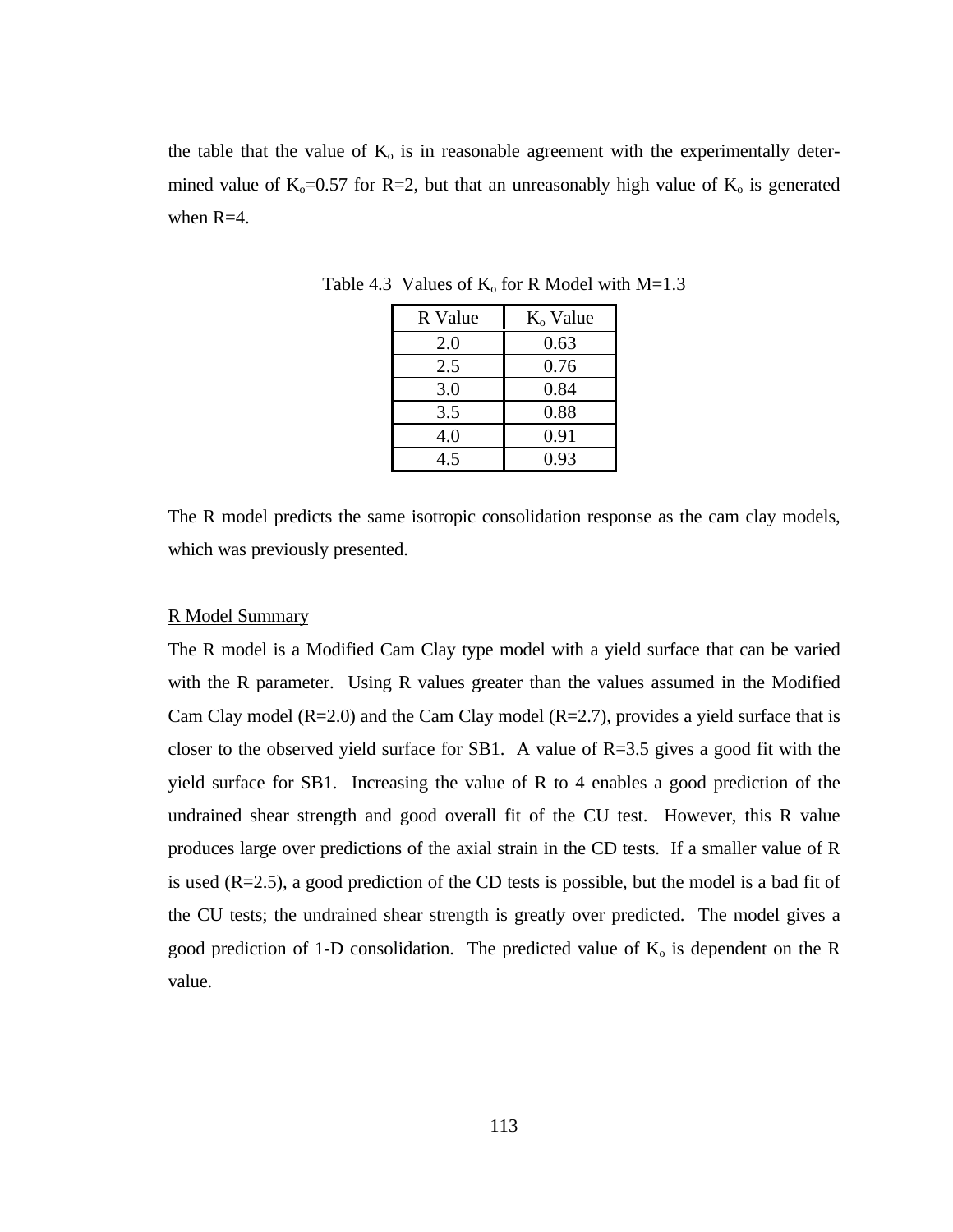#### **4.6 Evaluation of RS Model for Soil-Bentonite**

The model referred to here as the R model is a simplified version of the more complicated model developed by Kutter and Sathialingam (1992) described in the previous section. The RS model incorporates the yield surface from the model by Kutter and Sathialingam (1992) and assumes a non-associative flow rule. The model by Kutter and Sathialingam is formulated assuming an associative flow rule, although the authors mention the possibility of a non-associative flow rule. The RS model has a yield function that can be varied with the parameter R, and a plastic potential function that can be varied with a parameter referred to here as the S parameter. The yield surface and the plastic potential function are each described by the functions of the same form as used in the model by Kutter and Sathialingam (1992). The functions are made up of two ellipses as shown in Figure 4.22. The size parameter for the yield function is the  $p<sub>o</sub>$  parameter. The size parameter for the plastic potential function is referred to here as the  $p'_{og}$  parameter.

The yield surface is comprised of two ellipses as formulated by Kutter and Sathialingam (1992):

ellipse 1: 
$$
f = (p'-p'_o) \left[ p' + \left( \frac{R-2}{R} \right) p'_o \right] + (R-1)^2 \left( \frac{q}{M} \right)^2 = 0
$$
 (4.31)

ellipse 2: 
$$
f = p' \left( p' - 2 \frac{p'_{o}}{R} \right) + \left( \frac{q}{M} \right)^2 = 0
$$
 (4.32)

where

$$
R = \frac{p'_{o}}{p'_{x}}
$$
 (4.33)

Similarly, the plastic potential function is comprised of two ellipses as given by:

ellipse 1: 
$$
g = (p'-p'_{og}) \left[ p' + \left( \frac{S-2}{S} \right) p'_{og} \right] + (S-1)^2 \left( \frac{q}{M} \right)^2 = 0
$$
 (4.36)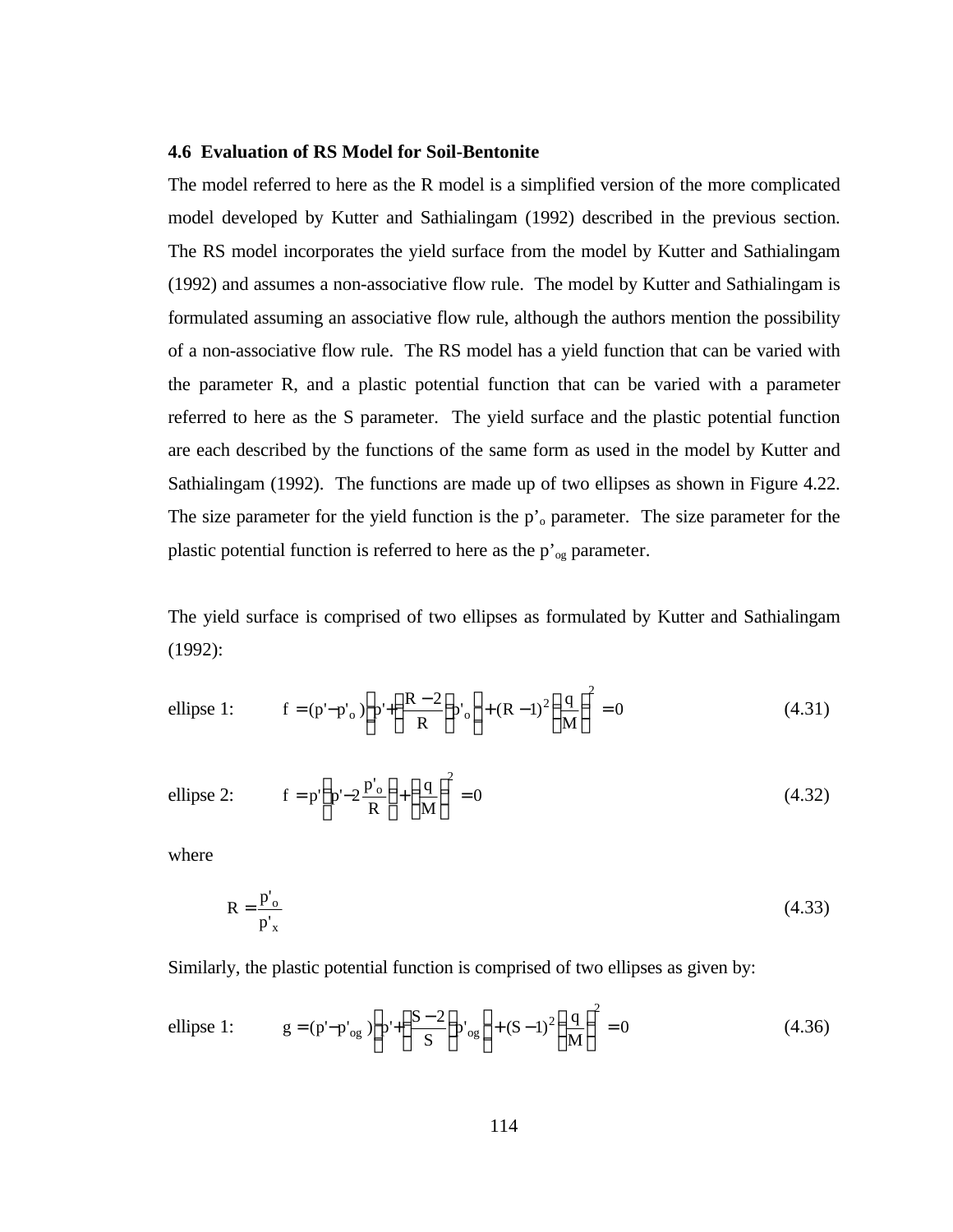ellipse 2: 
$$
g = p' \left( p' - 2 \frac{p'_{og}}{S} \right) + \left( \frac{q}{M} \right)^2 = 0
$$
 (4.37)

where

$$
S = \frac{p'_{og}}{p'_{xg}}
$$
 (4.38)

and  $p'_{xg}$  the intersection of the plastic potential function with the critical state line. The yield surface (with  $R=3$ ) and plastic potential surface (with  $S=3.5$ ) for  $M=1.3$  are shown in Figure 4.22.

The RS model becomes the R model when R is equal to S. The RS model becomes the Modified Cam Clay model when R and S are both equal to 2.

# Shape of the Actual Plastic Potential Function

The shape of the plastic potential function determines the relative magnitudes of the incremental plastic shear strain and the incremental plastic volumetric strain. The outward normal vector to the plastic potential function is called the plastic strain increment vector, which gives the relative magnitudes of the plastic strains, as shown in Figure 4.22. The actual magnitude of plastic volumetric strain is determined from the compressibility relationships, the shape of the yield function, and the stress increments.

The CD tests on SB1 were used to determine the shape of the actual plastic potential function. The change in the length of the sample  $\delta\ell$  and the change in the volume of the sample δV were measured during the CD test. The axial and volumetric strain were calculated from the following respective equations:

$$
\delta \varepsilon_{\text{axial}} = \frac{-\delta \ell}{\ell} \tag{4.39}
$$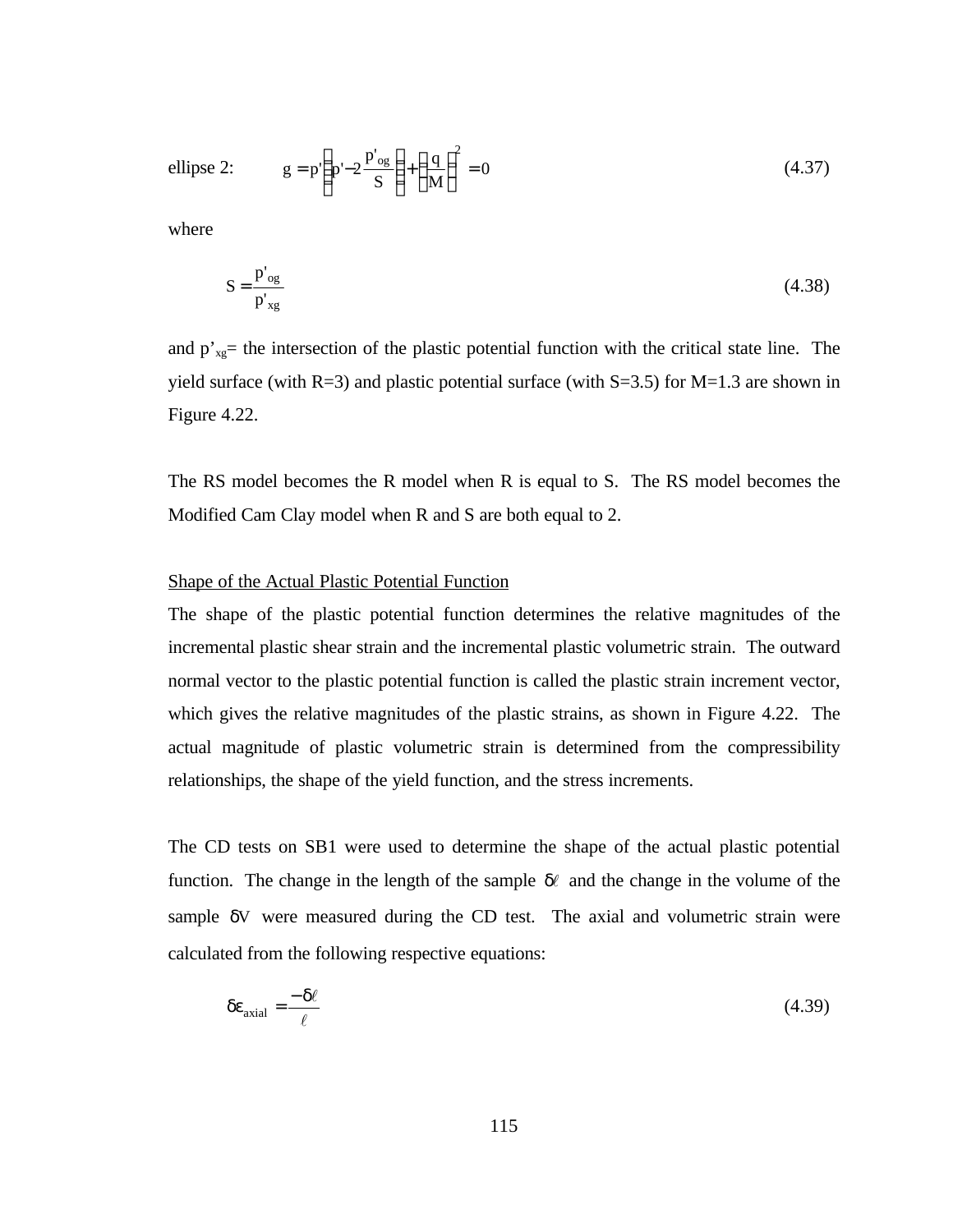$$
\delta \varepsilon_{\rm p} = \frac{-\delta V}{V} \tag{4.40}
$$

For a triaxial specimen, assuming right circular cylinder deformation, the following relationship among shear strain, axial strain, and volumetric strain (Wood 1990) holds:

$$
\delta \varepsilon_{\mathbf{q}} = \delta \varepsilon_{\text{axial}} - \frac{1}{3} \delta \varepsilon_{\mathbf{p}} \tag{4.41}
$$

The elastic portion of the strains were estimated using the elastic parameters and the following equations (from equations 4.11, 4.13, and 4.22):

$$
\delta \varepsilon_p^e = \frac{\kappa \delta p'}{vp'} \tag{4.11}
$$

$$
\delta \varepsilon_q^e = \frac{2(1 + v')\kappa}{9(1 - 2v')vp'} \delta q \tag{4.42}
$$

The incremental plastic strains were estimated by subtracting the elastic strains from the total strains as follows using equations 4.11, 4.41, and 4.42:

$$
\delta \varepsilon_p^p = \delta \varepsilon_p - \frac{\kappa \delta p'}{vp'} \tag{4.43}
$$

$$
\delta \varepsilon_{\mathbf{q}}^{\mathbf{p}} = \delta \varepsilon_{\text{axial}} - \frac{1}{3} \delta \varepsilon_{\mathbf{p}} - \frac{2(1+\mathbf{v}')\kappa}{9(1-2\mathbf{v}')\mathbf{v}\mathbf{p}'} \delta \mathbf{q}
$$
(4.44)

For each CD test, at a point just after the yield point (away from the transition), a small incremental value of stress ( $\delta p$ ,  $\delta q$ ) was analyzed to evaluate equations 4.43 and 4.44. For the stress increment, the axial and volumetric strain increment was estimated from the plots shown in Section 3.5. The plastic volumetric strain and plastic shear strains were evaluated from equations 4.43 and 4.44; and the direction of the plastic strain increment vector was calculated. The direction of the plastic strain increment vector was also estimated for the isotropic consolidation test IC\_2.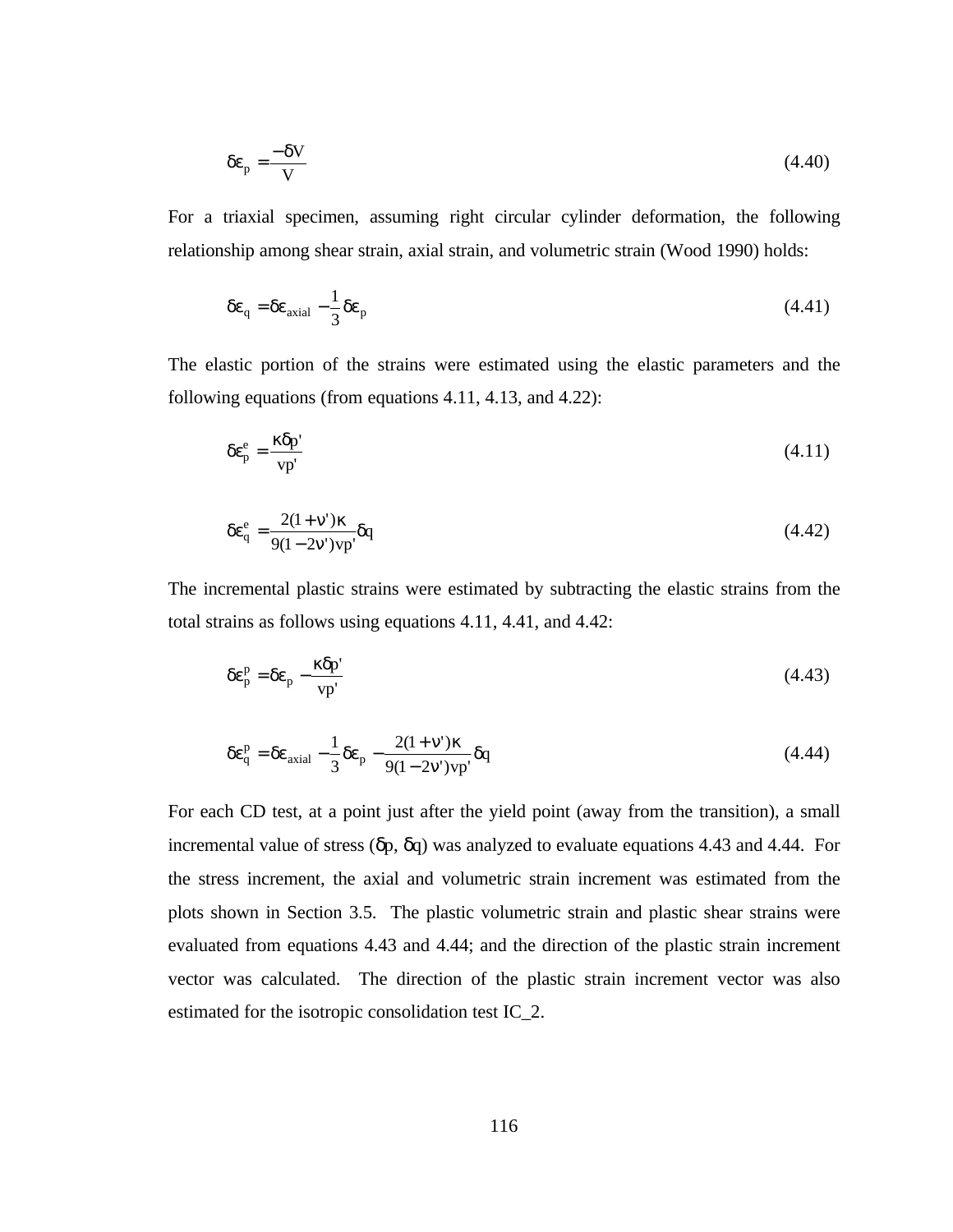The results are shown in Figure 4.23. In the figure, the plastic strain increment vectors of a convenient length are plotted at each of the yield points, although the plastic strain increment vector was evaluated over a stress increment just after the yield point. The plastic potential function should be perpendicular to the plastic strain increment vector. It can be seen that no smooth curve could be drawn perpendicular through all of the points. However, a different curve satisfying perpendicularity could be drawn through each yield point. The data suggest that these curves would have different sizes but have the same general shape. In order to estimate the shape of one plastic potential function, the plastic strain increment vectors were projected along lines of constant η until a smooth curve could be drawn perpendicular to the vectors. The estimated shape of the plastic potential function is shown in Figure 4.24 with the dashed line. The plastic strain increment vectors are plotted at the yield points (open circles). The projected plastic stain increment vectors are shown as solid lines plotted at points that are estimated to be on the plastic potential function. Points on the plastic potential function are shown as black circles. At a η value greater than M, no information is available on the shape of the yield surface.

## Evaluation of S Parameter for SB1

The S parameter describes the shape of an elliptical plastic potential function for the RS model. The shape of the estimated plastic potential function for SB1 (in Figure 4.24) to the right side of the M line, is very close to an ellipse. A plastic potential function with S=3.1 is shown in Figure 4.25. The points from Figure 4.24, estimated to be on the plastic potential function for SB1, are also shown. A value of  $S=3.1$  gives a very good fit with the data.

# Effect of R and S Parameters

Using the RS model, the values of R and S were varied in order to see their effect on stress-strain behavior and to find the optimum pair for SB1. The effect of varying R on modeling the CU test is shown in Figure 4.26. R was varied from 2.5 to 4.0 and S was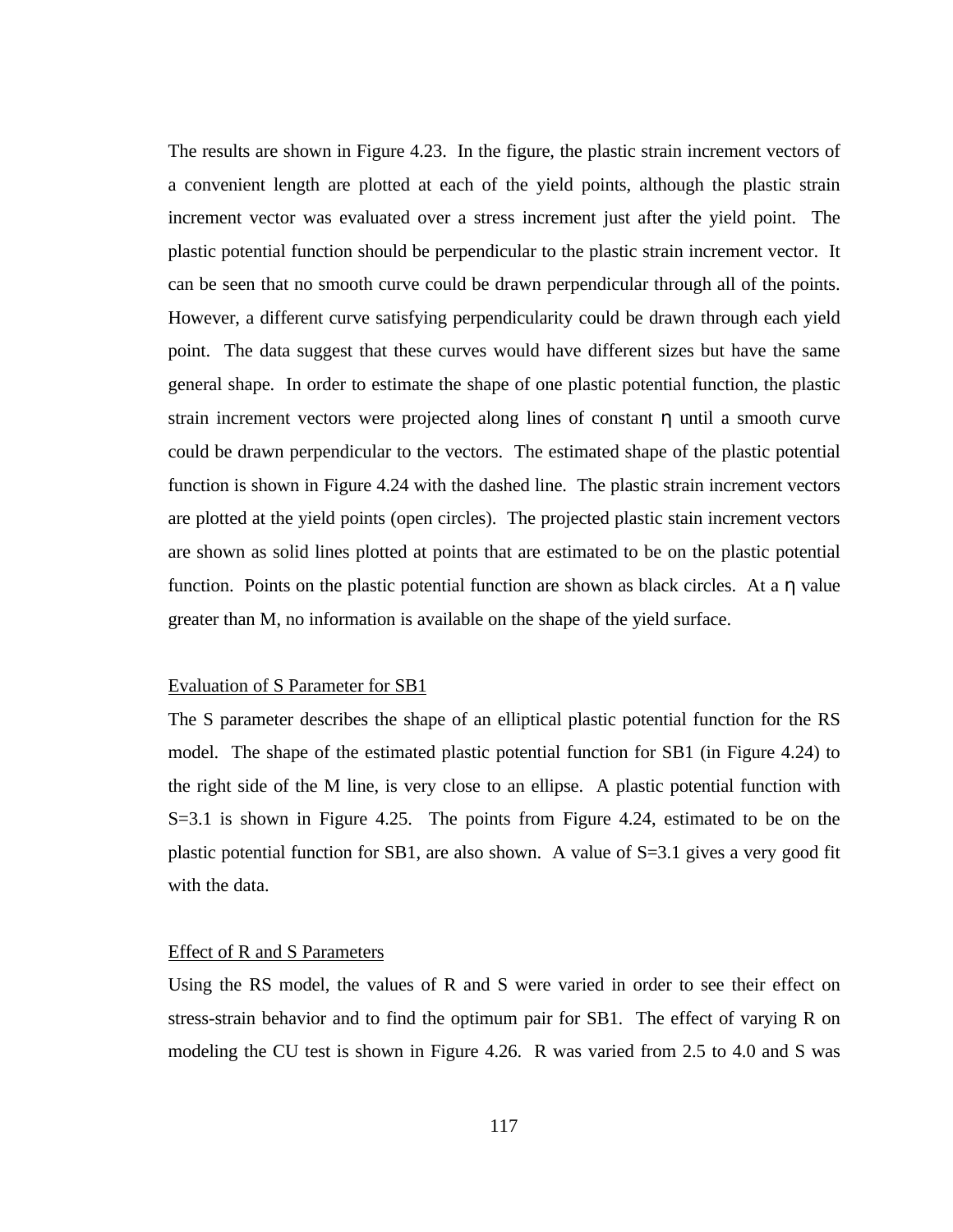kept constant at 3.0. The results are essentially the same as varying R using the R model in Figure 4.20 (where R and S are always the same value). R controls the shape of the undrained stress path and the undrained shear strength, and the value of S has very little effect. The value of  $R=4.0$  gives the best fit with the representative CU curve for SB1.

The effect of varying R on modeling the CD test is shown in Figure 4.27. Again, R was varied from 2.5 to 4.0 and S was kept constant at 3.0. The stress-strain curves are all very similar and varying the R value has little effect. The stress strain curves are similar to the curve in Figure 4.21 corresponding to the R model where  $R=3.0$  and  $S=3.0$ . Thus, the shape of the drained stress-strain curve is controlled by the S parameter, and the R parameter has very little effect. Using a value of  $S=3.0$  does not give a good fit with the stress-strain curve of the representative CD test for SB1. Varying the R value has an effect on the volumetric strain prediction. Increasing R increases the predicted volumetric strain.

The effect of varying S on modeling the CU test is shown in Figure 4.28. The S parameter was varied from 2.0 to 3.0 and R was kept constant at 3.0. Varying S has no effect on the undrained stress path and virtually no effect on the stress-strain curve or excess pore pressure plot.

The effect of varying S on modeling the CD test is shown in Figure 4.29. The S value was varied from 2.0 to 3.0 while R was kept constant at 3.0. It can be seen that the S value controls the shape of the stress-strain curve. As S increases, the stress-strain curve becomes less stiff. The value of 2.0 provides a good fit with the stress-strain curve. Varying the S value also affects the volumetric strain plot. Increasing the S value decreases the volumetric strain prediction. Based on the results in Figures 4.27 and 4.29, it appears that increasing the value of R/S has the effect of increasing the volumetric strain.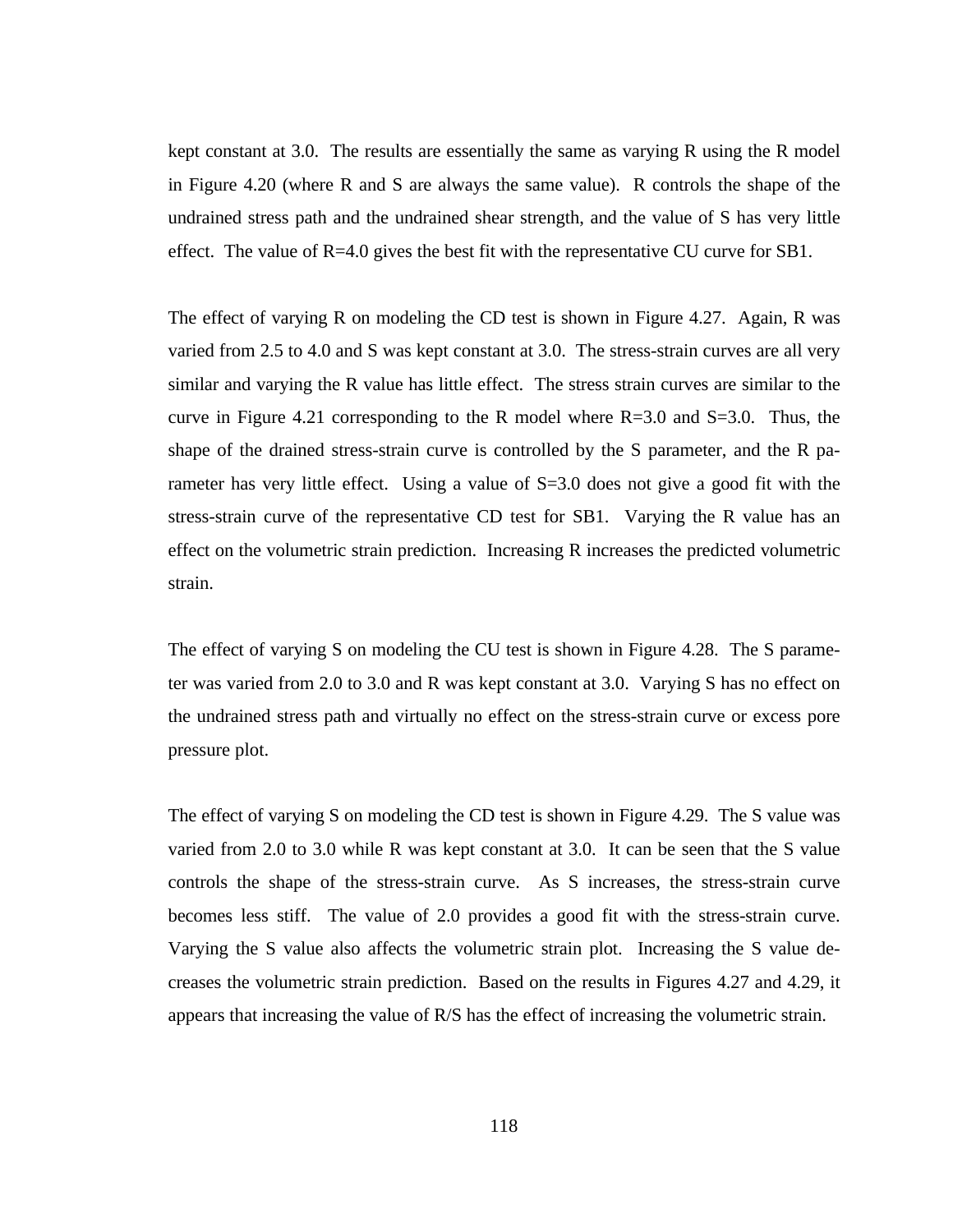#### Comparison of RS Model with Laboratory Tests on SB1

Various combinations of R and S were evaluated in order to find the best fit with the laboratory test data for SB1. The results are consistent with the results of varying R and S separately. A good fit for both CU and CD tests was obtained with  $R=4.0$  and  $S=2.0$ . The R value previously estimated from the compressibility relationships was 3.2. The R value estimated from the yield surface was 3.5. The S value estimated from measuring the plastic strains at yield was 3.1. These methods seem to provide a rough estimate but it appears necessary to use both drained and undrained laboratory test data to find the optimal pair. It is also much easier to use a few CU and CD tests than to experimentally determine the yield surface and the plastic potential surface.

The results of using  $R=4.0$  and  $S=2.0$  for modeling the CU test is shown in Figure 4.30. The model gives a very good fit for all of the plots. The results of using  $R=4.0$  and  $S=2.0$ for modeling the CD tests is shown in Figure 4.31. The model gives a very good fit for the stress path and stress-strain curve. The model over predicts the amount of volumetric strain by approximately 17%. The magnitude of the over prediction is approximately 1% volumetric strain of the sample.

The prediction of 1-D consolidation using the RS model is the same as the prediction using the Modified Cam Clay model, shown in Figure 4.15, since it assumes the same compressibility relationships. Using equation 4.29, the same procedure used for the R model can be used to find the relationship between  $\eta_{k_0}$  and the model parameters. The relationship is controlled by the plastic potential function whose shape is control by R with the R model and S with the RS model. The relationship between  $\eta_{K_0}$  and S is given by the following:

$$
\eta_{\text{Ko}} = \frac{-3(S-1)^2 + \sqrt{9(S-1)^2 + 4\Delta M^2}}{2\Delta} \tag{4.45}
$$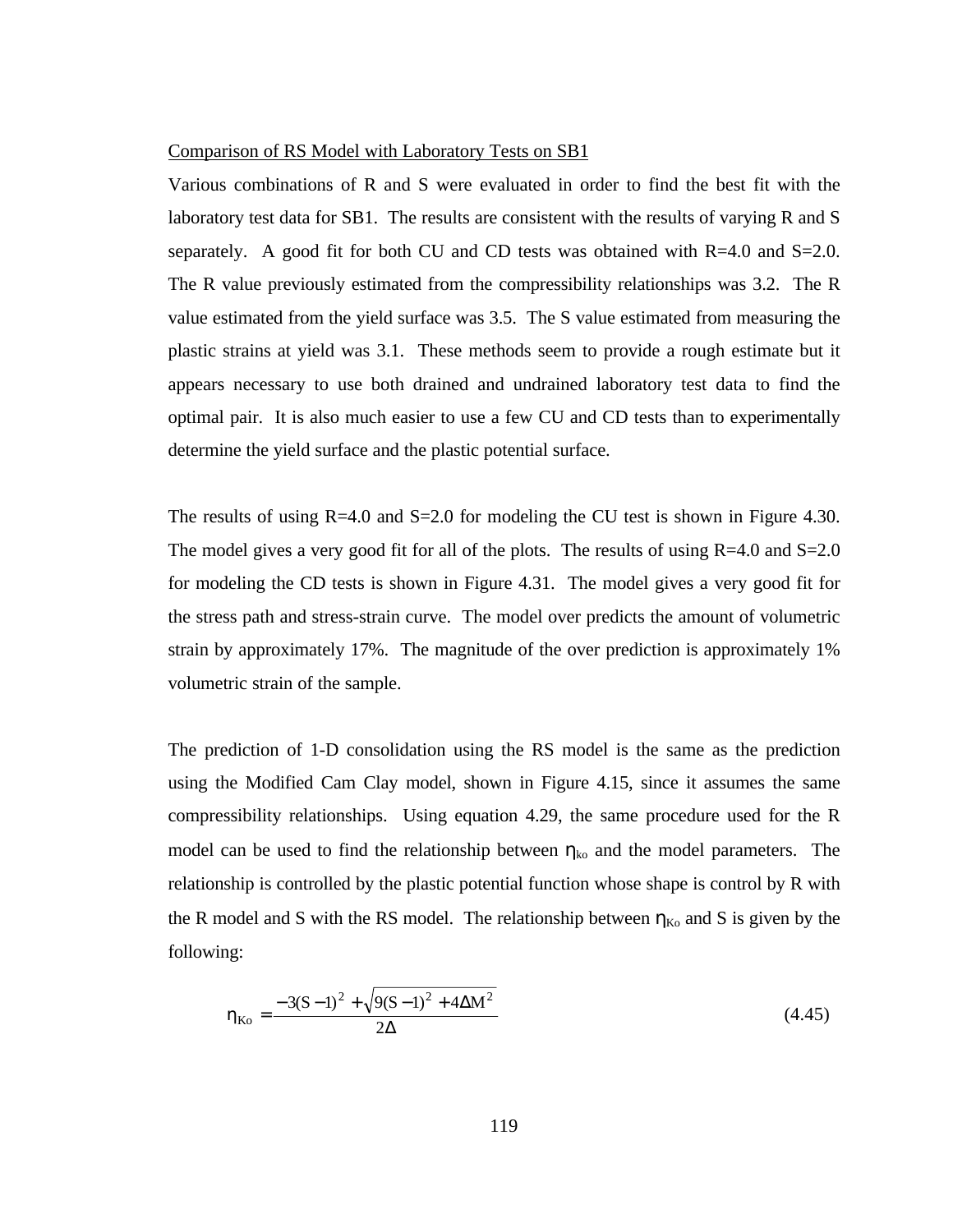where

$$
\Delta = 1 - \frac{9S(S-1)^2(S-2)}{4M^2}
$$
\n(4.46)

The relationship between  $K_0$  and S is shown in Table 4.4. The value of  $K_0$  predicted by using S=2.0 is 0.63 which is fairly close to the measured value of  $K_0=0.57$ .

| S value | $Ko$ value |
|---------|------------|
| 2.0     | 0.63       |
| 2.5     | 0.76       |
| 3.0     | 0.84       |
| 3.5     | 0.88       |
| 4.0     | 0.94       |
| 4.5     | 0.93       |

Table 4.4 Values of  $K_0$  for RS Model with M=1.3

The RS model predicts the same isotropic consolidation response as the other cam clay type models, which is a good fit.

## Comparison of RS Model with Laboratory Tests on SB3

The RS model was also used to predict laboratory tests on SB3, in order to assess the ability of the model to represent a different soil-bentonite mixture. Representative normalized curves for CU and CD tests performed on SB3 were found. Values for the RS parameters (lambda, kappa, Poisson's ratio, M, and N) for SB3 were found using the same procedures described for SB1. The R and S parameter values were varied in order to find the optimal pair for both CU and CD tests on SB3. The values of  $R=4$  and  $S=2$ were found to provide the best fit for all of the tests. The best R and S parameter values for SB3 are the same as for SB1.

The results of using  $R=4$  and  $S=2$  for modeling the CU test for SB3 is shown in Figure 4.32. The RS model provides a very good fit with the representative CU data for all of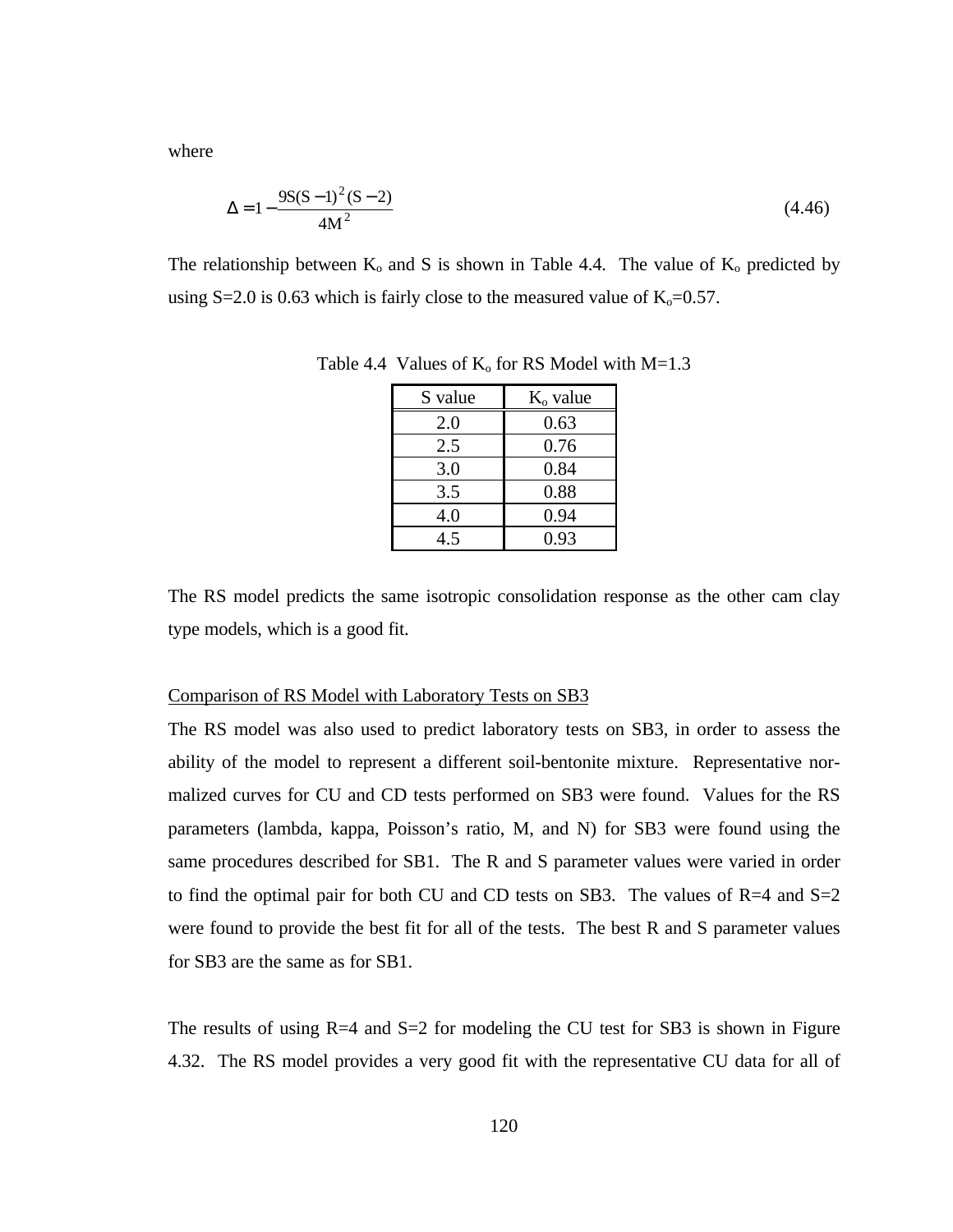the plots. The results of using  $R=4$  and  $S=2$  for modeling the CD test for SB3 is shown in Figure 4.33. The RS model provides a good fit of the stress-strain curve, but over predicts the volumetric strain, which is similar to results on SB1. The RS model over predicts the volumetric strain by approximately 53%; however, the magnitude of the over prediction is less than 2% volumetric strain of the sample.

The RS parameter values for SB1 and SB3 are summarized in Table 4.5. The compressibility properties are significantly different for the two soil-bentonite mixtures, but the strength values and the R and S values are the same.

| Soil-           | λ,     | к.     |           | M   |                       | $\overline{\mathrm{R}}$ |   |
|-----------------|--------|--------|-----------|-----|-----------------------|-------------------------|---|
| Bentonite       | lambda | kappa  | Poisson's |     |                       |                         |   |
| Mixture         |        |        | ratio     |     |                       |                         |   |
| SB1             | 0.070  | 0.0048 | 0.37      | 1.3 | 2.044 ( $p'$ in psf)  | $\overline{4}$          | ◠ |
|                 |        |        |           |     | 1.696 $(p'$ in psi)   |                         |   |
|                 |        |        |           |     | 1.834 ( $p$ ' in kPa) |                         |   |
| SB <sub>2</sub> | 0.039  | 0.0012 | 0.48      | 1.3 | 1.840 ( $p'$ in psf)  |                         |   |
|                 |        |        |           |     | 1.646 ( $p$ ' in psi) |                         |   |
|                 |        |        |           |     | $1.721$ (p' in kPa)   |                         |   |

Table 4.5 Parameter Values for RS Model for SB1 and SB3

#### RS Model Summary

The RS model is a non-associated Modified Cam Clay type model that has parameters to change the yield surface and plastic potential surfaces into ellipses of varying shapes. The R parameter changes the shape of the yield surface, and it has been shown to control the shape of the undrained stress path. The S parameter changes the shape of the plastic potential surface, and it has been shown to control the drained stress-strain response. By varying R and S, an optimum pair was found that provides a good prediction of CU tests, CD tests, and consolidation tests for SB1 and SB3. Of the constitutive models studied, the RS model gives the best representation of soil-bentonite mixtures in conventional laboratory tests.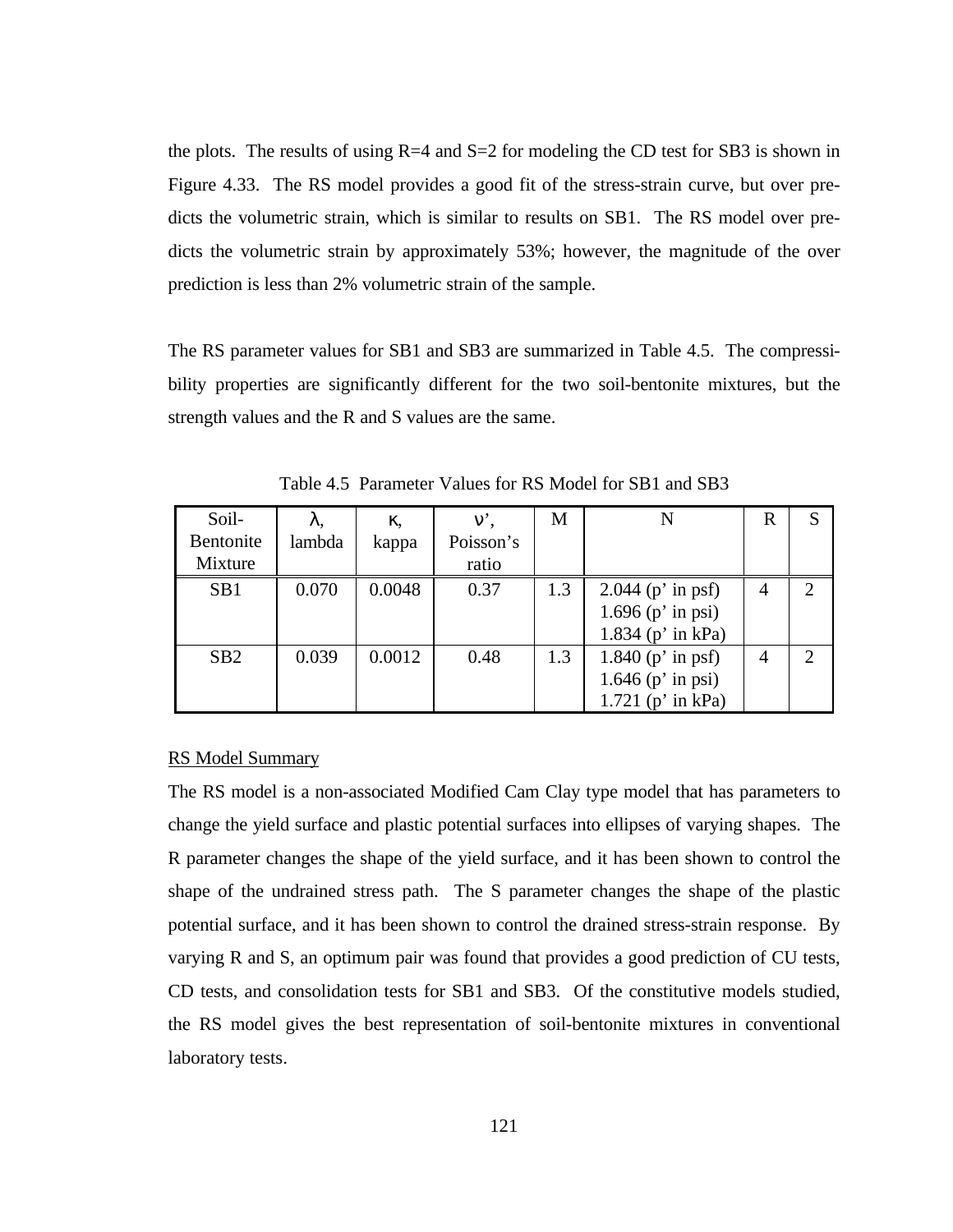

Figure 4.1 Determining Hyperbolic Parameter Values from CD tests on SB1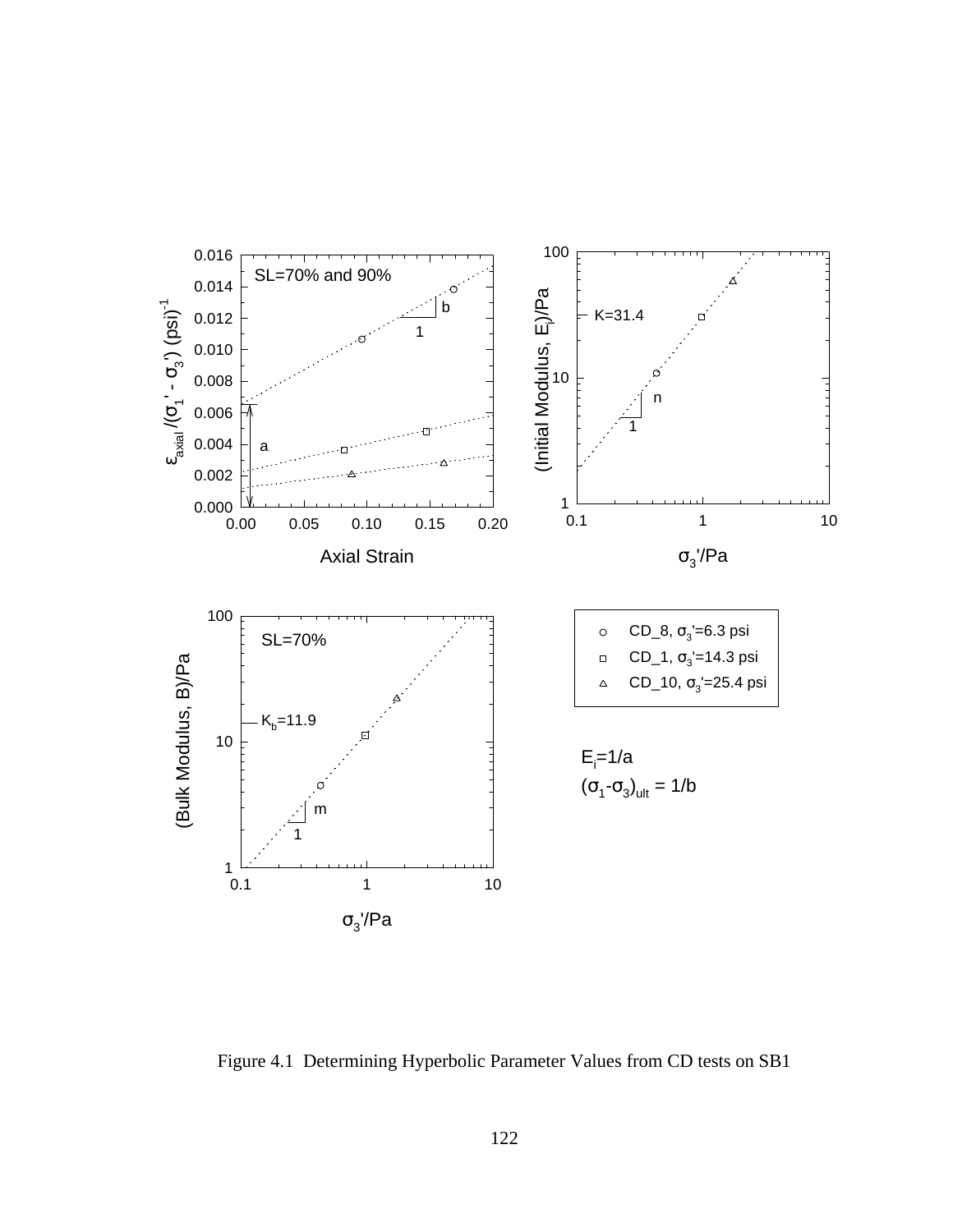

Figure 4.2 Comparison of CD Tests on SB1 and Hyperbolic Model Prediction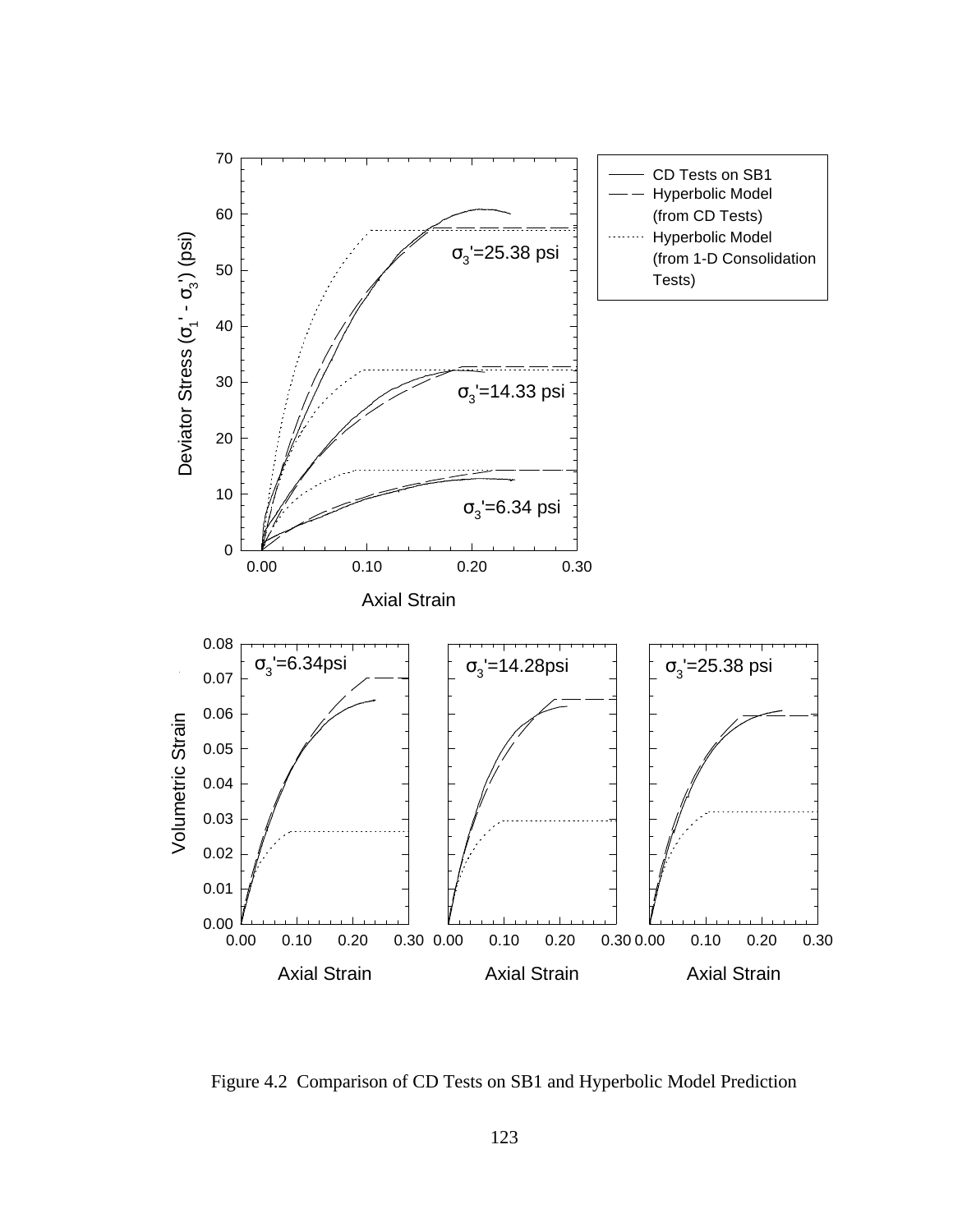

Figure 4.3 Comparison of One-Dimensional Consolidation Test on SB1 and Hyperbolic Model Prediction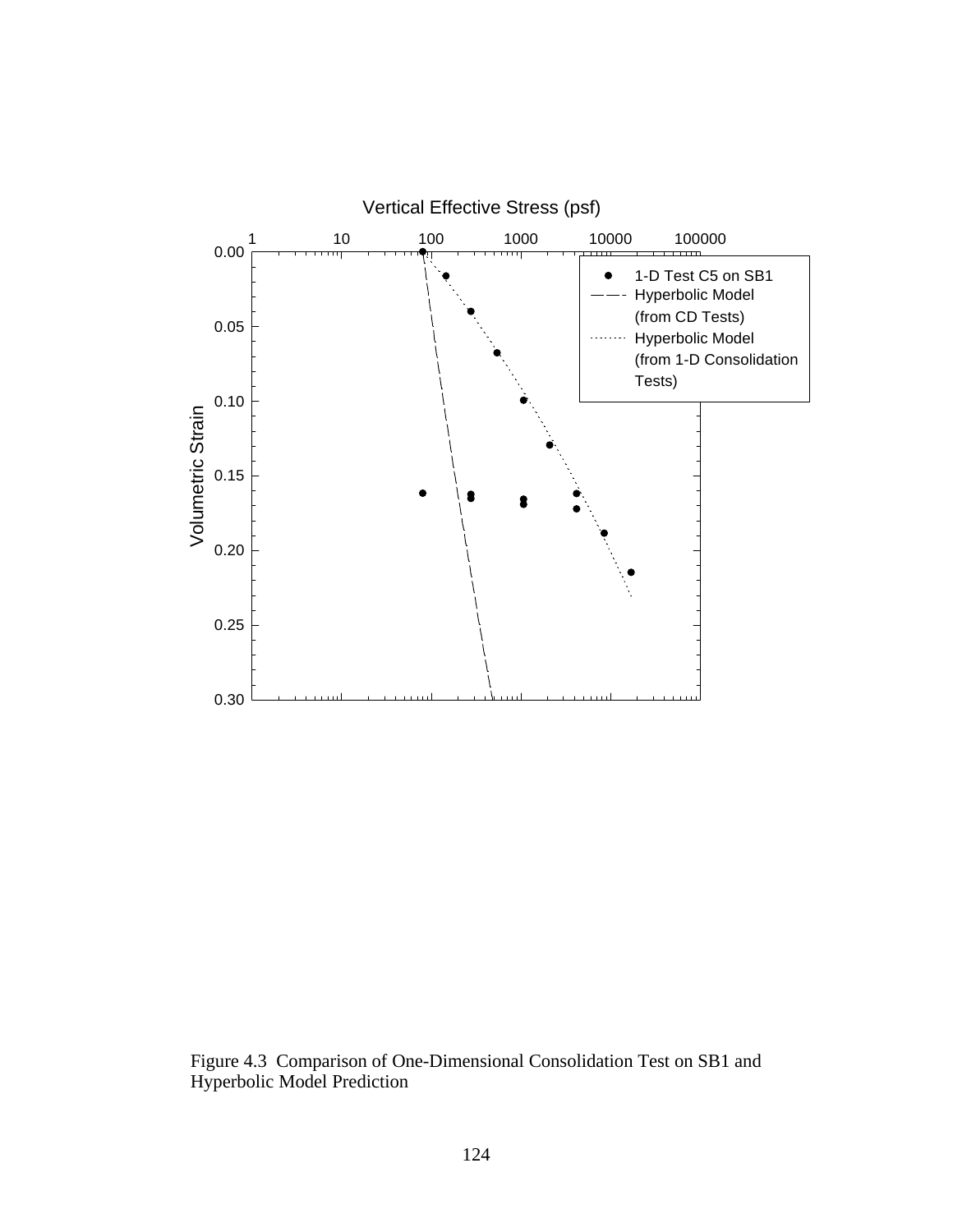

Figure 4.4 Properties of Cam Clay Model and Modified Cam Clay Model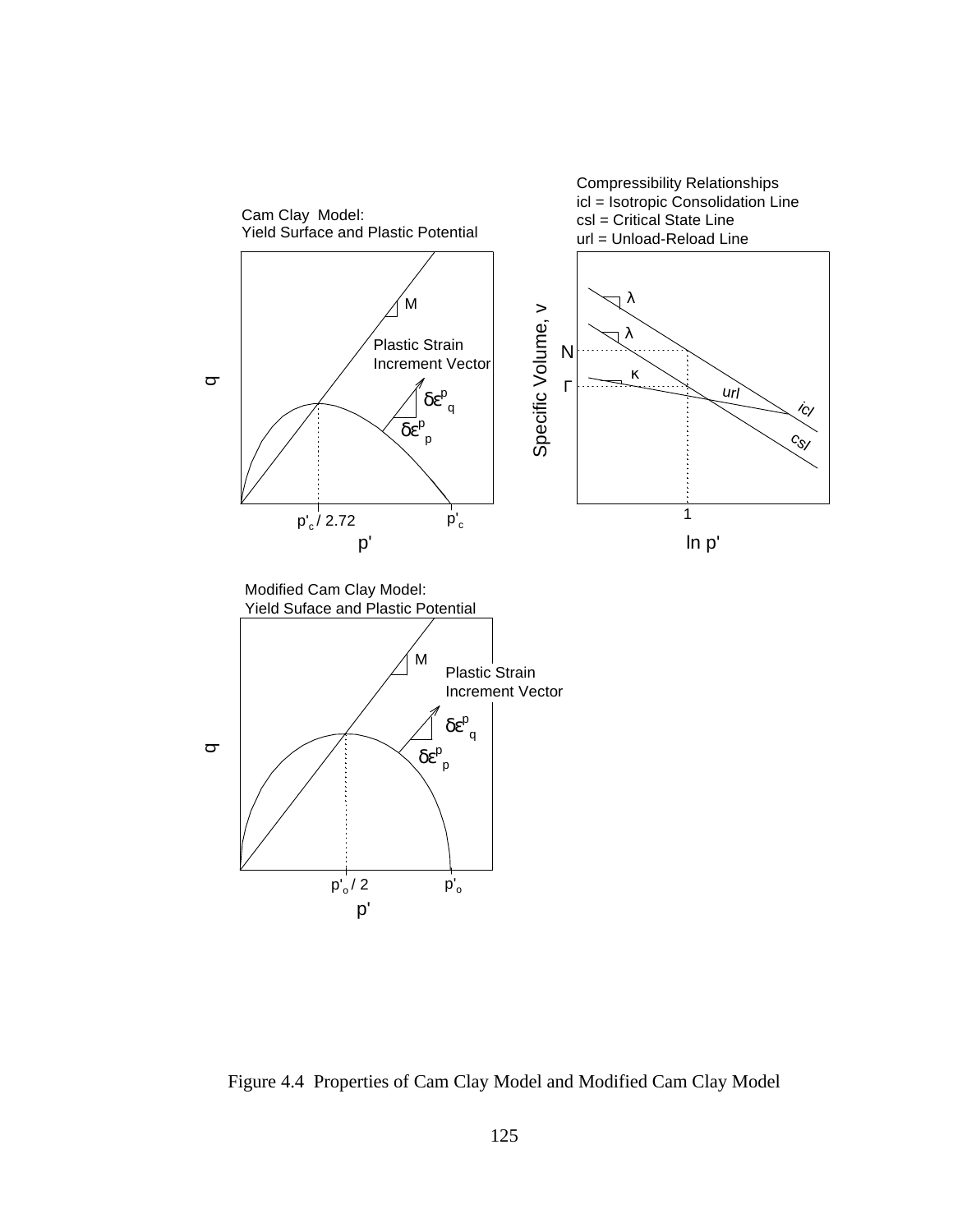

Figure 4.5 Determining N Parameter of Cam Clay Model for SB1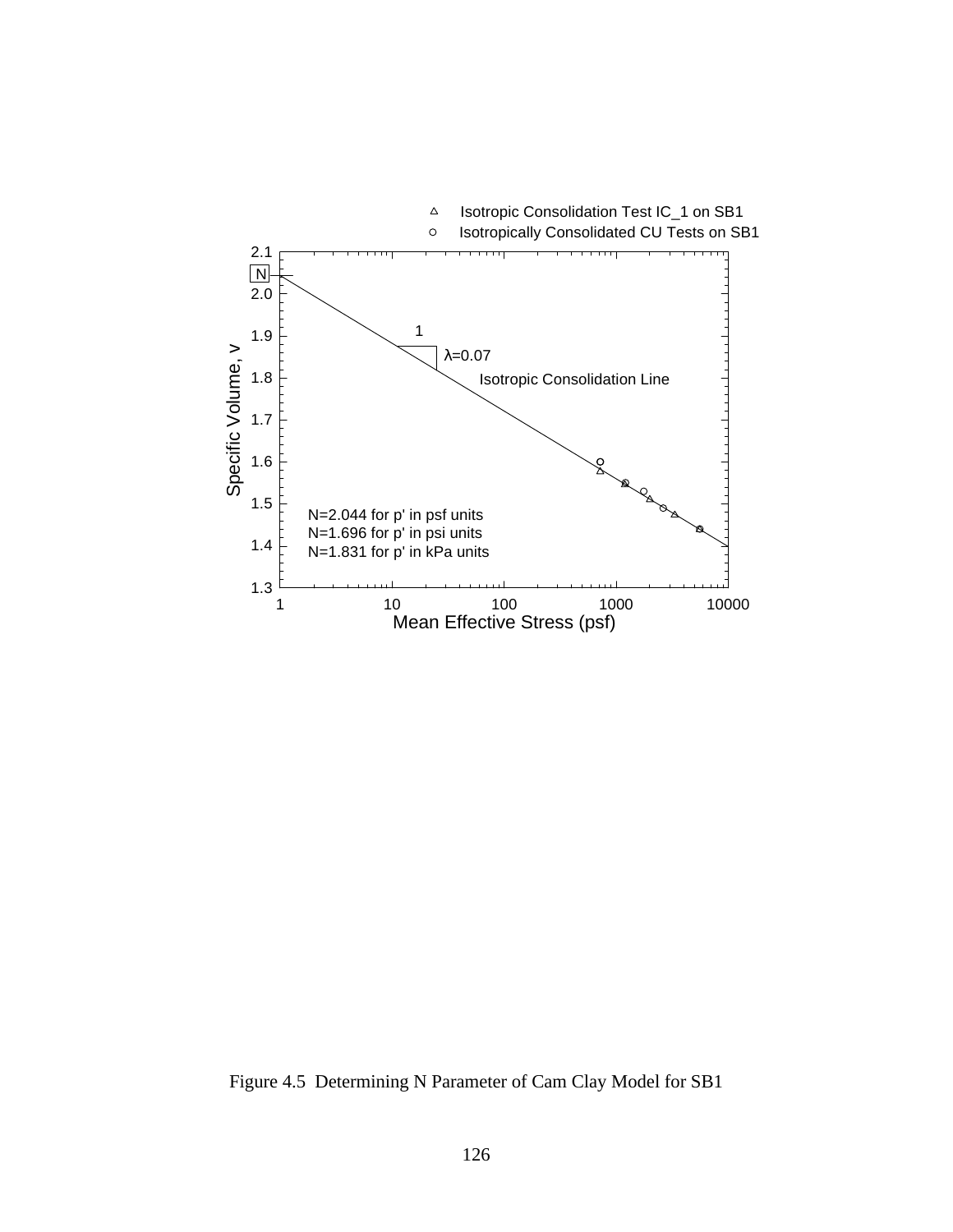

Figure 4.6 Determining Poisson's Ratio for SB1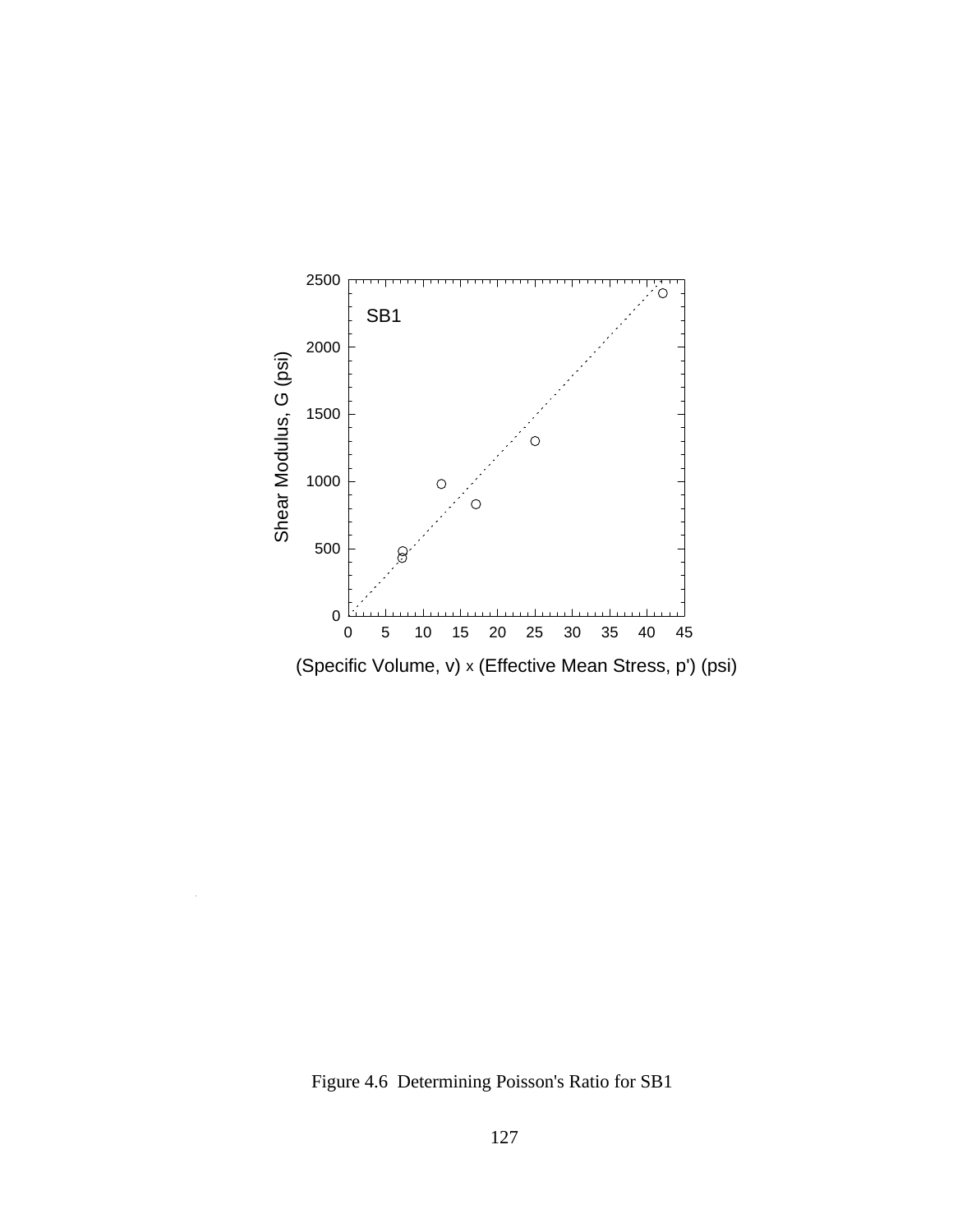

Figure 4.7 Determining the Yield Point for CD\_4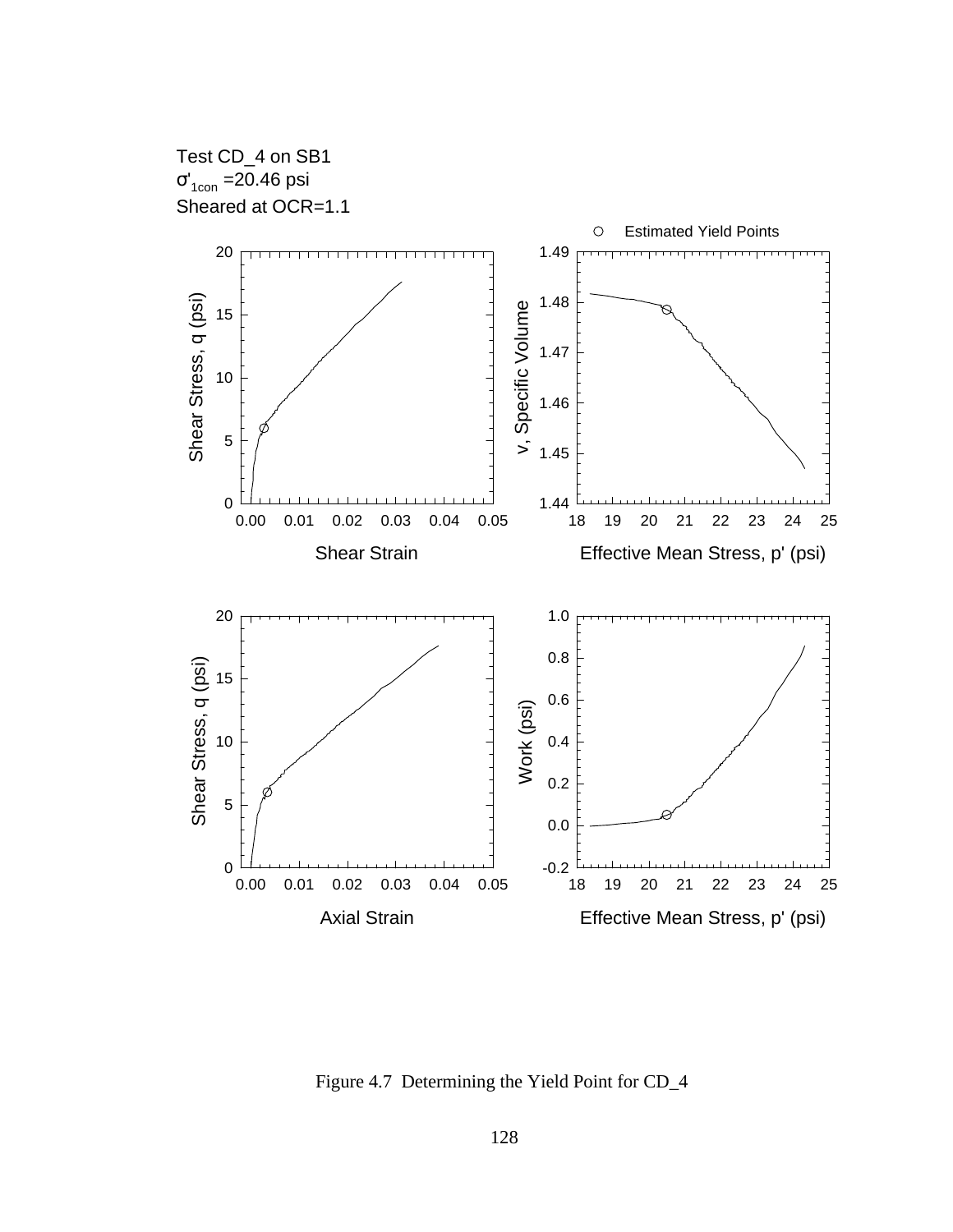

Figure 4.8 Yield Points for SB1 Normalized by the Mean Consolidation Pressure,  $p_{con}$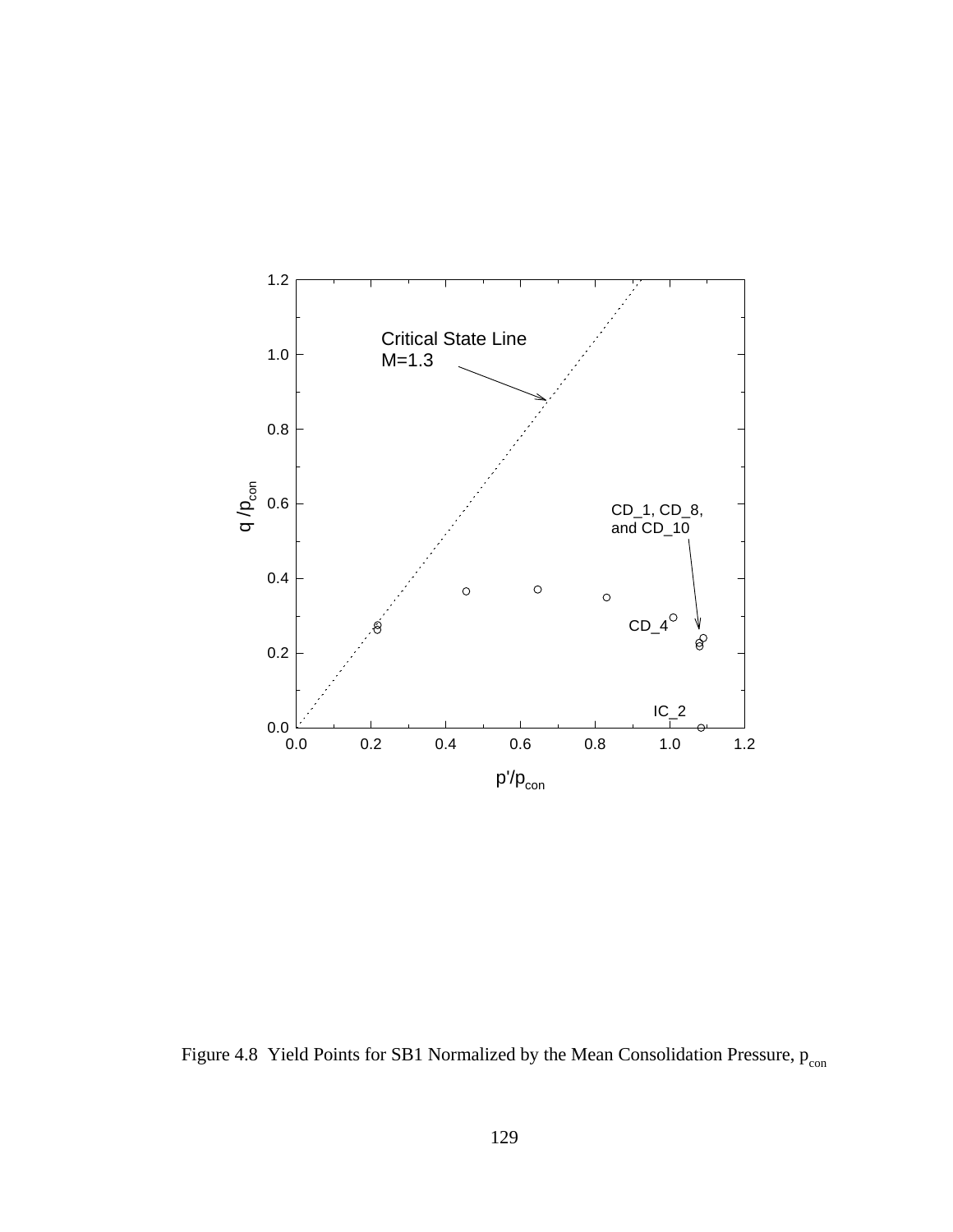

Figure 4.9 Consolidated Drained Triaxial Test CD\_8 on SB1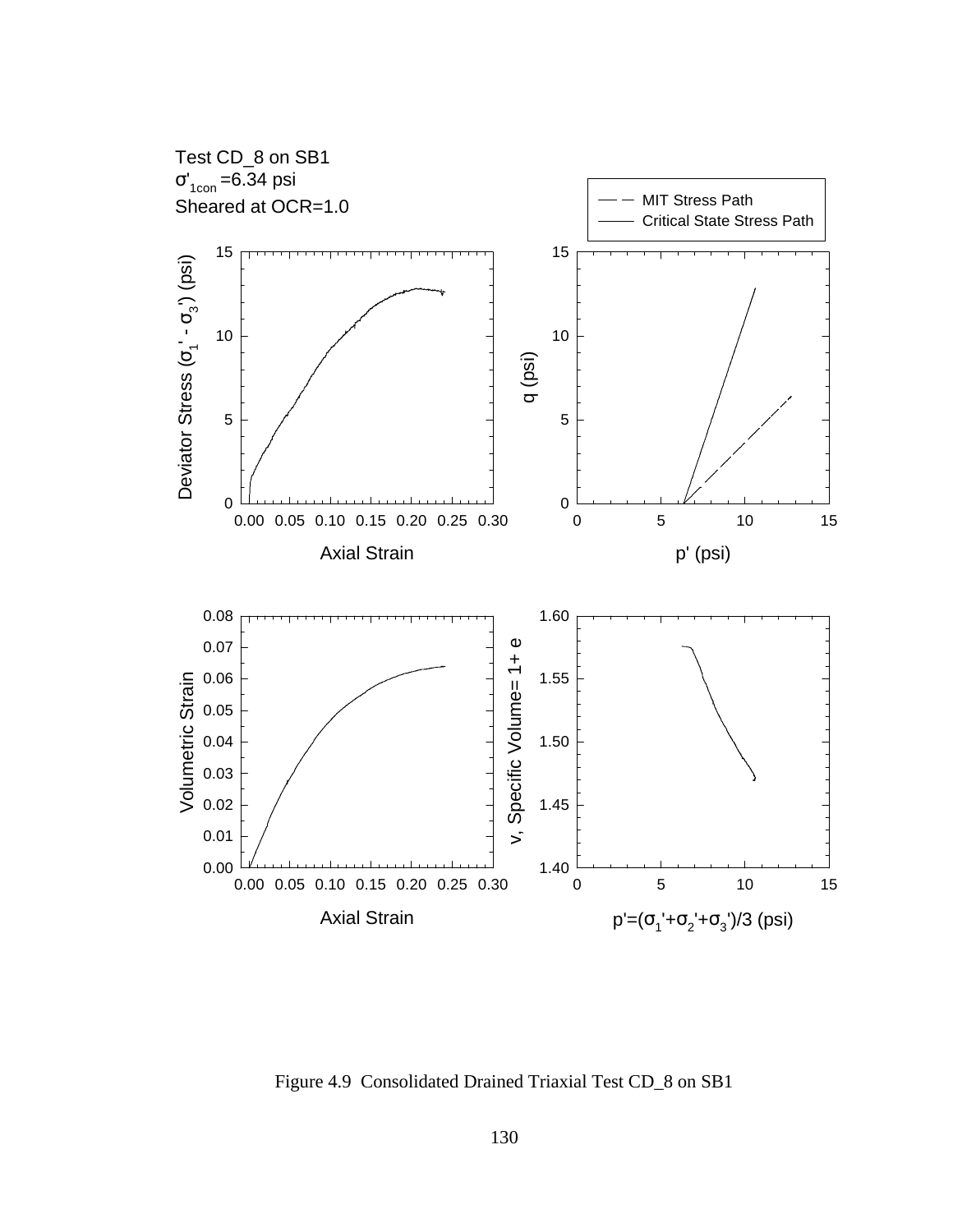

Figure 4.10 Shape of Yield Functions for SB1 and Cam Clay Models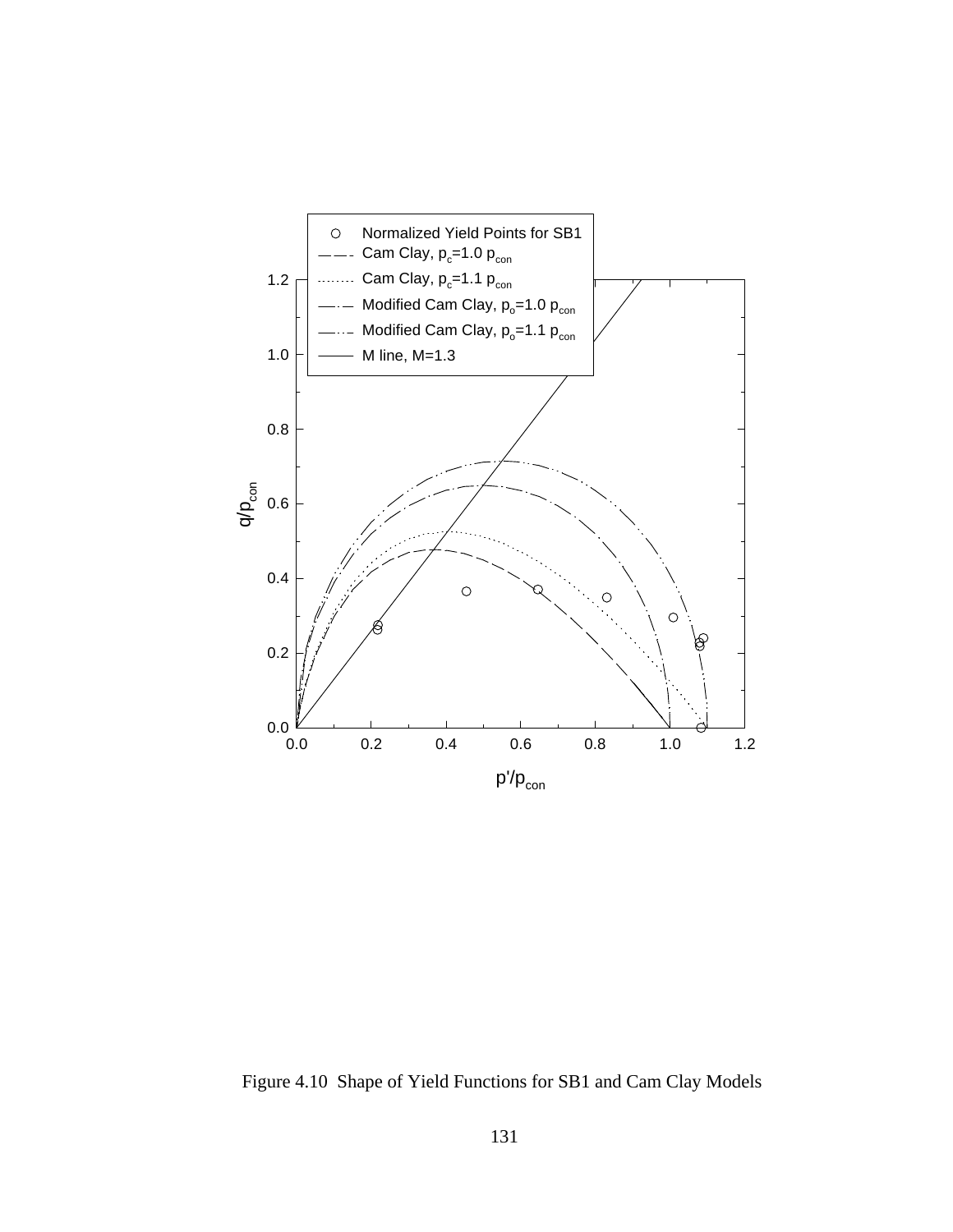

Figure 4.11 Normalized Plots of CU Tests on Normally Consolidated Samples of SB1 with Representative Curves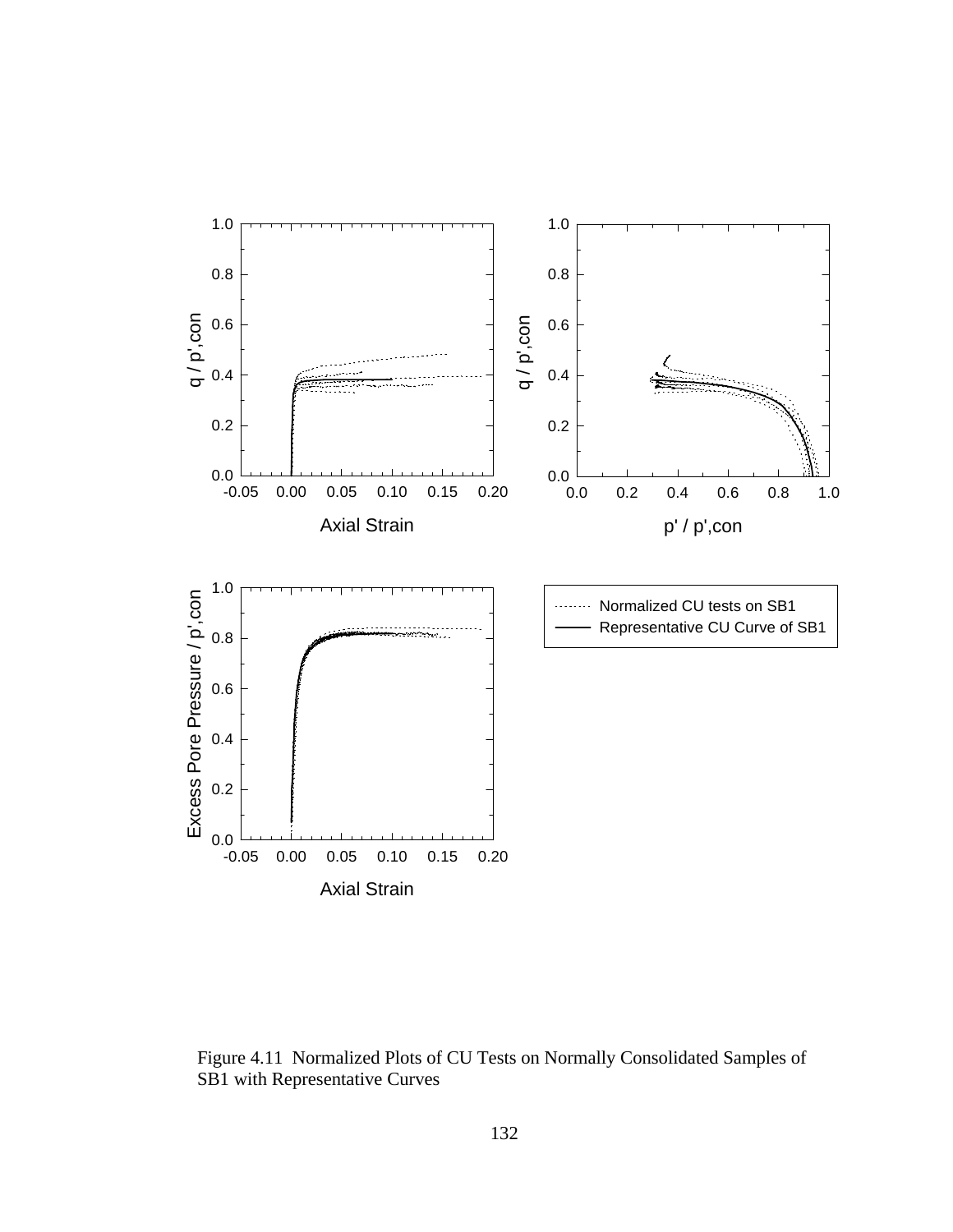

Figure 4.12 Normalized Plots of CD Tests on Normally Consolidated Samples of SB1 with Representative Curves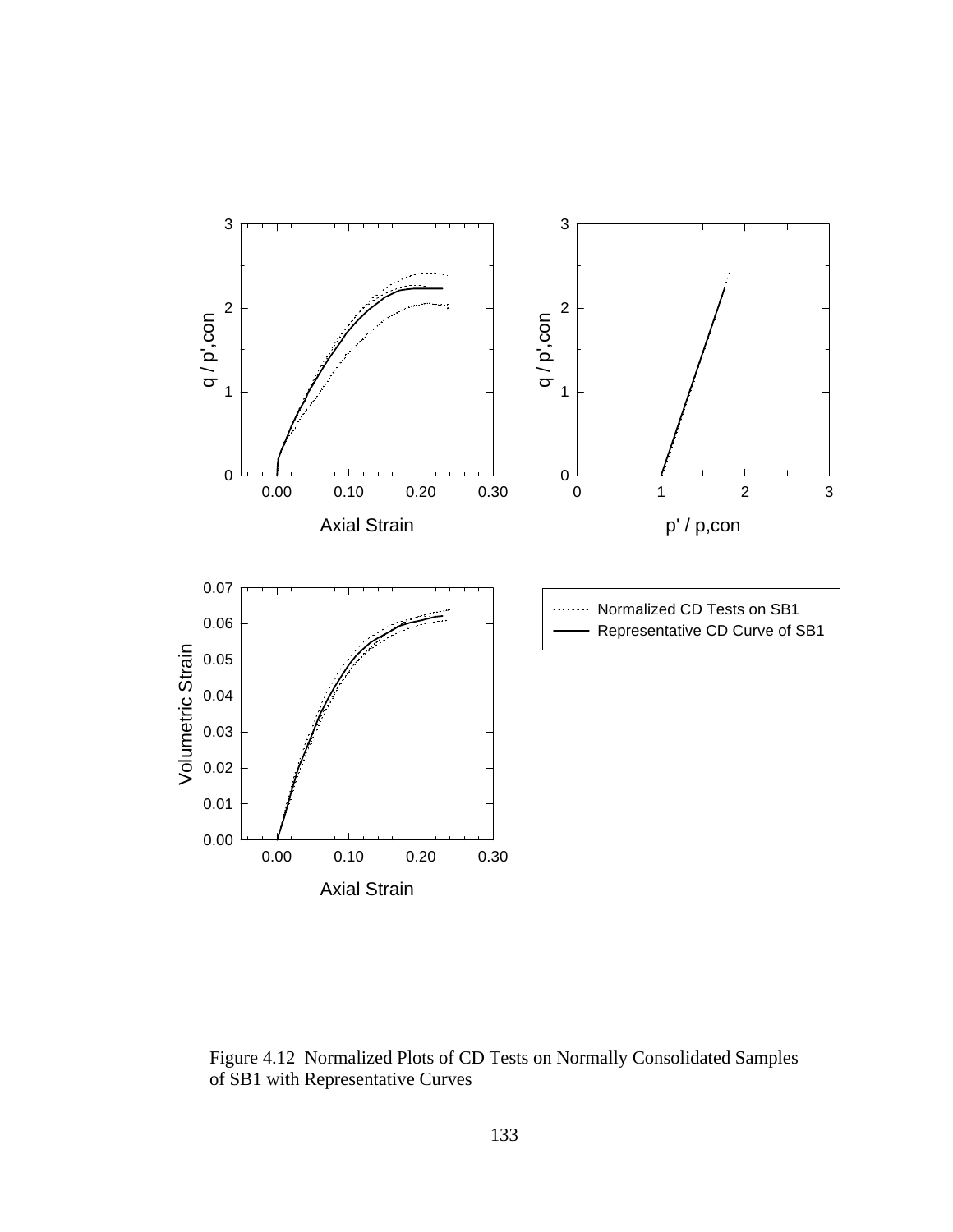

Figure 4.13 Representative Normalized CU Test of SB1 and Cam Clay Models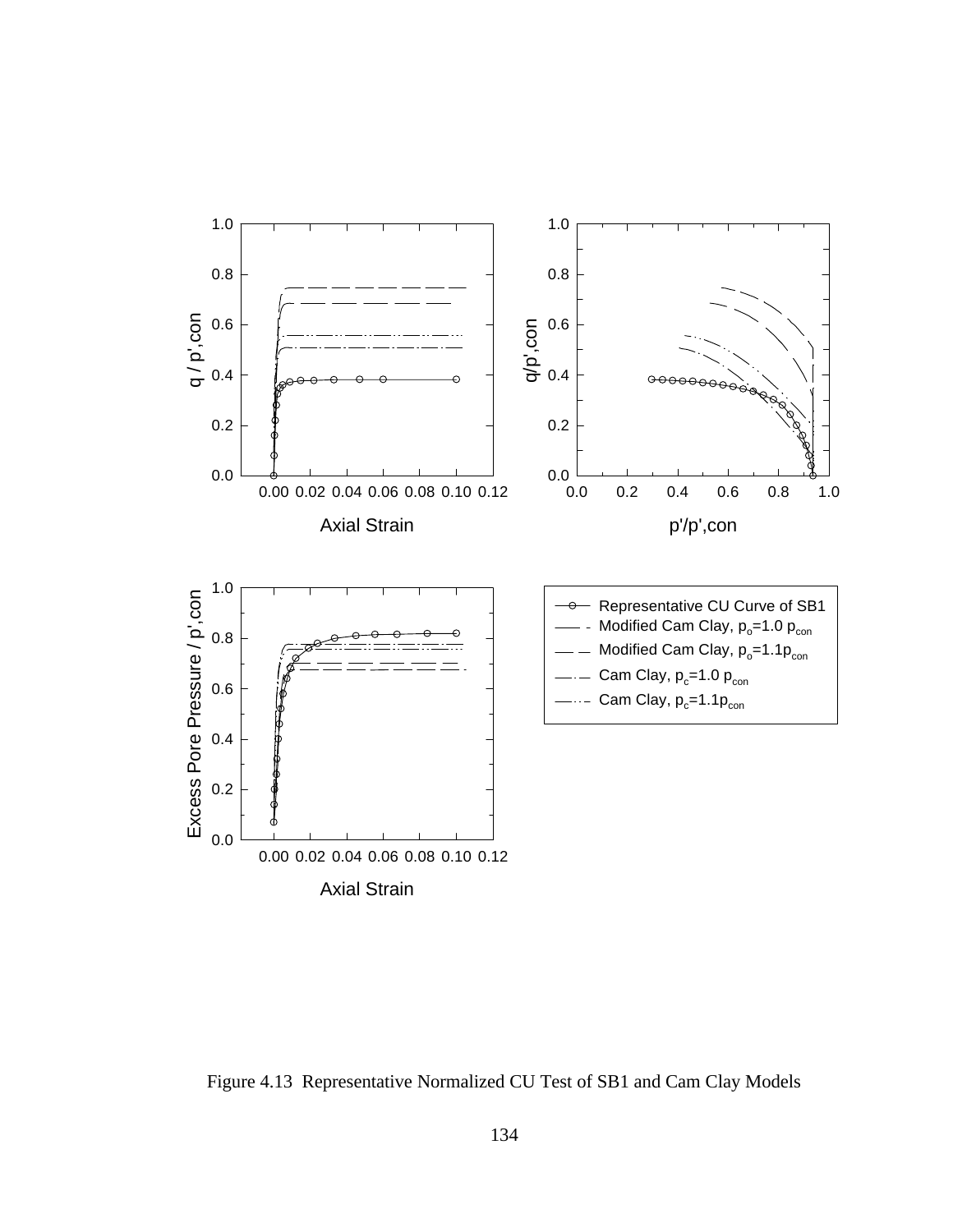

Figure 4.14 Representative Normalized CD Test of SB1 and Cam Clay Models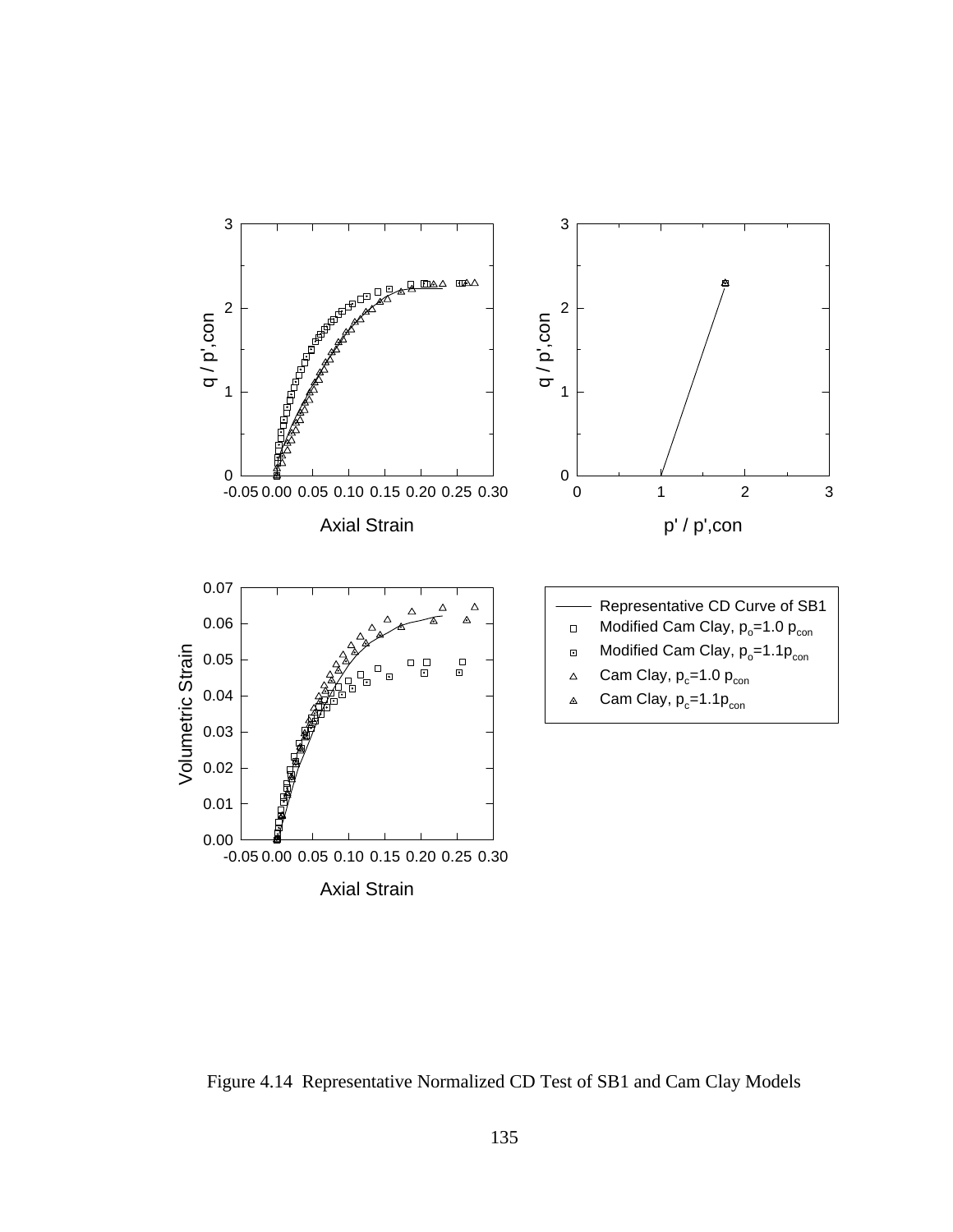

Figure 4.15 Comparison of One-Dimensional Consolidation Test on SB1 with Modified Cam Clay Model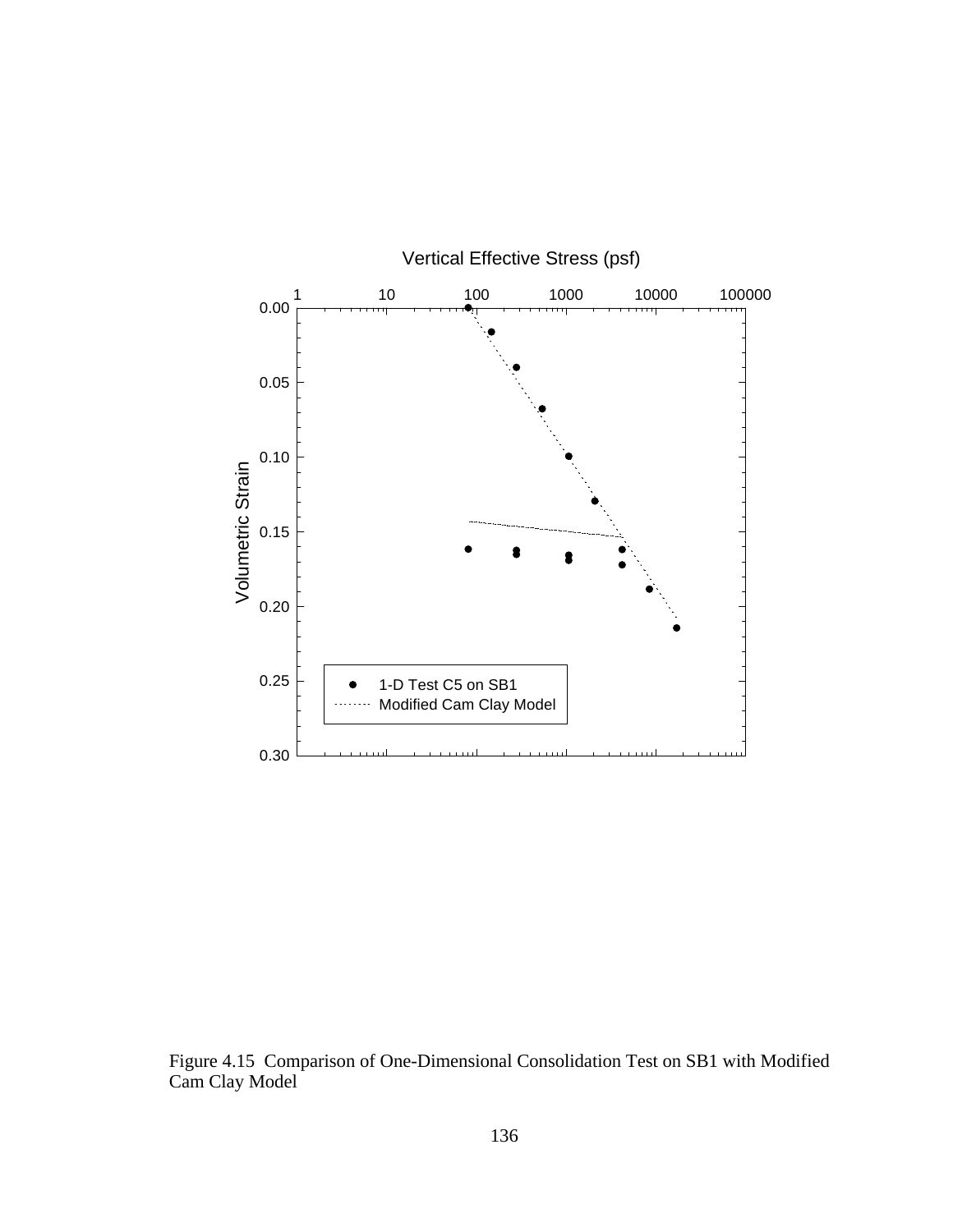

Figure 4.16 Comparison of Isotropic Consolidation Test on SB1 with Cam Clay Type Models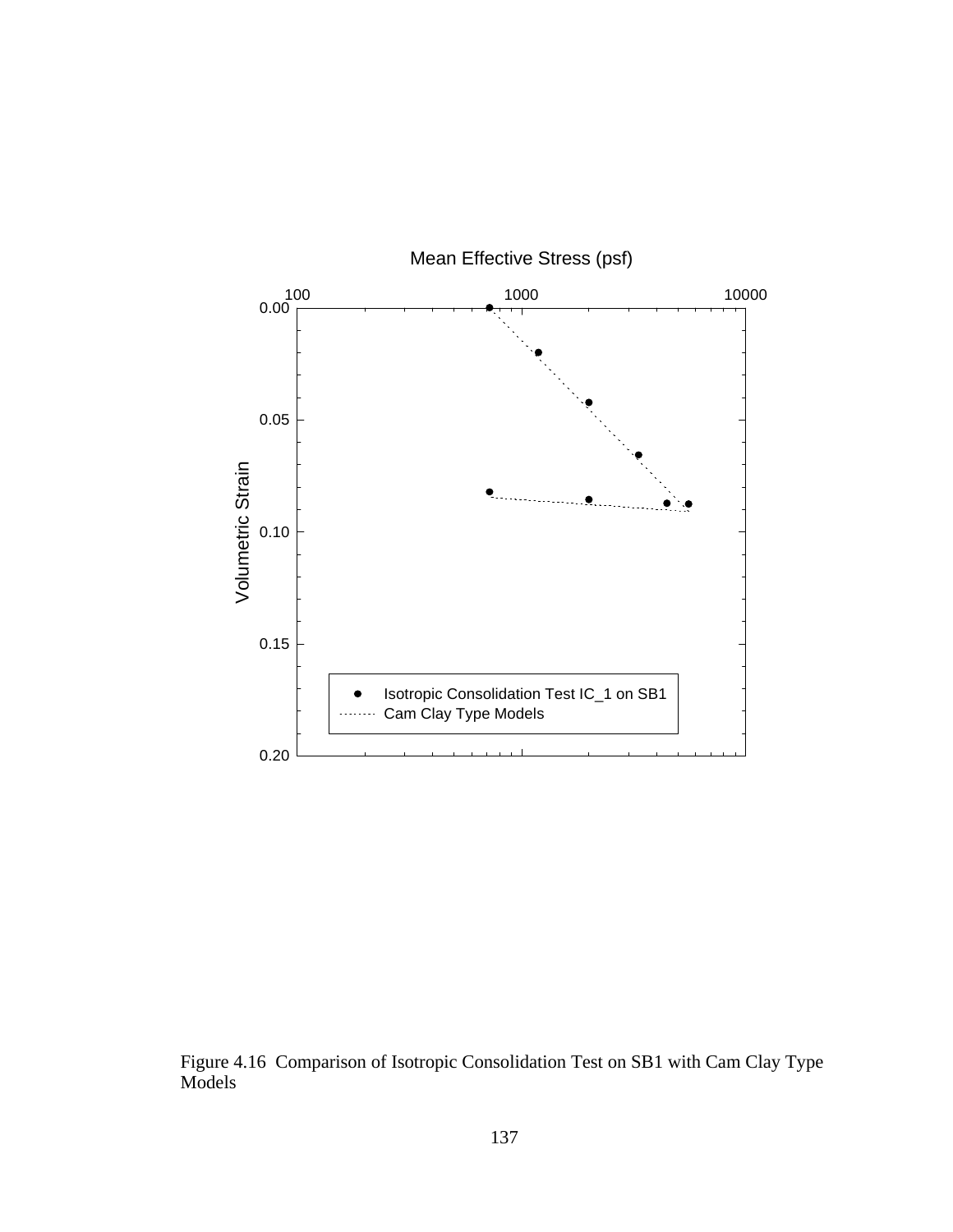

Figure 4.17 Properties of R Model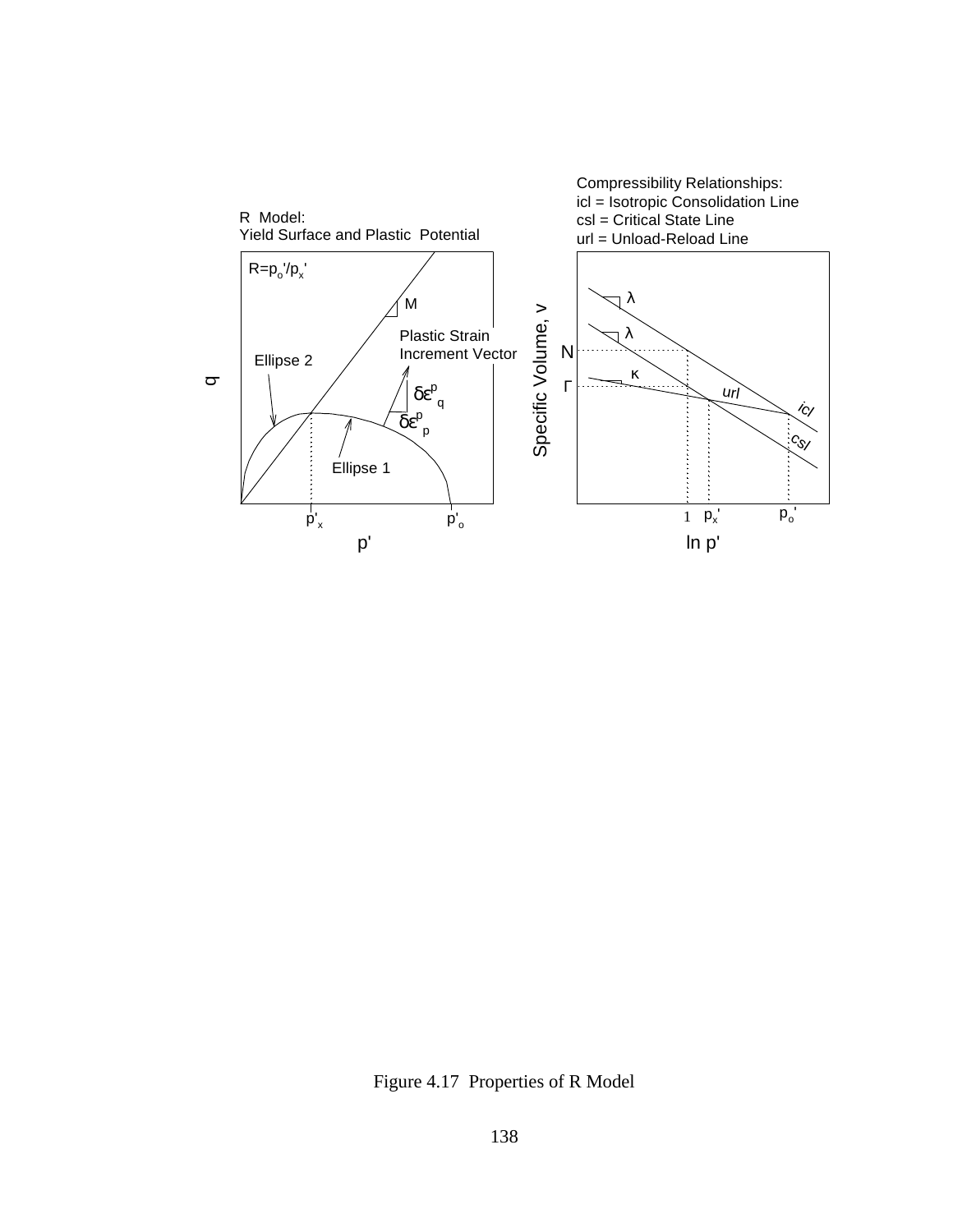

Figure 4.18 Graphical Estimate of R Parameter for SB1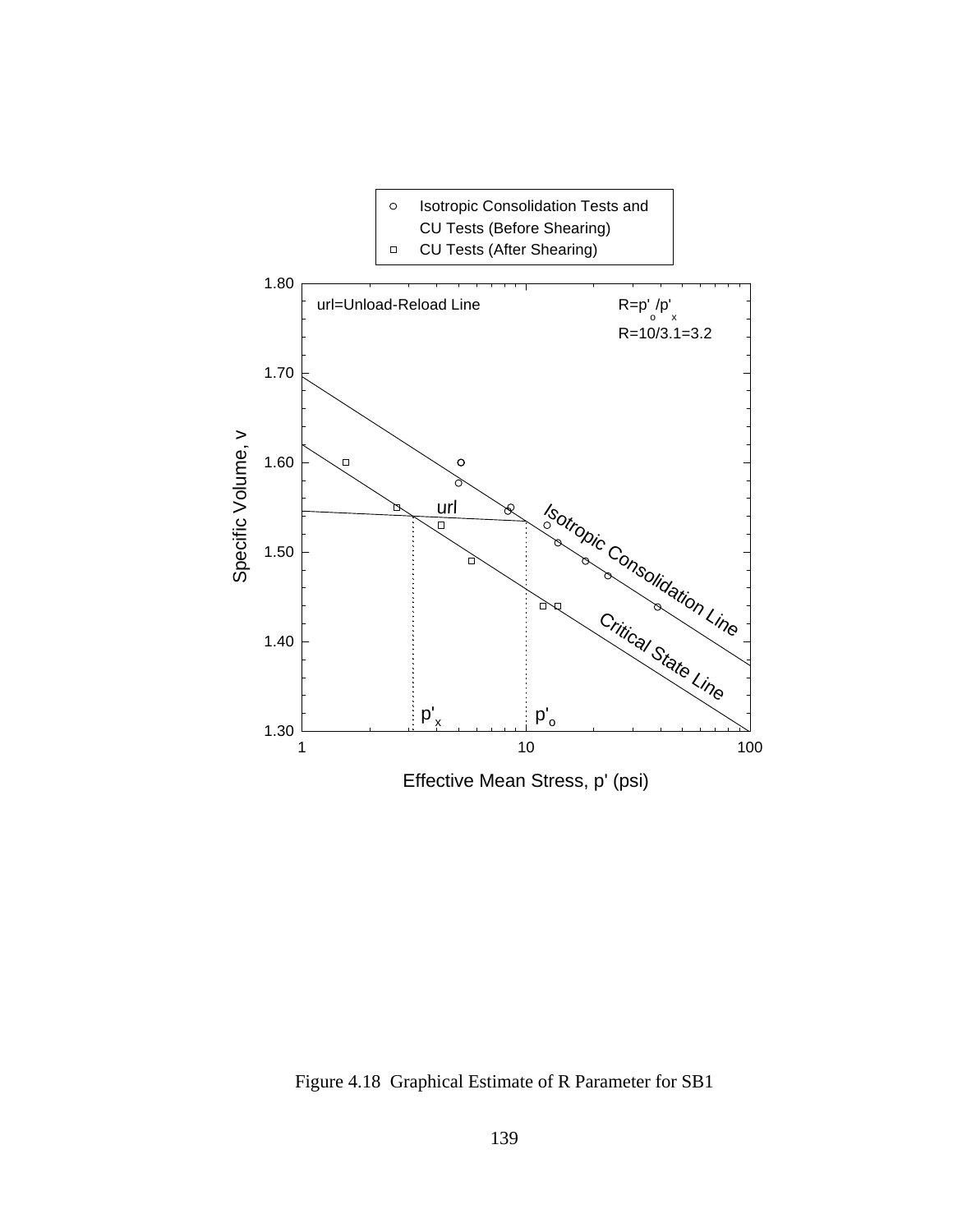

Figure 4.19 Shape of Yield Functions for SB1 and R Model with Various R and p'<sub>o</sub> Values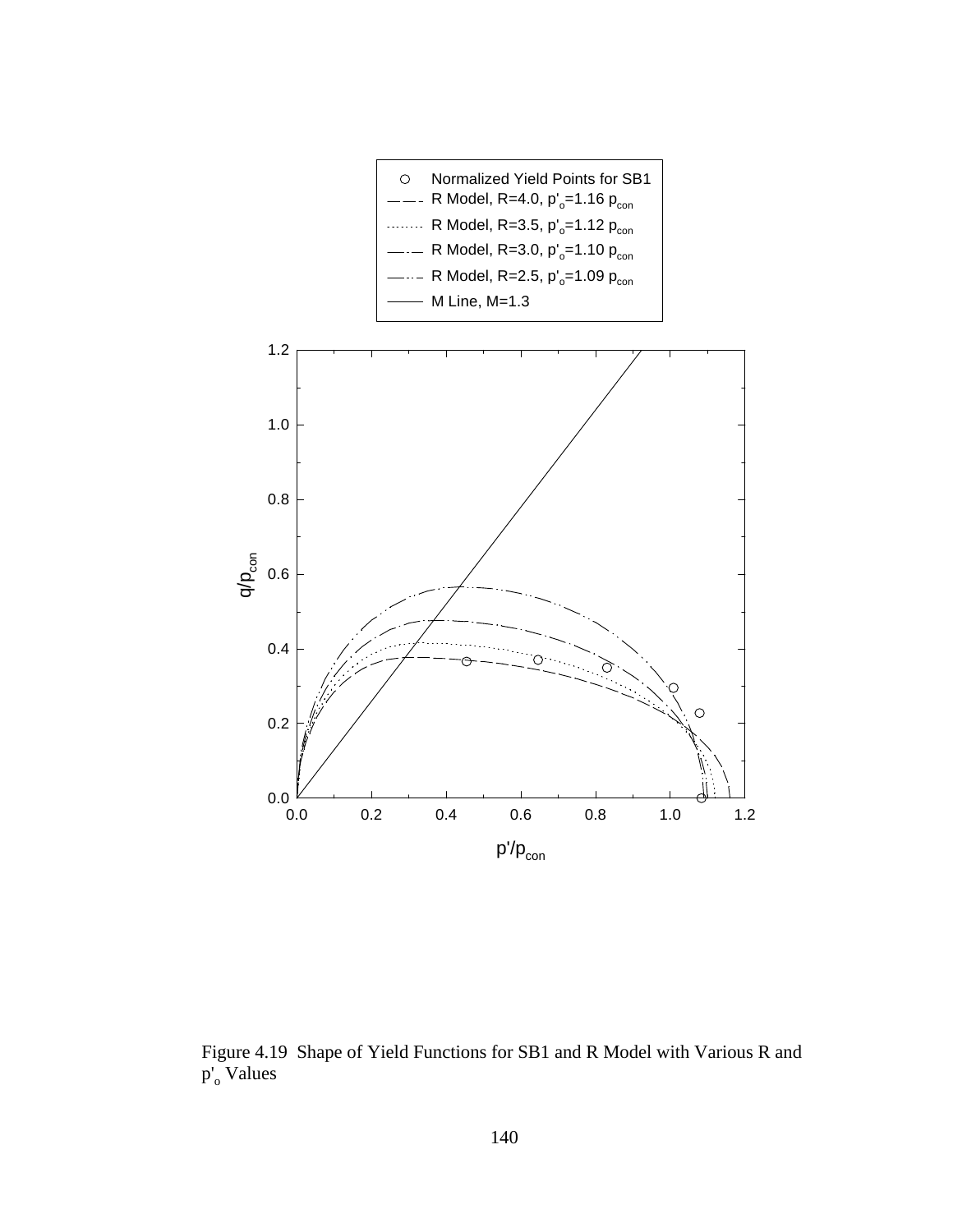

Figure 4.20 Representative Normalized CU Test of SB1 and R Model with Varying R Values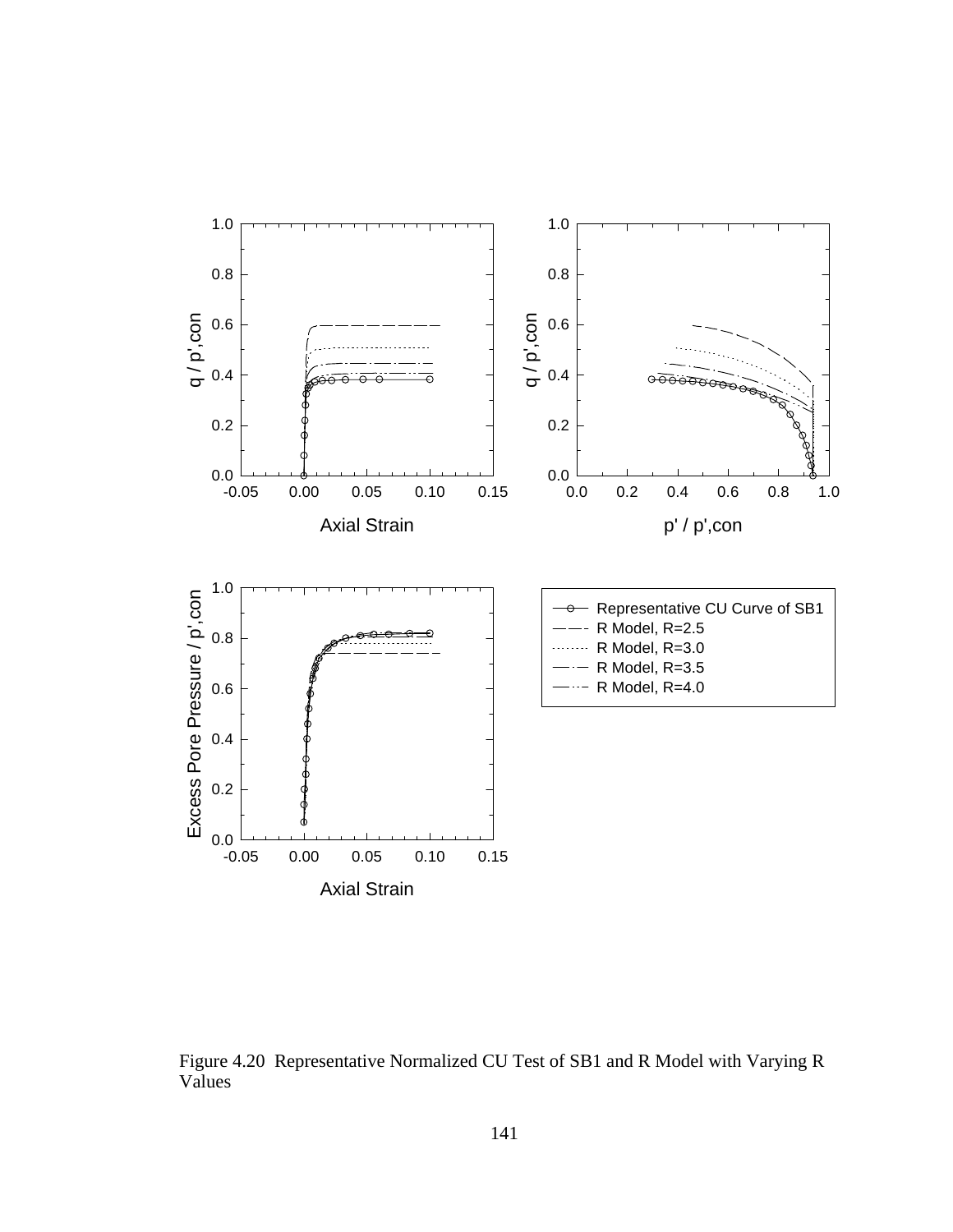

Figure 4.21 Representative Normalized CD Test of SB1 and R Model with Varying R Values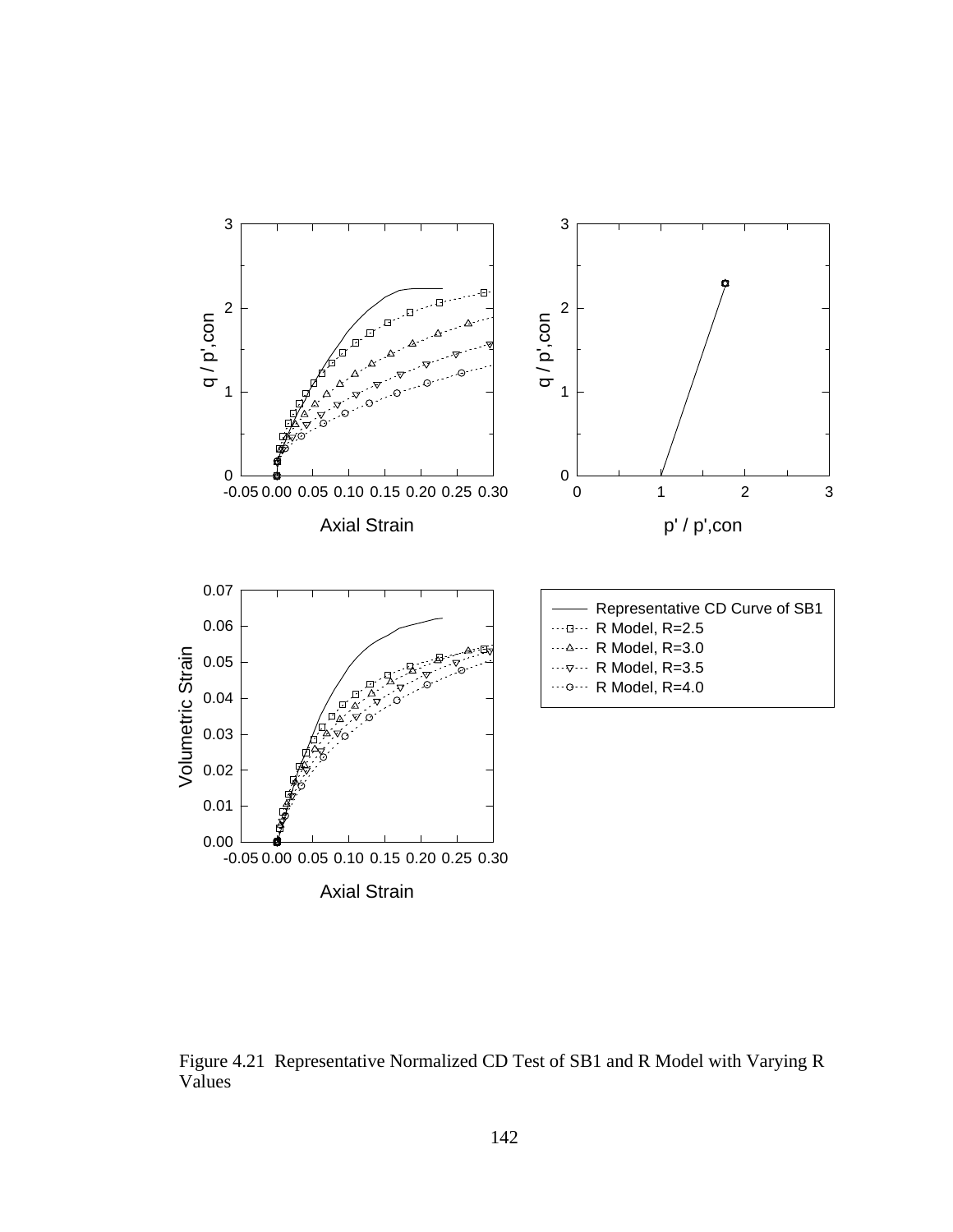

Figure 4.22 Properties of RS Model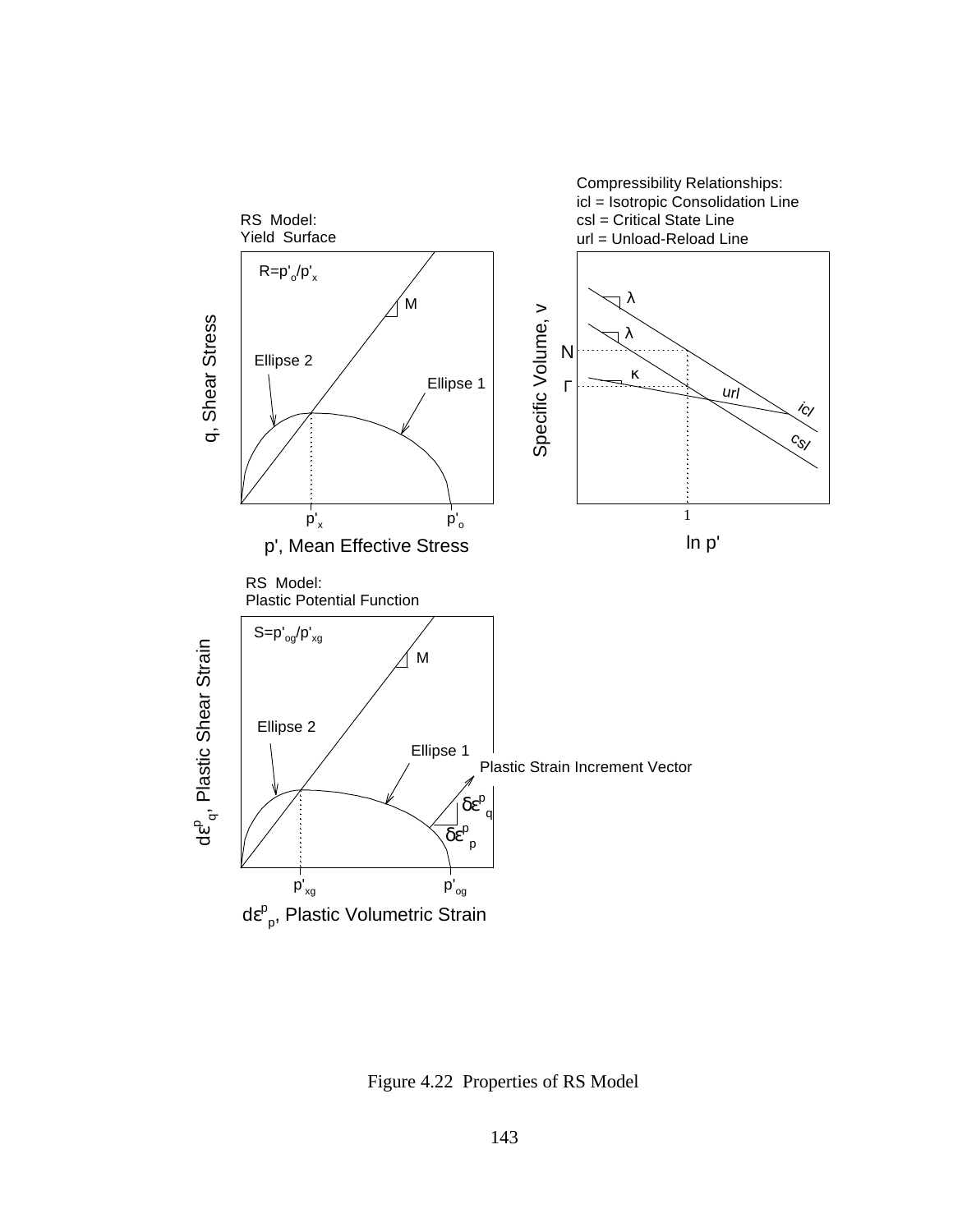

Figure 4.23 Plastic Strain Increment Vectors for SB1 Plotted at Yield Points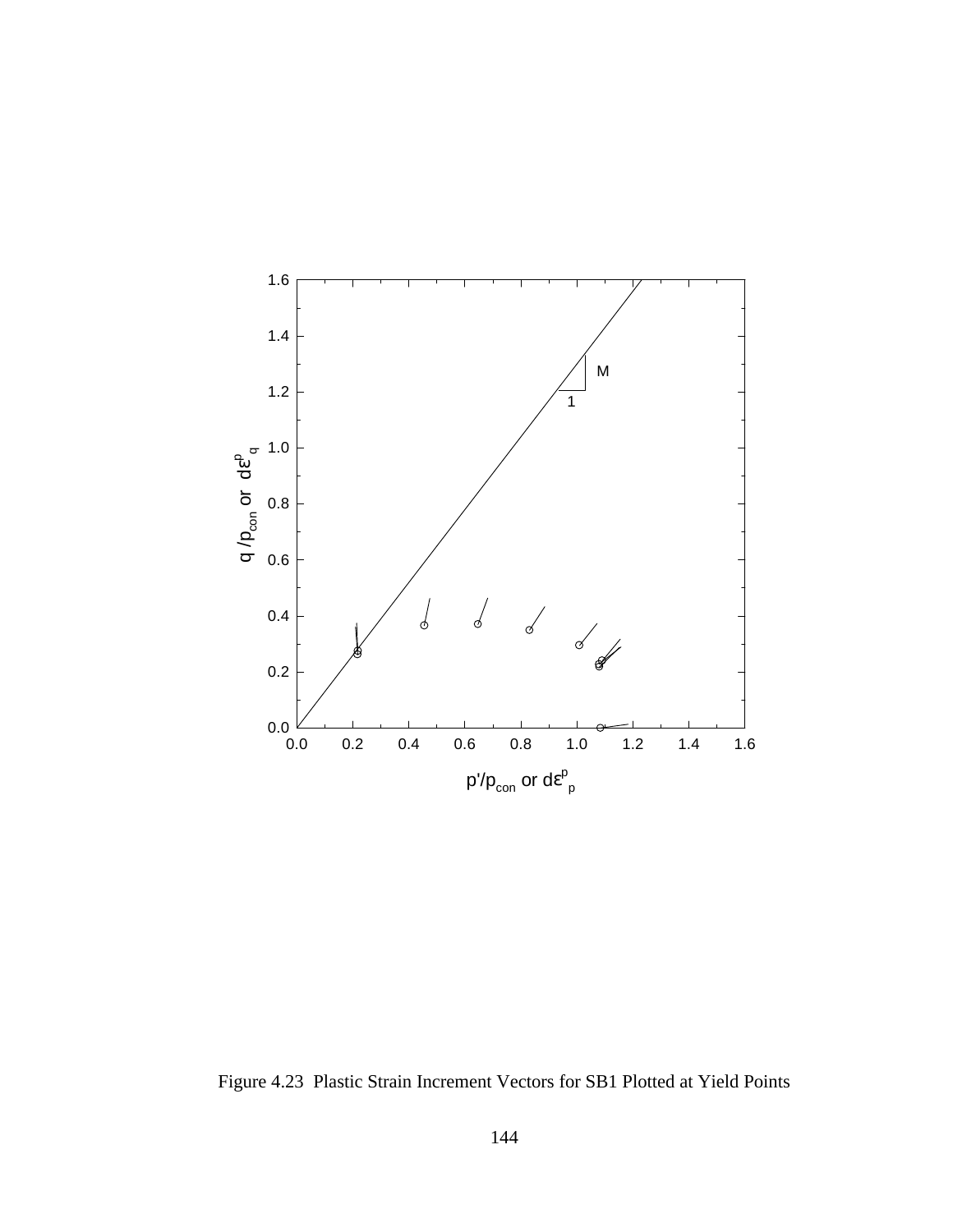

Figure 4.24 Estimated Shape of Plastic Potential Function for SB1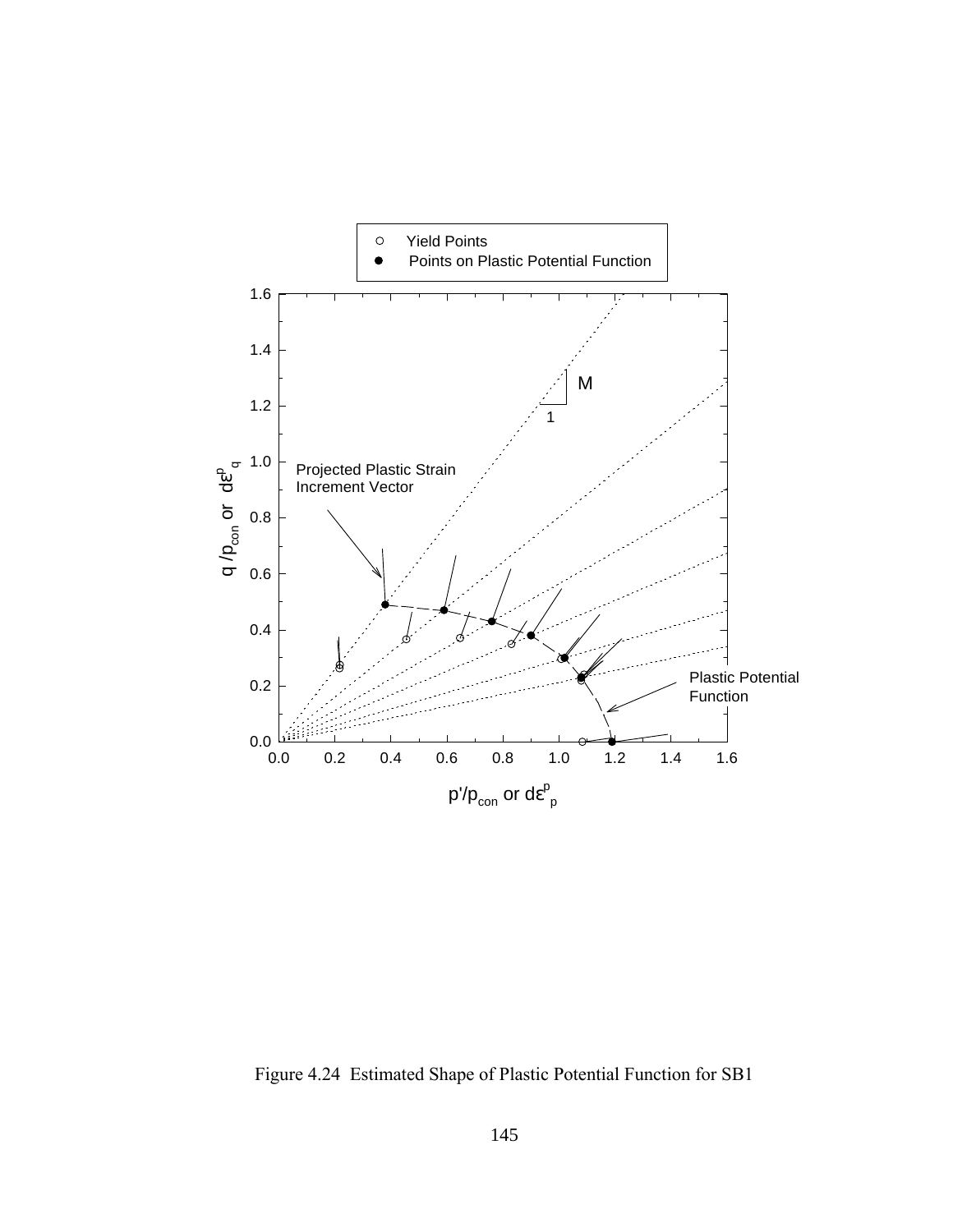

Figure 4.25 Points on Plastic Potential Function for SB1 and RS Model Plastic Potential Function with S=3.1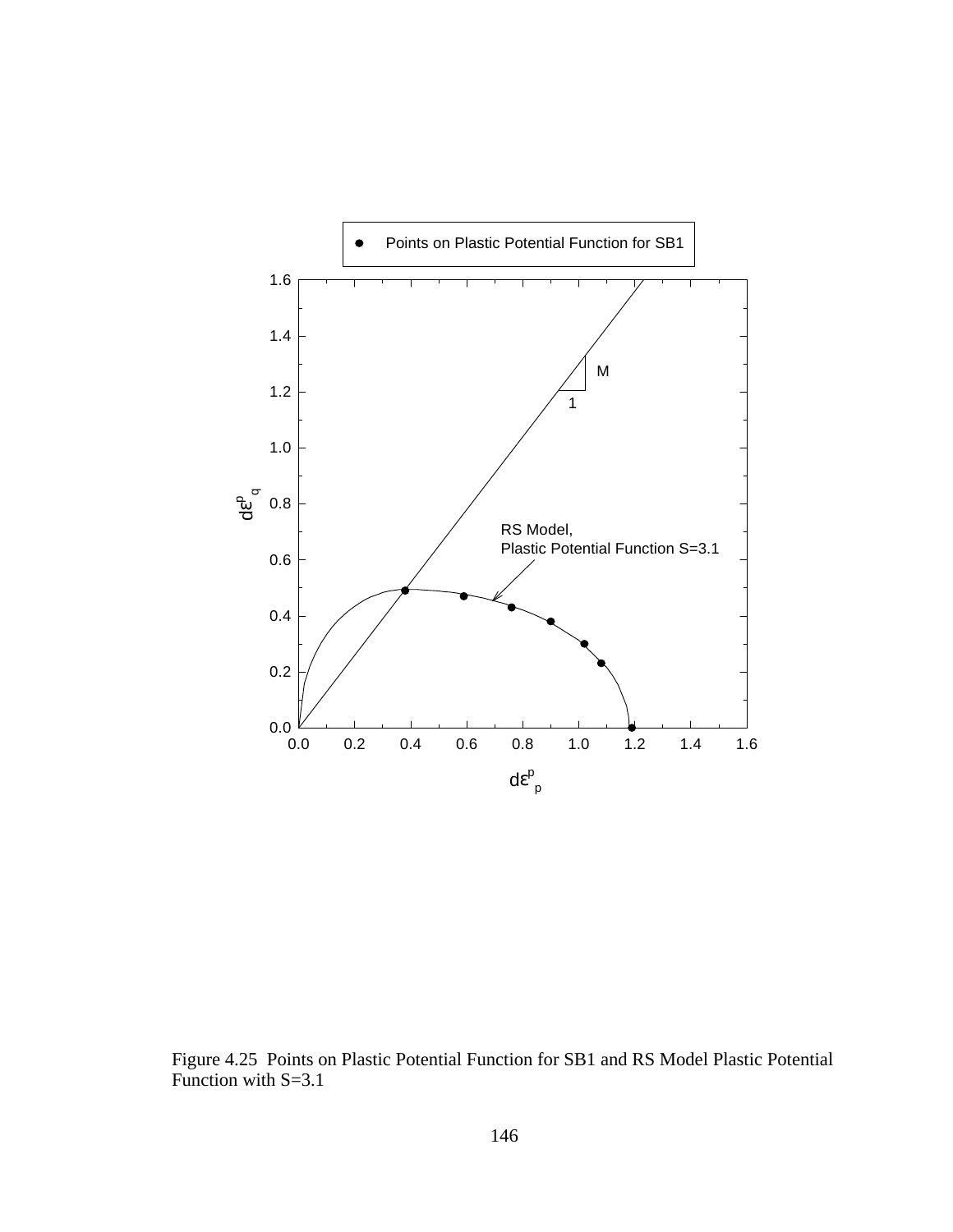

Figure 4.26 Representative Normalized CU Test of SB1 and RS Model with Varying R Values and Constant S Value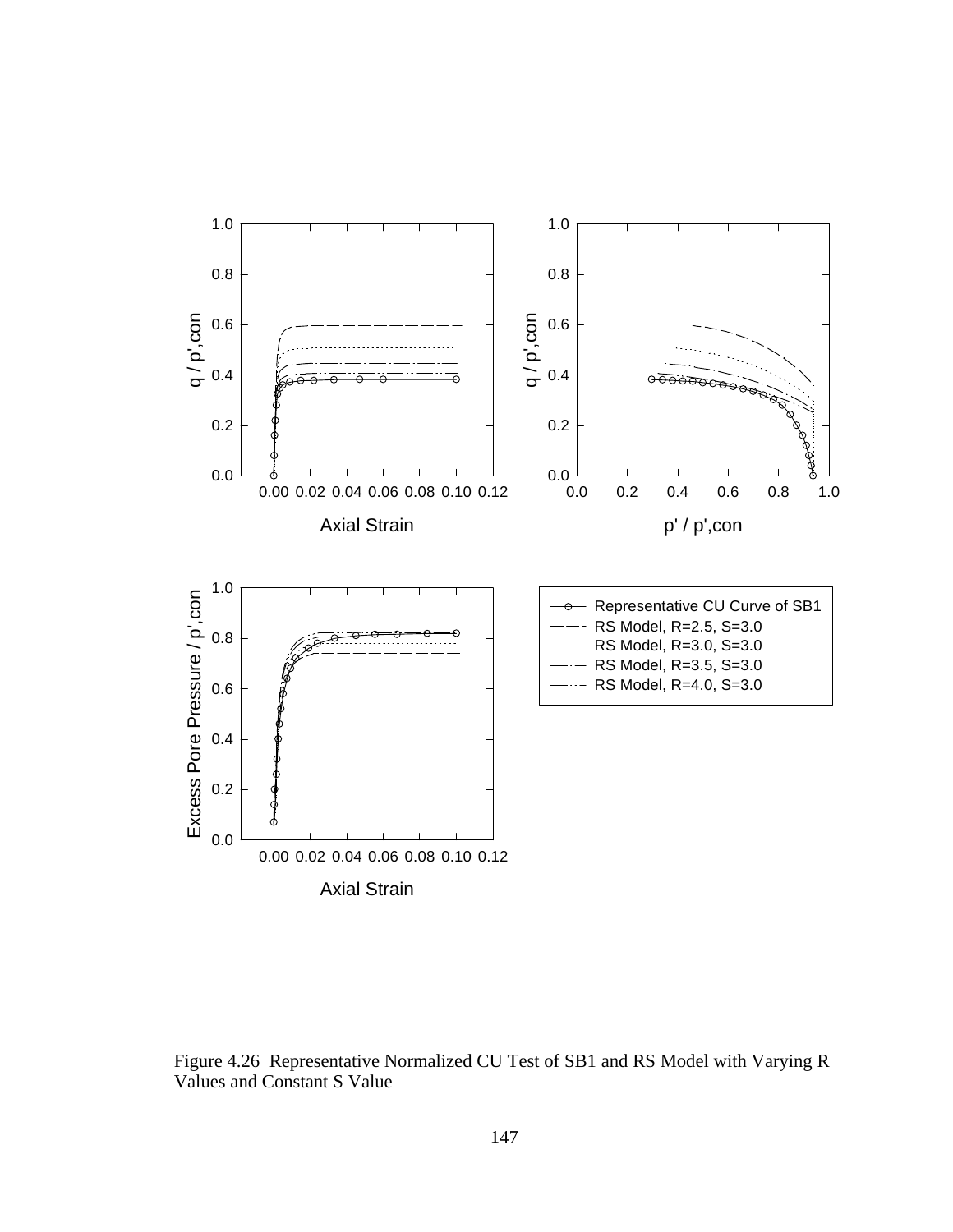

Figure 4.27 Representative Normalized CD Test of SB1 and RS Model with Varying R Values and Constant S Value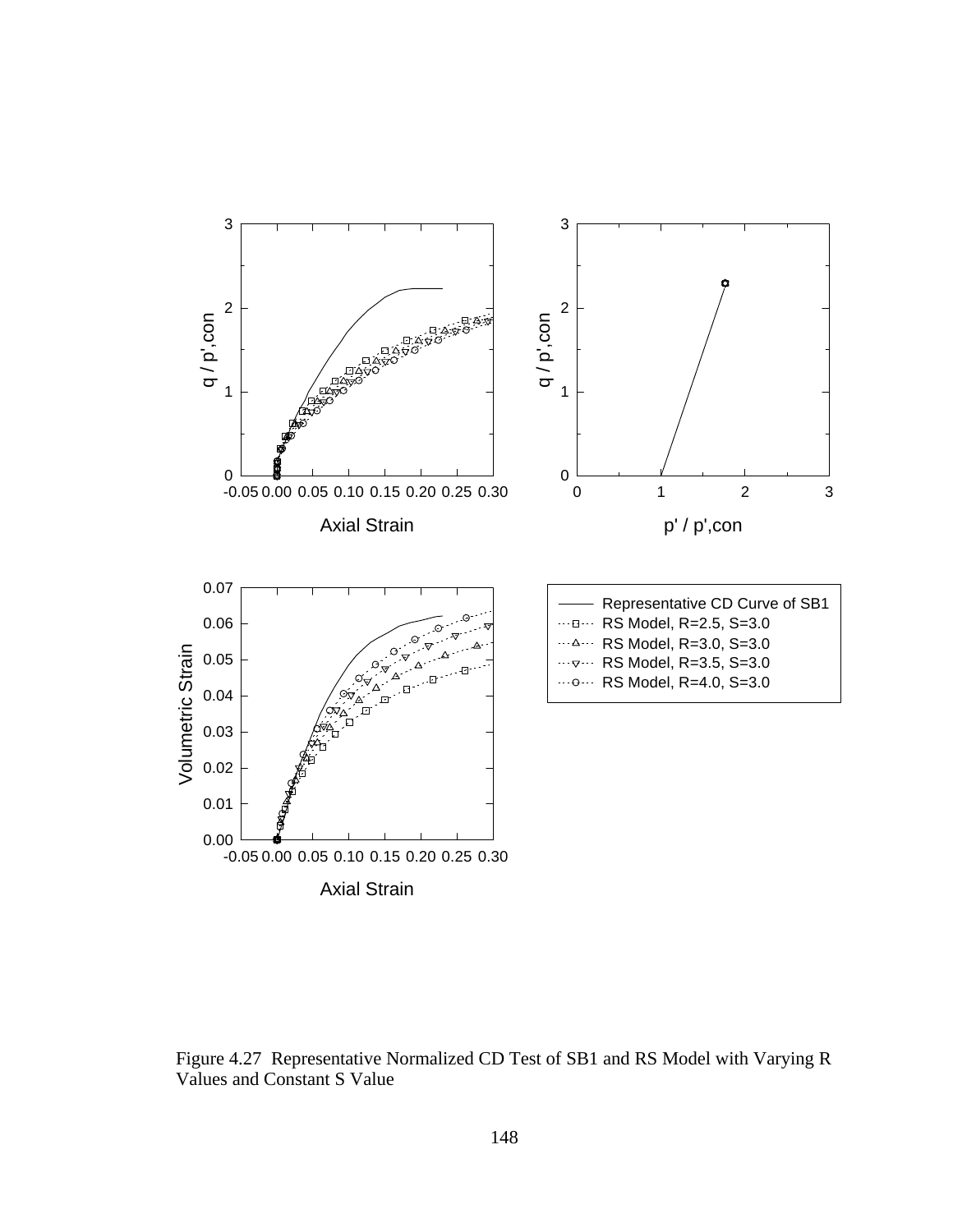

Figure 4.28 Representative Normalized CU Test of SB1 and RS Model with Varying S Values and Constant R Value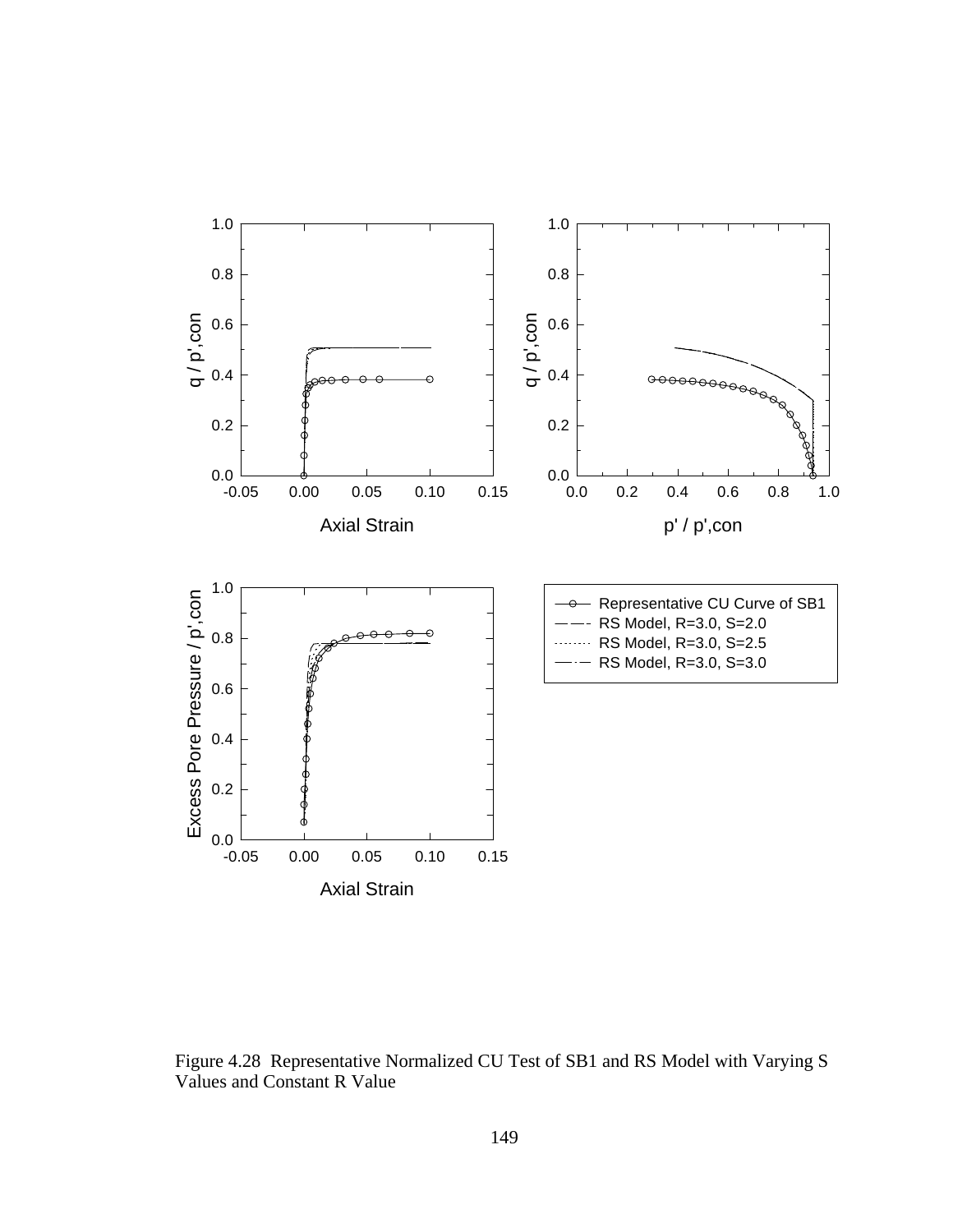

Figure 4.29 Representative Normalized CD Test of SB1 and RS Model with Varying S Values and Constant R Value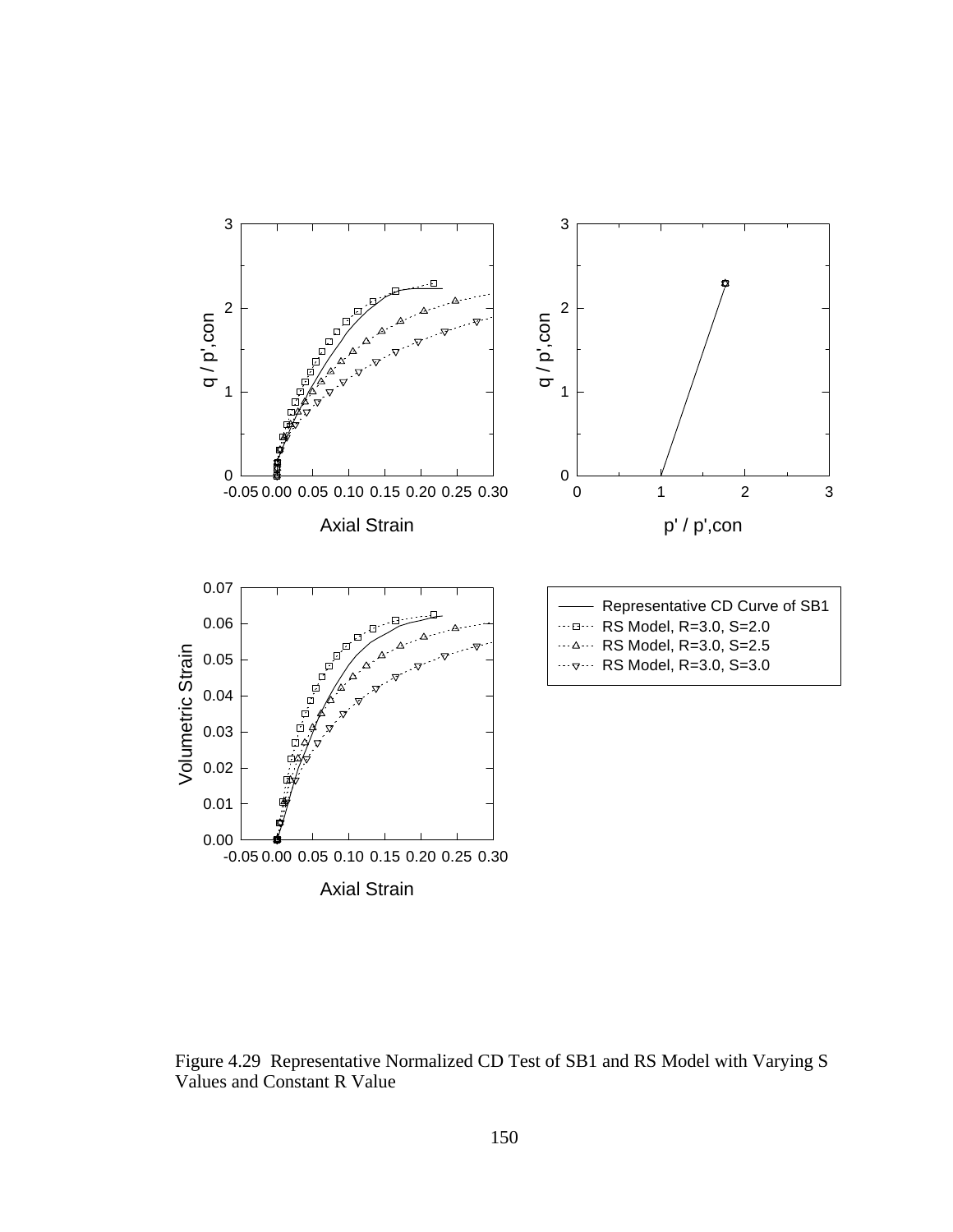

Figure 4.30 Representative Normalized CU Test of SB1 and RS Model with Best Fit R and S Parameters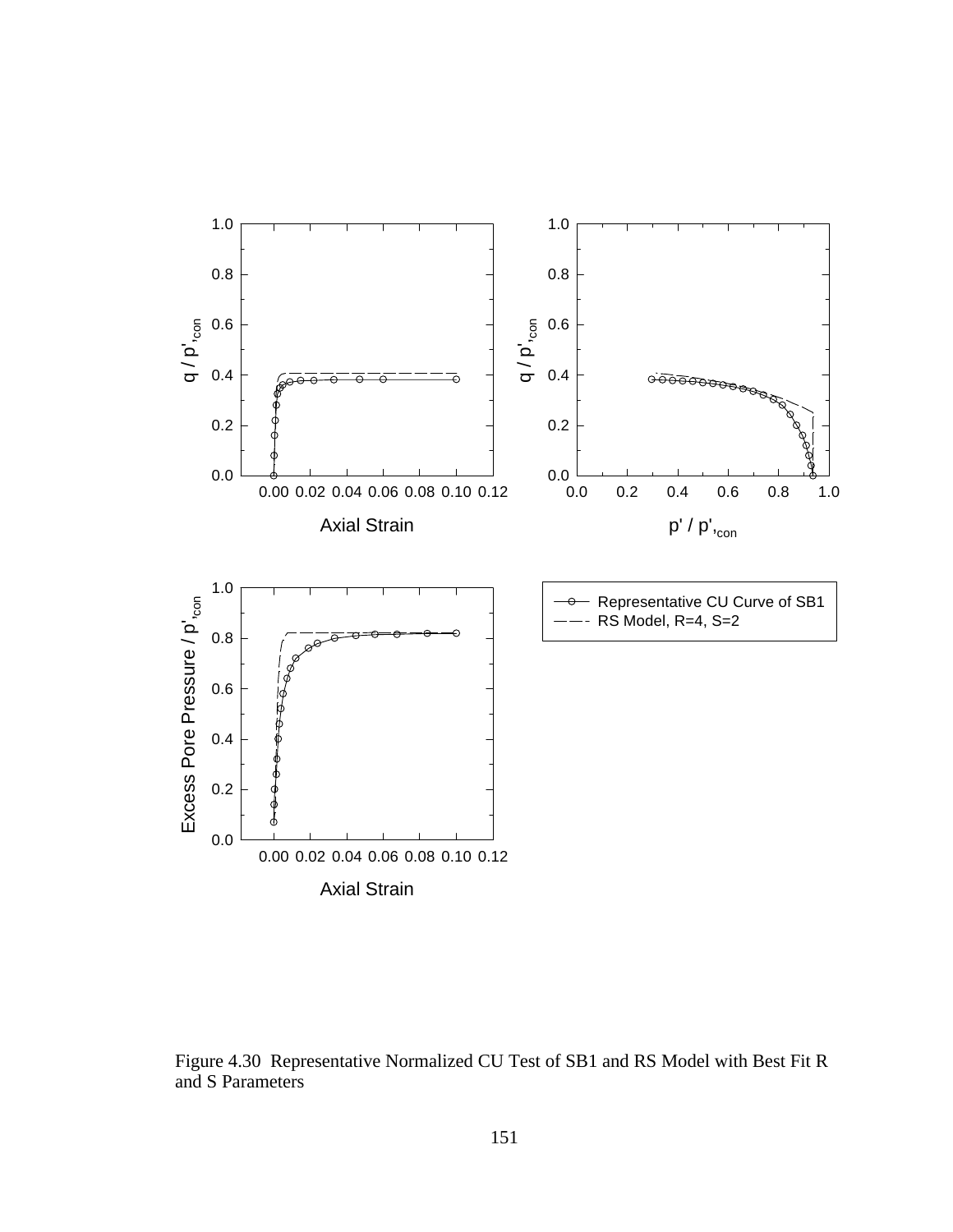

Figure 4.31 Representative Normalized CD Test of SB1 and RS Model with Best Fit R and S Parameters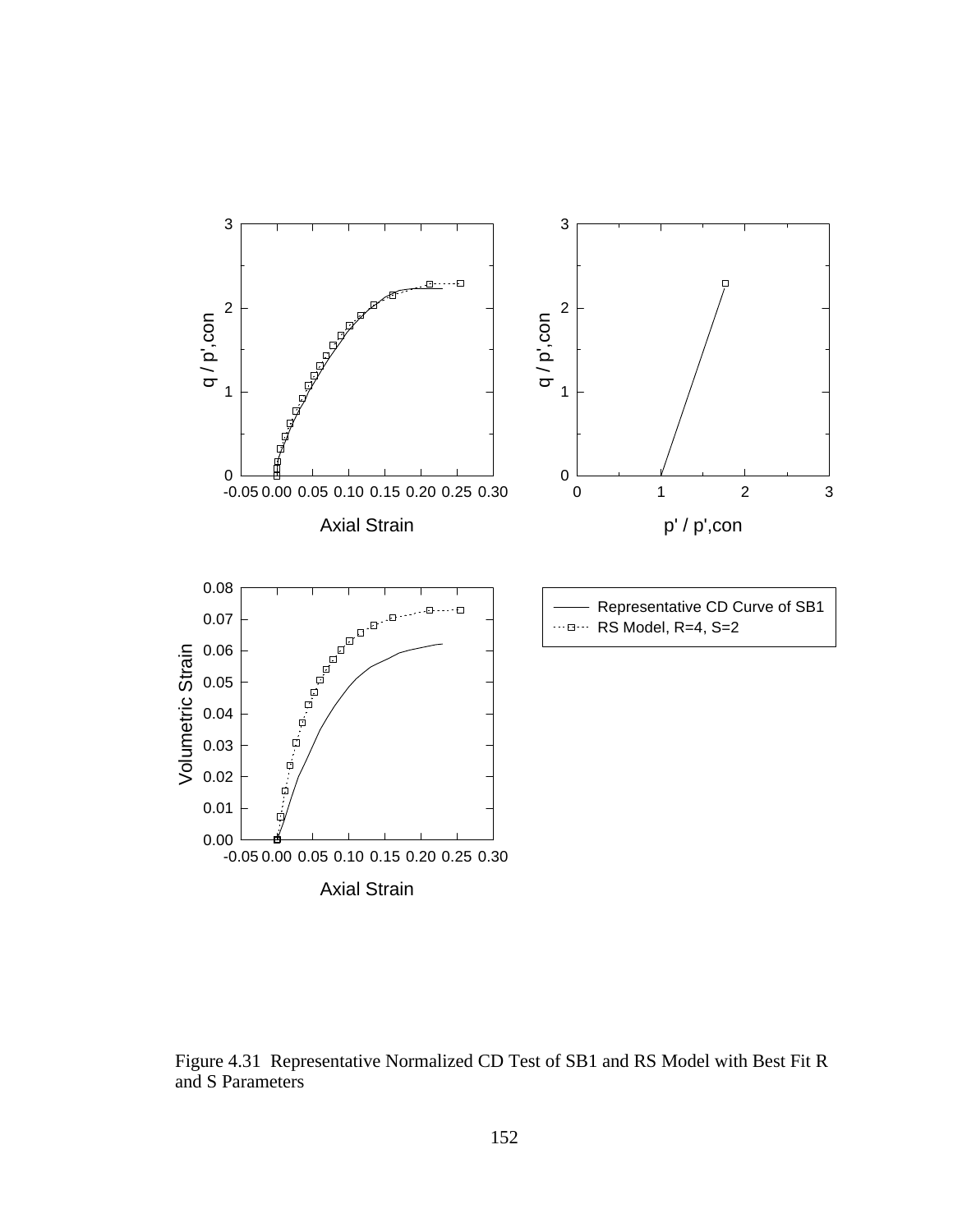

Figure 4.32 Representative Normalized CU Test of SB3 and RS Model with Best Fit R and S Parameters